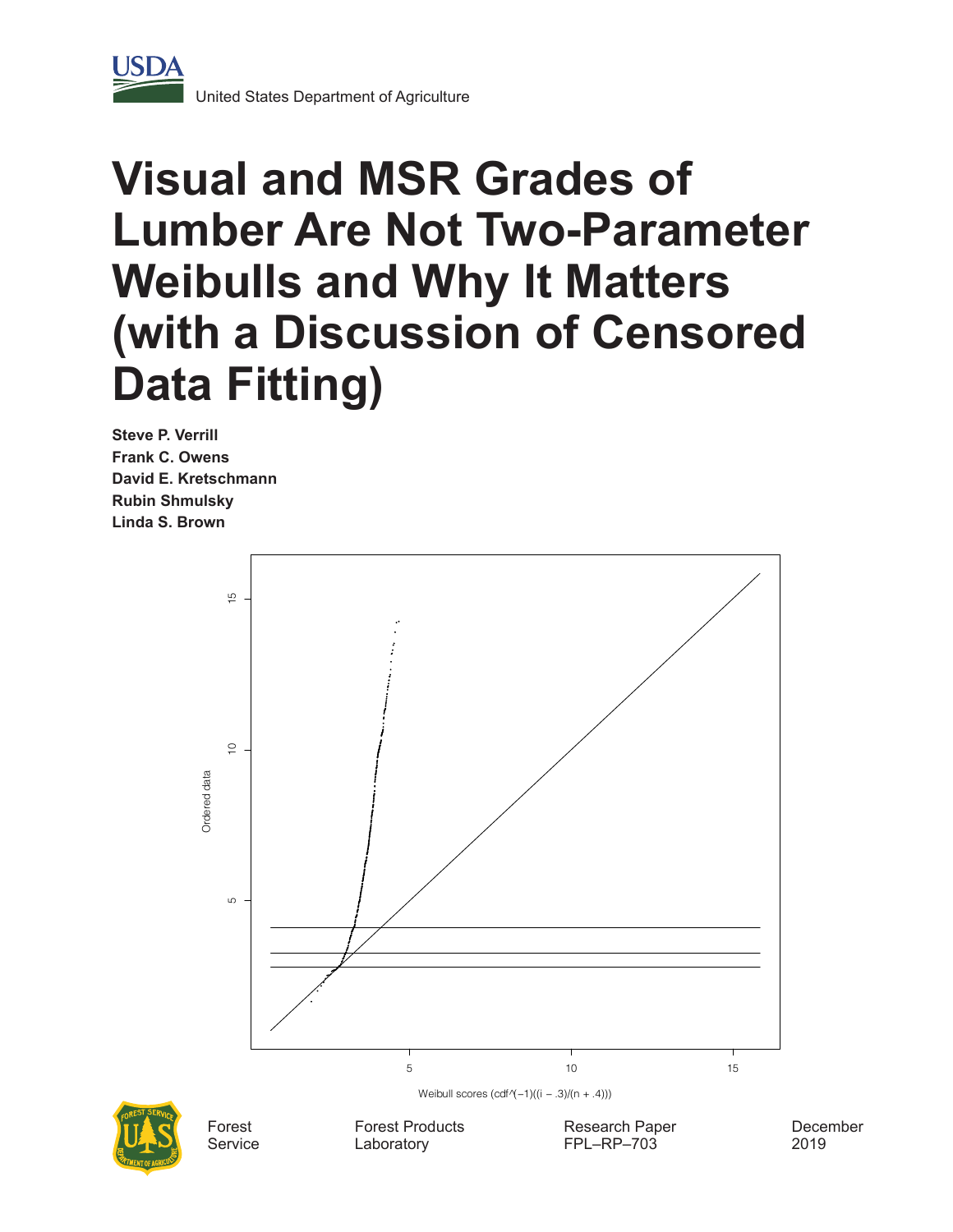# **Abstract**

It has been common practice to assume that a two-parameter Weibull probability distribution is suitable for modeling lumber strength properties. Verrill and others (papers published in 2012, 2013, 2014, and 2015) demonstrated theoretically and empirically that the modulus of rupture (MOR) distribution of a visual grade of lumber or of lumber that has been "binned" by modulus of elasticity (MOE) is not a two-parameter Weibull. Instead the tails of the MOR distribution are thinned via "pseudo-truncation." Verrill and others (papers published in 2013 and 2014) performed simulations that established that fitting two-parameter Weibulls to pseudo-truncated data via either full or censored data methods can yield poor estimates of probabilities of failure. In this paper we support the 2013 and 2014 simulation results by analyzing large "In-Grade type" data sets and establishing that two-parameter Weibull fits yield inflated estimates of the probability of lumber failure when specimens are subjected to loads near allowable properties. We also discuss the censored data or "tail fitting" methods permitted under ASTM D5457, and we extend, via simulations, the empirical "In-Grade type" data results for individual pieces of lumber to a simple seven-member assembly.

#### December 2019

Verrill, Steve P.; Owens, Frank C.; Kretschmann, David E.; Shmulsky, Rubin; Brown, Linda S. 2019. Visual and MSR grades of lumber are not two-parameter Weibulls and why it matters (with a discussion of censored data fitting). Research Paper FPL-RP-703. Madison, WI: U.S. Department of Agriculture, Forest Service, Forest Products Laboratory. 40 p.

A limited number of free copies of this publication are available to the public from the Forest Products Laboratory, One Gifford Pinchot Drive, Madison, WI 53726-2398. This publication is also available online at www.fpl.fs.fed.us. Laboratory publications are sent to hundreds of libraries in the United States and elsewhere.

The Forest Products Laboratory is maintained in cooperation with the University of Wisconsin.

The use of trade or firm names in this publication is for reader information and does not imply endorsement by the United States Department of Agriculture (USDA) of any product or service.

Keywords: two-parameter Weibull distribution, pseudotruncated Weibull distribution, machine stress rated lumber, MSR lumber, MOE binned lumber, visually graded lumber, thinned tail, lumber property distribution, lumber reliability, lumber assembly reliability, censored data two-parameter Weibull fits

# **Contents**

| 9 |                                                                                                                                                                                             |  |
|---|---------------------------------------------------------------------------------------------------------------------------------------------------------------------------------------------|--|
|   |                                                                                                                                                                                             |  |
|   | 11 Appendix B—Generating Correlated Triples of a<br>N(0,1), a N( $\mu$ , $\sigma^2$ ), and a Weibull( $\gamma$ , $\beta$ ) for the<br>Simulation of the Strength Properties of Seven-Member |  |
|   |                                                                                                                                                                                             |  |
|   |                                                                                                                                                                                             |  |
|   |                                                                                                                                                                                             |  |

In accordance with Federal civil rights law and U.S. Department of Agriculture (USDA) civil rights regulations and policies, the USDA, its Agencies, offices, and employees, and institutions participating in or administering USDA programs are prohibited from discriminating based on race, color, national origin, religion, sex, gender identity (including gender expression), sexual orientation, disability, age, marital status, family/parental status, income derived from a public assistance program, political beliefs, or reprisal or retaliation for prior civil rights activity, in any program or activity conducted or funded by USDA (not all bases apply to all programs). Remedies and complaint filing deadlines vary by program or incident.

Persons with disabilities who require alternative means of communication for program information (e.g., Braille, large print, audiotape, American Sign Language, etc.) should contact the responsible Agency or USDA's TARGET Center at (202) 720–2600 (voice and TTY) or contact USDA through the Federal Relay Service at (800) 877–8339. Additionally, program information may be made available in languages other than English.

To file a program discrimination complaint, complete the USDA Program Discrimination Complaint Form, AD-3027, found online at http://www.ascr.usda. gov/complaint\_filing\_cust.html and at any USDA office or write a letter addressed to USDA and provide in the letter all of the information requested in the form. To request a copy of the complaint form, call (866) 632–9992. Submit your completed form or letter to USDA by: (1) mail: U.S. Department of Agriculture, Office of the Assistant Secretary for Civil Rights, 1400 Independence Avenue, SW, Washington, D.C. 20250–9410; (2) fax: (202) 690–7442; or (3) email: program.intake@usda.gov.

USDA is an equal opportunity provider, employer, and lender.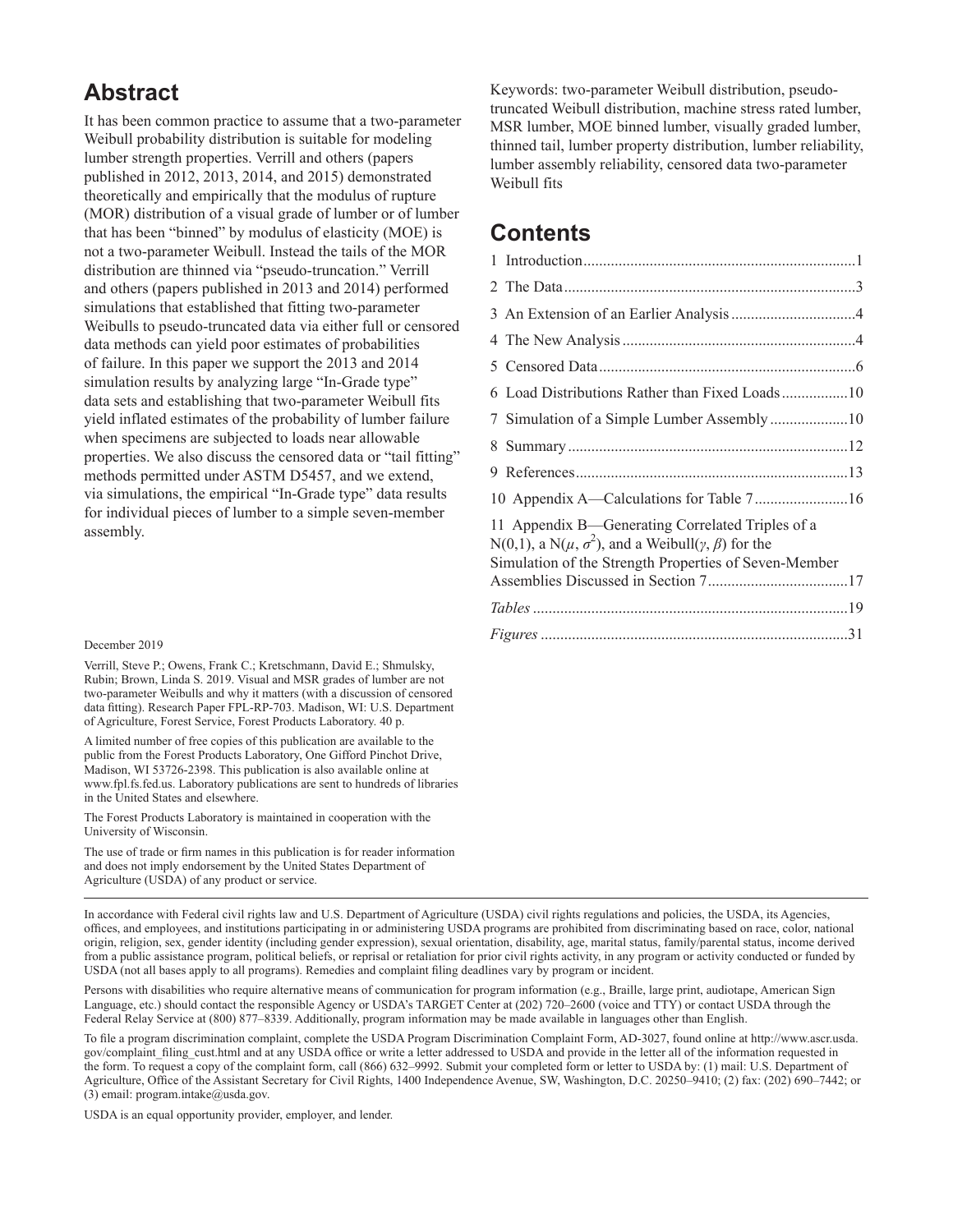## **Visual and MSR Grades of Lumber Are Not Two-Parameter Weibulls and Why It Matters (with a Discussion of Censored Data Fitting)**

**Steve P. Verrill**, Mathematical Statistician USDA Forest Service, Forest Products Laboratory, Madison, Wisconsin, USA

**Frank C. Owens**, Assistant Research Professor Department of Sustainable Bioproducts, Mississippi State University, Mississippi, USA

David E. Kretschmann, Research General Engineer (retired<sup>1</sup>) USDA Forest Service, Forest Products Laboratory, Madison, Wisconsin, USA

**Rubin Shmulsky**, Professor and Department Head Department of Sustainable Bioproducts, Mississippi State University, Mississippi, USA

**Linda S. Brown**, Engineer Southern Pine Inspection Bureau, Pensacola, Florida, USA

## **1 Introduction**

#### **Background and Objective**

Verrill et al. (2012, 2013, 2014, 2015) established theoretically and empirically that the strength properties of visual and machine stress rated (MSR) grades of lumber are not distributed as twoparameter Weibulls. Instead, the strength properties of grades of lumber must have (at least to a first approximation) "pseudo-truncated" distributions.

"Pseudo-truncation" has a technical meaning. The concept, at least, of pseudo-truncation was recognized in an American Society of Civil Engineers (ASCE) pre-standard report (ASCE 1988). Section B3 of that standard notes that "an improved strength distribution can be obtained by . . . thinning the lower tail by sorting on a correlated variable." For example, if the full ("mill run") bivariate modulus of elasticity–modulus of rupture (MOE–MOR) distribution were a bivariate Gaussian (normal)–Weibull, then truncating or "binning" on the basis of MOE values (as in machine stress rated lumber) would lead to a pseudo-truncated MOR distribution. That is, because MOE and MOR are not perfectly correlated, truncating on the basis of lower and upper MOE limits does not lead to perfect truncation of the MOR distribution, but it does, of course, lead to a MOR distribution whose tails are thinned. For the case in which the mill run joint MOE–MOR distribution is a bivariate Gaussian–Weibull, Verrill et al. (2012, 2015) derived the exact form of this "pseudo-truncated Weibull" distribution. (They obtained its probability density function.) They also showed that it *cannot* have tail behavior that matches that of a Weibull distribution.

Verrill et al. (2013, 2014) performed simulations that strongly suggested that both uncensored and censored (see section X2 of ASTM D5457 (ASTM 2019)) fits of two-parameter Weibulls to pseudo-truncated data can lead to significant over- or underestimates of probabilities of failure when loads are near allowable properties. Censored data techniques are also known among wood scientists as "tail fitting" and involve situations in which we have (or use) full information for only

<sup>&</sup>lt;sup>1</sup>now President, American Lumber Standard Committee, Inc., Frederick, Maryland, USA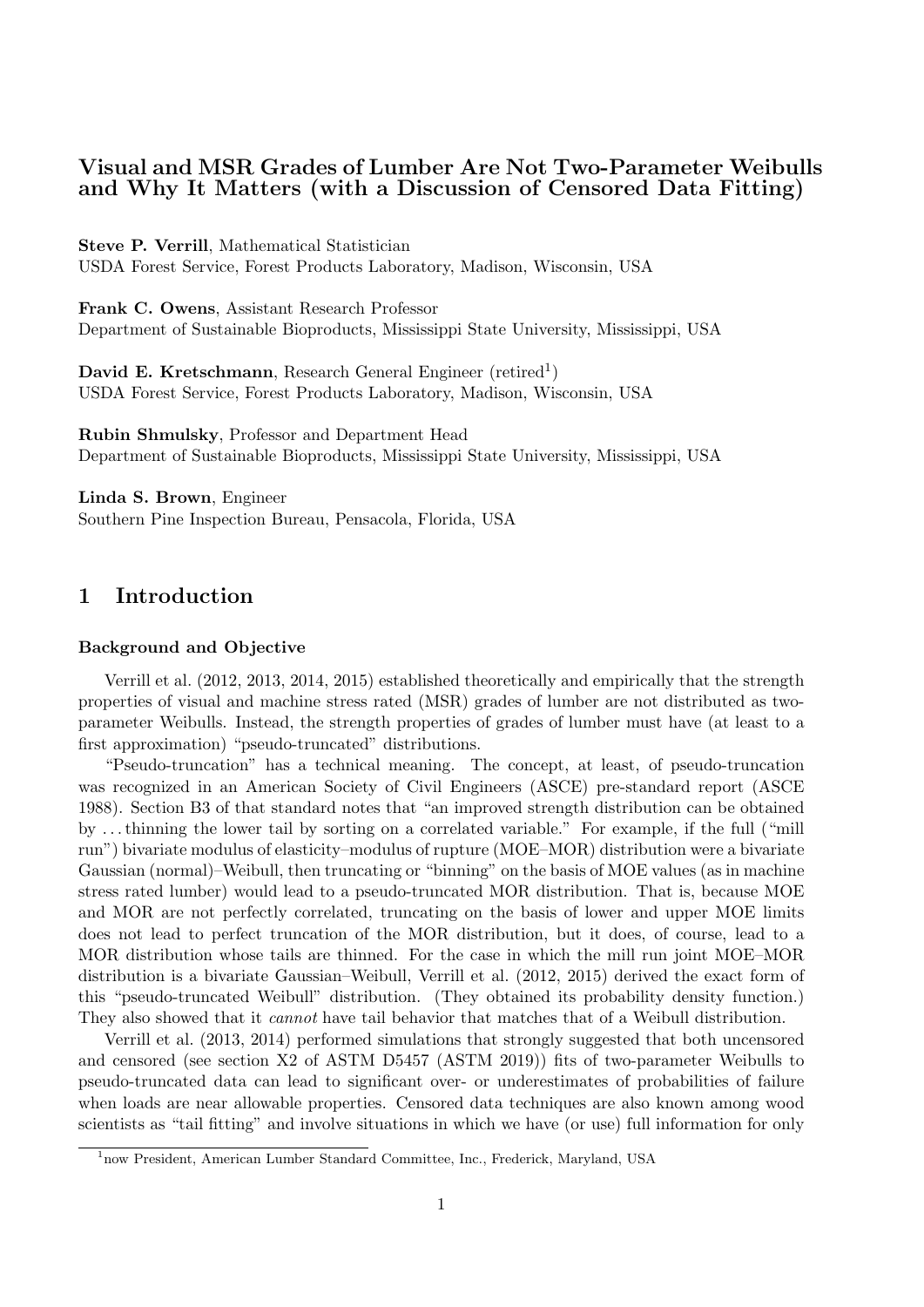a subset of the data. Censored data techniques are discussed in many statistical textbooks that deal with reliability or lifetime estimation methods. See, for example, Lawless (2003).

In this paper we support the 2013 and 2014 simulation results by analyzing large "In-Grade type" data sets and establishing that modeling the MOR distributions of visual grades of lumber by two-parameter Weibull distributions can lead to poor reliability estimates. In particular, when loads are close to the allowable properties calculated for those data sets, estimates of probabilities of failure will tend to be inflated. Our preceding simulation work — see section 5.4 of Verrill et al.  $(2013)$  — demonstrated that this positive bias in the mean tends to decrease with censoring, but also, as we would expect, censored data estimates are *more variable* than full data estimates. Consequently, censored data techniques can, with appreciable probability, yield failure probability estimates that are considerably too high and, again with appreciable probability, yield estimates that are considerably too low. The problems associated with estimating wood grade strength distributions via censored data techniques are further discussed in Section 5.

#### **A Note about Censoring, Truncation, and Pseudo-truncation**

Some readers might be confused about the differences among censoring, truncation, and pseudotruncation. In fact, in the statistical (and more general) literature, the terms "censored" and "truncated" are sometimes conflated. In this paper, we draw a sharp distinction between the two terms. The third term, "pseudo-truncation," is related to "truncation" and was introduced in Verrill et al. (2012). We include the next few paragraphs as an introduction to these topics.

"Censoring" applies to *a type of data* and the *corresponding statistical analysis techniques*. For example, one might be interested in estimating the distribution of the lifetimes of a certain electronic component. One might obtain a random sample of 1000 of the components and put them "under load" for 60 days. At the end of 60 days, some of the components  $- N$  of them — will have failed at known times (their "failure times"), and the remaining 1000 *− N* specimens will not have failed. A censored data analysis will take into account the *N* known failure times, and the fact that 1000 *− N* of the specimens did not fail in the course of the 60 day experiment, and will yield a censored data estimate of the lifetime distribution of the components. (See, for example, Lawless (2003) for general censored data techniques and appendix X2 of ASTM (2019) for some right-censored two-parameter Weibull data techniques.) In a wood science setting, we might be working with strength rather than lifetime, and a maximum experimental load rather than a time-limited experiment. The same censored data statistical techniques are used in both cases.

We emphasize that in a censored data situation, the underlying population distribution from which a sample is obtained *is not altered*. Instead, in the presence of censoring (e.g., a limit on time or loads in an experiment), we have only partial information about some of our sample observations (e.g., that they are above some value) and special "censored data techniques" must be employed to draw correct conclusions about the characteristics of the full underlying population distribution.

On the other hand (at least in this paper), "truncation" and "pseudo-truncation" apply to *population distributions* (rather than a type of data and the associated types of statistical analyses). For example, the mill run MOE distribution of all lumber (of a specific size) produced by a mill might have a normal distribution. In this case, the distribution of all MOEs of lumber of the specific size from that mill that lie between a specific lower bound,  $c<sub>1</sub>$ , and a specific upper bound, *c*u, would be a truncated normal. In Figure 1, the solid line is the probability density function (pdf) of a standard normal  $(N(0,1))$  distribution, and the dotted line is the pdf of a  $N(0,1)$  distribution truncated at its 40th and 80th percentiles. In contrast to a censored data situation, in a truncated situation (or a pseudo-truncated situation, see below) we are interested in drawing inferences about a distribution (the truncated or pseudo-truncated distribution) that *does* differ from the original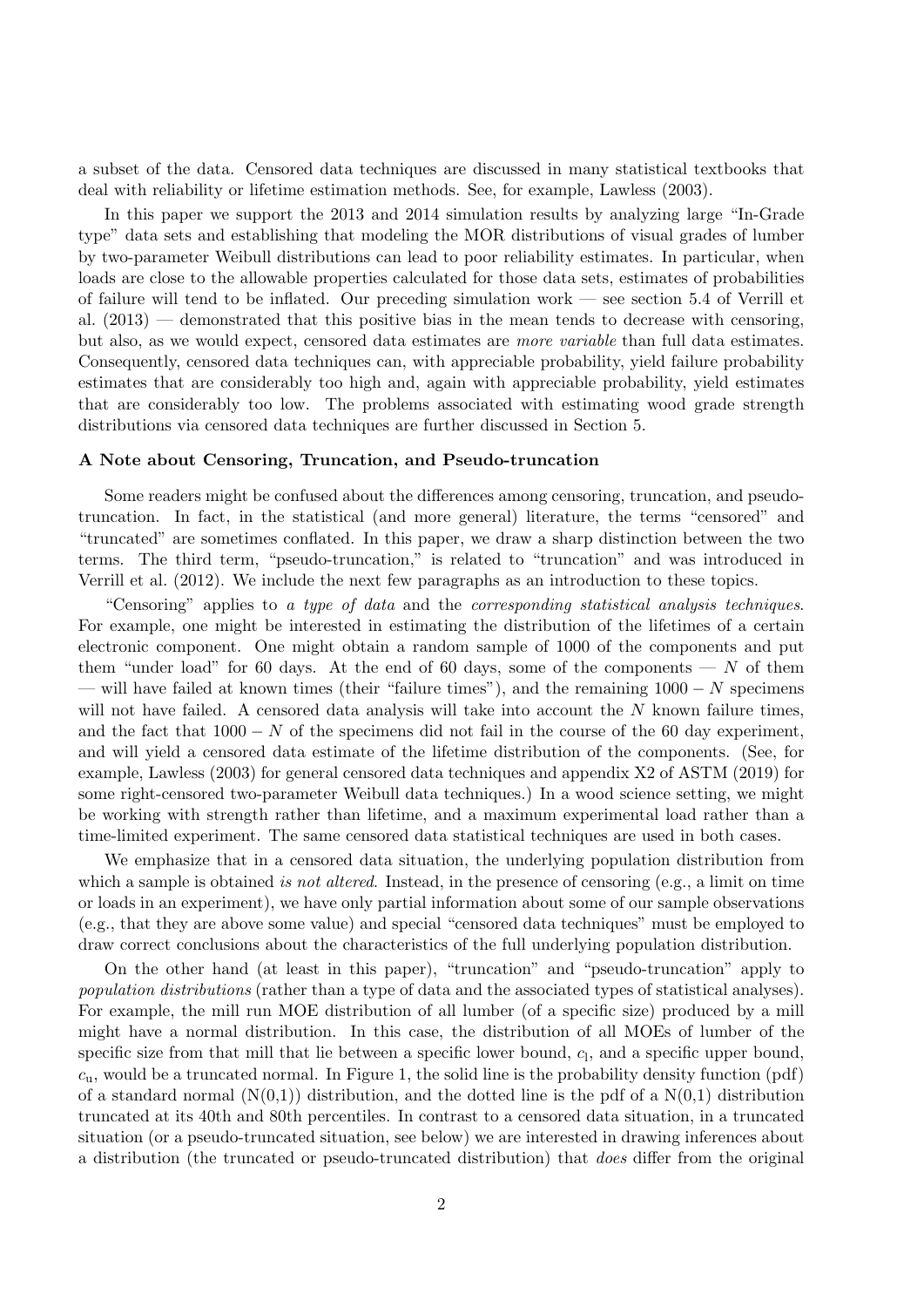full distribution.

A pseudo-truncated distribution (Verrill et al. 2012, 2013) is related to a truncated distribution in the following manner. Suppose, for example, that a mill run population of lumber (of a specific size) has a joint MOE–MOR distribution that is a bivariate Gaussian–Weibull (that is, the mill run MOE population for lumber of the particular size has a normal distribution, the mill run MOR population for lumber of the particular size has a two-parameter Weibull distribution, and the MOE and MOR values are positively correlated). Now further suppose that we consider only those MOR values for which the corresponding MOE values lie between limits  $c<sub>l</sub>$  and  $c<sub>u</sub>$  (as in machine stress-rated (MSR) lumber). Then the MOR values are those associated with truncated MOE values. However, because the correlation between MOE and MOR is not perfect (the correlation is not 1), the population of MOR values associated with the truncated MOE values will *not* in turn be truncated (there will not be sharp left and right MOR boundaries). Instead the MOR distribution will have "thinned tails." (Actually, changes in the MOR distribution due to hard limits on MOE values occur throughout the distribution, not just in its tails.) The MOR distribution will be "pseudo-truncated." For the Gaussian–Weibull case and the mixture of two bivariate normals case, the exact mathematical forms of the pseudo-truncated MOR distributions have been determined. They are not two-parameter Weibulls (Verrill et al. 2012, 2018). The exact mathematical forms of pseudo-truncated distributions can also be calculated in other cases.

In Figure 2, the solid line is the pdf of a full two-parameter Weibull distribution with shape parameter 3.1 and scale parameter 1.0. The corresponding pseudo-truncated Weibull pdf for the case in which

- 1. we begin with a bivariate Gaussian–Weibull MOE–MOR distribution,
- 2. the bivariate Gaussian–Weibull correlation is 0.7, and
- 3. the MOE is truncated at its 40th and 80th percentiles

is plotted as a short-dashed line in Figure 2. The corresponding pseudo-truncated Weibull pdfs for the cases in which the bivariate Gaussian–Weibull correlations are 0.9, 0.99, and 0.9999 are plotted respectively as a dotted line, a dot-dashed line, and a long-dashed line in Figure 2. We can see that as the MOE–MOR correlation approaches one, a pseudo-truncated distribution approaches a fully truncated distribution. However, for "realistic" correlations, the distributions continue to look vaguely "bell-shaped" with tails that are "shorter" than the original distribution.

## **2 The Data**

The data come from 19 of the original In-Grade data cells (species-size-grade-property combinations), 6 data cells from a 2011 Southern Pine Inspection Bureau (SPIB) repeat of the In-Grade testing program, and 1 data cell from a 2014 SPIB resource monitoring program study. The data cells are identified in columns 1–4 of Table 1. The In-Grade program and some of its results are discussed in Green et al. (1988, 1989) and Evans and Green (1988). Testing procedures for the In-Grade testing program are described in ASTM D4761 (ASTM 2013), and the data were adjusted in accordance with ASTM D1990 (ASTM 2016). The original SPIB resource monitoring program (1994–2010) is discussed in Kretschmann, Evans, and Brown (1999). In recent years, the program has been modified to ensure conformity with the requirements in the most recent version of ASTM D1990 and to add action points that depend upon both strength and stiffness measurements.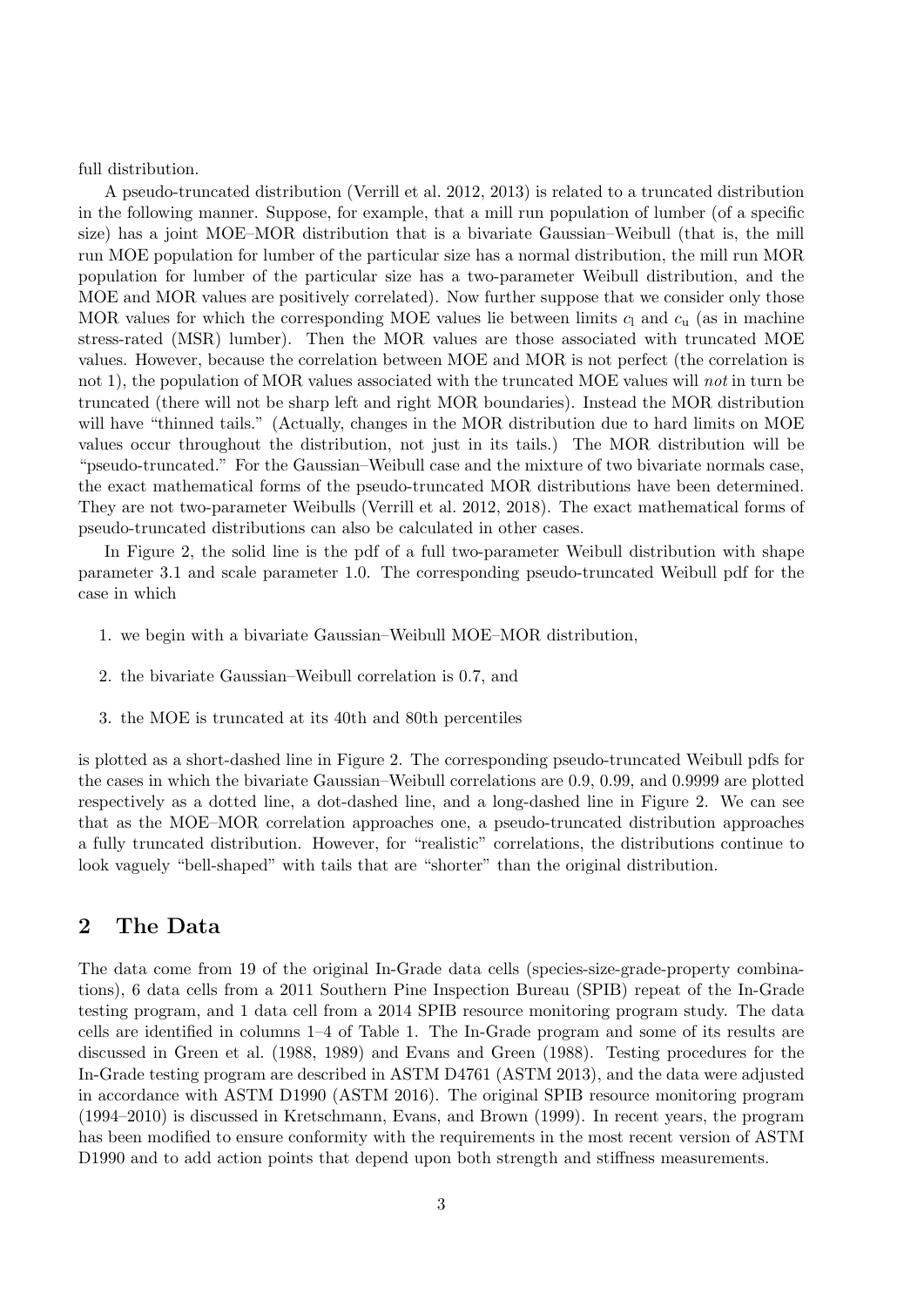#### **3 An Extension of an Earlier Analysis**

In their table 1, Verrill et al. (2014) provided Cramér-von Mises and Anderson-Darling goodnessof-fit test p-values for tests of the null hypotheses that 19 In-Grade data cell MOR distributions were two-parameter Weibulls. In Table 1 of the current paper, we extend this 2014 table to include the 2011 and 2014 SPIB data. To perform the goodness-of-fit tests, we used an R (R Core Team 2013) goodness-of-fit function, WEDF.test (Krit 2014), that provides more precise estimates of the p-values than the estimates provided in Verrill et al. (2014). This updated table continues to strongly suggest that visual grades of lumber are poorly fit by two-parameter Weibulls.

The 2014 paper also discussed Weibull probability plots of the data. In Figure 3, we provide an example of such a plot. The 2014 paper noted that 16 of the 19 data sets available at the time led to probability plots that had the "short or thinned left tails" that one would expect from pseudo-truncated data. (That is, the points in the left tails of the probability plots tended to lie above  $y = x$  lines.) Twenty of the 26 data sets currently available to us display such a short left tail. To give readers an idea of how unlikely this would be if the data truly were twoparameter Weibull, we performed 26 simulations. To do this, for each of the 26 data sets, we first obtained the maximum likelihood fit of a two-parameter Weibull to the data. If the original data set contained *n* points, we then generated a sample of size *n* from the fitted two-parameter Weibull distribution and plotted the corresponding Weibull probability plot. An example of such a plot is provided in Figure 4. (Actual and generated probability plots for all 26 data sets can be viewed at http://www1.fpl.fs.fed.us/weib2.pp.html.) None of the 26 generated probability plots displayed shortened left tails. *If* the real MOR distributions are two-parameter Weibulls, an *approximate* estimate of the probability of seeing *all* 20 of the observed short left tails among the original 26 probability plots and none among the probability plots associated with generated data or vice versa is

$$
2 \times \left(\begin{array}{c} 26\\20 \end{array}\right) \times \left(\begin{array}{c} 26\\0 \end{array}\right) / \left(\begin{array}{c} 52\\20 \end{array}\right) = 4 \times 10^{-9}
$$

Note that this estimate ignores differences that may be due to species, lumber size, grade, and sample size differences, so it is merely suggestive rather than definitive. In fact, the data and intuition suggest that Select Structural (SS) and No. 2 fits may behave differently  $-13$  of 14 No. 2 probability plots display overly heavy *predicted* (thin *observed*) left tails, while only 7 of 12 SS plots do. This might be associated with the fact that the SS data sets are all left-skewed, while the No. 2 data sets are all right-skewed. (See the full, actual data, skewness estimates in Table 2.)

Regardless, it is unlikely that the 26 MOR distributions are two-parameter Weibulls. Of course, we essentially already knew this from the Cramér-von Mises and Anderson-Darling goodness-of-fit tests. However, this second analysis focuses our attention on the thinned observed left tails as one source of the lack-of-fit.

So far, we have been seeking to conclude that two-parameter Weibull fits may be *statistically* rejected. In the next section, we identify a *practical* reason for rejecting two-parameter Weibull lumber strength models when making reliability predictions.

#### **4 The New Analysis**

We used full and censored data maximum likelihood methods to fit two-parameter Weibull distributions to each of the 26 data sets. A listing of the program that did the fitting (fit26.w2.cens.4.web.f) can be found at http://www1.fpl.fs.fed.us/weib2.prog.html. The program also obtained nonparametric estimates of the 5th percentiles of the 26 strength populations.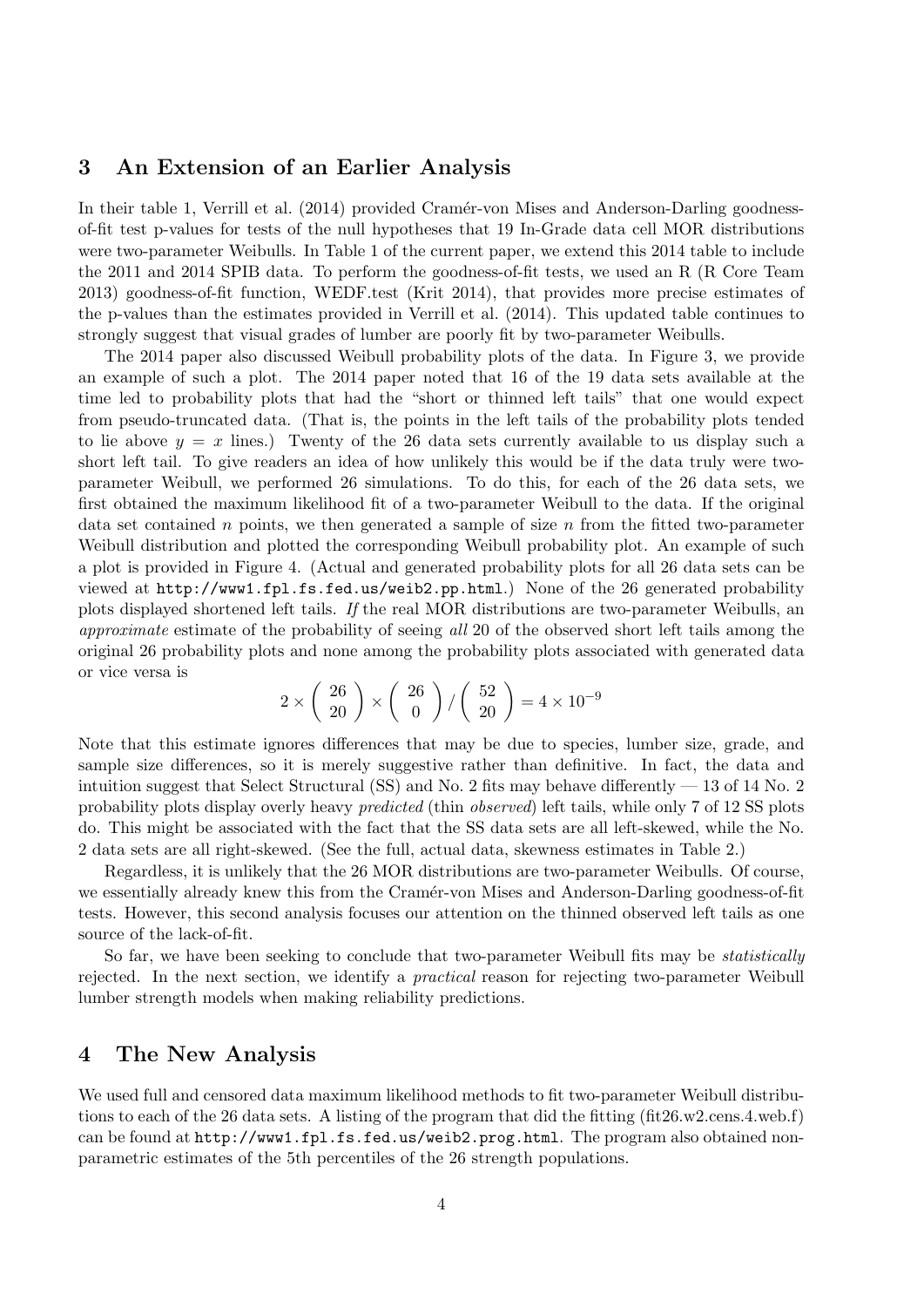For In-Grade type data cell *j*, the two-parameter Weibull estimate of the probability that the strength of a member of the cell would fall below *x* was calculated as

$$
Prob_{W,j} = 1 - exp\left(-\left(x/\hat{\lambda}_j\right)^{\hat{\beta}_j}\right)
$$

where  $\hat{\lambda}_j$ ,  $\hat{\beta}_j$  were the maximum likelihood estimates of the scale and shape parameters for cell *j*. These parameter estimates are provided in Table 2 for full, censored 20, censored 10, and censored 5 fits. A "censored 20" fit, for example, is one in which in our maximum likelihood fit, we make use of the bottom 20% of the data, and the number,  $N_j$ , of specimens sampled for cell j.  $(N_j)$ corresponds to the *n* in equation X2.1 of ASTM D5457.)

The empirical estimate of this probability was

$$
\text{Prob}_{\text{emp},j} = n_j/N_j
$$

where  $n_j$  was the number of specimens in cell *j* with MORs that fell below *x*, and  $N_j$  was the total number of specimens sampled for cell *j*. In this paper, we refer to these probabilities as "probabilities of failure." We considered cases in which *x* equaled the nonparametric estimate of the 5th percentile of the distribution divided by 1.9, 2.1, and 2.3 (that is, for cases in which *x* was in the neighborhood of the allowable property).

In Tables 3–5 (corresponding to the three divisors 1.9, 2.1, and 2.3), Prob  $W, j \times N_j$  values (the expected number of "failures" under full, censored 20, censored 10, and censored 5 two-parameter Weibull fits) are presented in columns 6–9, and  $n_j$  (the observed number of "failures") is presented in column 10. A listing of the program that was used to produce Tables 3–5 can be found at http://www1.fpl.fs.fed.us/weib2.prog.html.

When  $\text{Prob}_{W,j} \times N_j \gg n_j$ , the two-parameter Weibull fit is likely to be overestimating the true probability of a failure. In some cases, the estimates based on a two-parameter Weibull fit could be said to be highly inflated (consider the 20.8, 5.4, 11.0, and 5.9 predictions in column 6 of Table 4).

For the 2.1 divisor (Table 4), the total number of cases in which specimen strengths actually lay below nonparametric 5th/2.1 values was *9*. That is, the observed overall failure probability was  $9/13275 = 0.00068$ . For the full, censored 20, censored 10, and censored 5 two-parameter Weibull fits, the expected total numbers of failures were *83.8*, *29.8*, *15.9*, and *12.4*. The 83.8 value is more than nine times the observed number of failures and yields an overall probability of failure estimate of  $83.8/13275 = 0.0063$ .

This factor of nine suggests to us that a two-parameter Weibull model for the MOR distribution of grades of lumber is a poor one. A two-parameter Weibull model leads to inflated estimates of probabilities of failure when loads are near allowable properties. This result can be expected from the "tail-thinning" due to pseudo-truncation that was explored in Verrill et al. (2012, 2013, 2014, 2015). (Of course, the inflation factor might actually vary with the cell. For example, if we restrict ourselves to the SS cells and uncensored fits, the ratio is  $10.8/4 = 2.7$ , whereas if we restrict ourselves to the No. 2 cells and uncensored fits, the ratio is  $73.0/5 = 14.6$ .

On the other hand, one could argue that despite the fact that Verrill et al. (2012, 2015) established theoretically that pseudo-truncated strength distributions are unlikely to be two-parameter Weibulls, and despite the fact that formal goodness-of-fit tests reject two-parameter Weibull models for the strength distributions of grades of lumber, and despite the fact that two-parameter Weibull fits to In-Grade data sets lead to overestimates of probabilities of failure for loads near allowable properties, one could — on a purely ad hoc basis — use *censored data* fits to two-parameter Weibulls to predict probabilities of failure for loads near allowable properties. Such an argument might be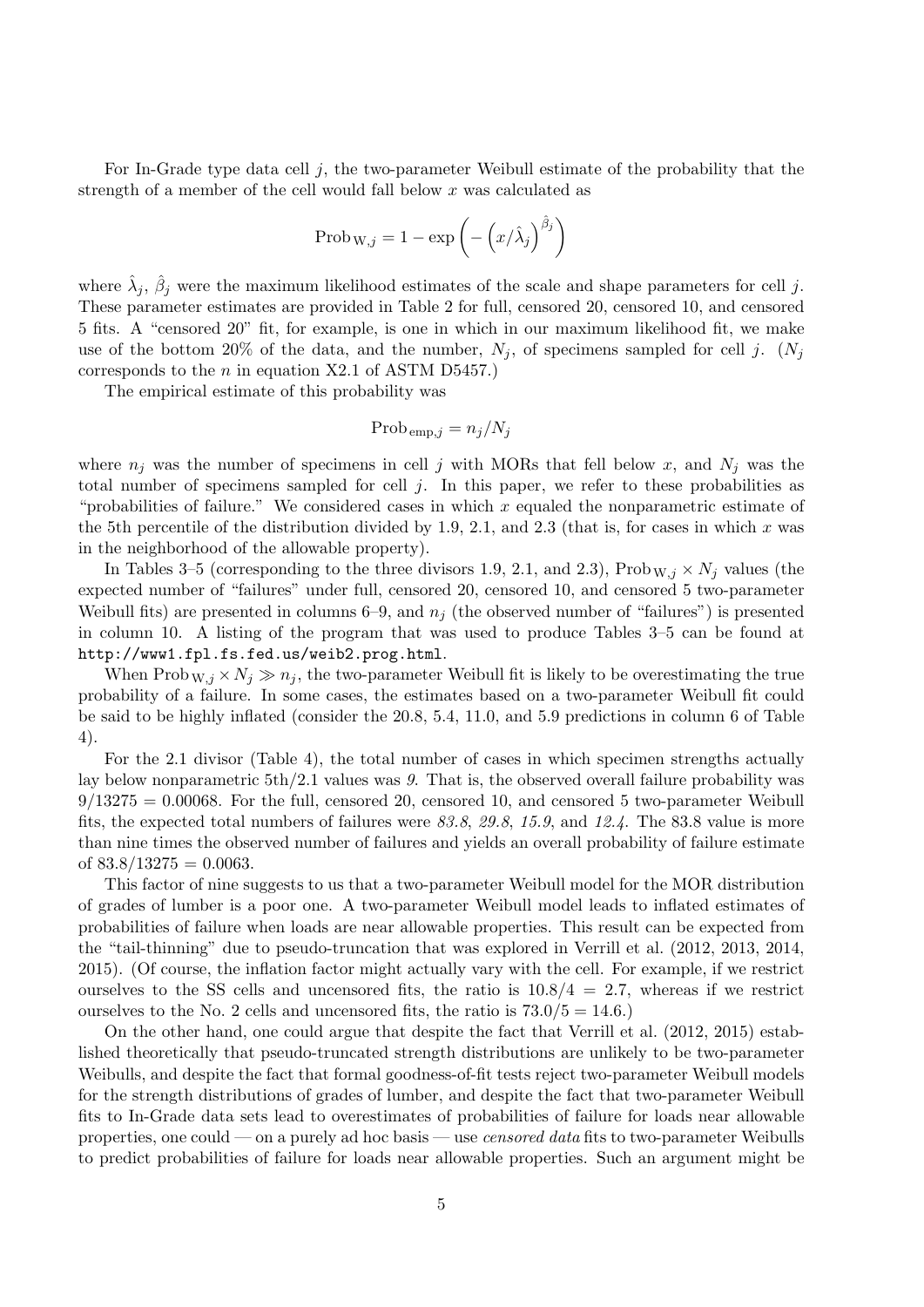made by someone who noted from Tables 3–5 that although censored data fits also lead to overestimates of the numbers of failures for loads near allowable properties, the overestimates appear to decline as the censoring increases. That is, the upward bias in the estimate of the number of failures appears to decrease as the censoring increases.

Our short response is that the simulations of Verrill et al. (2013, 2014) established that although the bias in the estimate of the probability of failure declines as censoring increases, the *variance* of the estimate significantly increases (as one would expect from censored data estimates) with the result that, for any given data set, censored data estimates of failure probabilities will have good chances of being seriously inflated or seriously deflated (while, *given* correct joint mill run distributions of visual grade, MOE, and MOR, and current visual and MSR grading practices, maximum likelihood theory guarantees that "pseudo-truncated" estimators will be asymptotically unbiased, with minimum variance among all unbiased estimators).

In the next section we provide a longer response to the suggestion that the strength distributions of visual or MSR grades of lumber can be well-approximated by censored data fits of two-parameter Weibull models.

#### **5 Censored Data**

ASTM D5457 permits two-parameter Weibull distributions to be fit to data via censored data methods. Some scientists refer to this as "low tail fitting." Two permitted censored data fitting techniques (maximum likelihood and "method of least squares") are described in section X2 of ASTM D5457. To produce a "low tail fit," one might explicitly use only the bottom (say) 20% of the data (the bottom "*nc*" data values in the notation of section X2 of ASTM D5457) and the fact that 80% of the data ("*ns*" of the data values in the notation of section X2 of ASTM D5457) exceed the maximum of the bottom 20%.

In section X1.1.2 of ASTM D5457 the authors of the standard write

Refinements of these procedures suggest that estimates of the distribution and its parameters give the most accurate reliability estimates when they represent a tail portion of the distribution rather than the full distribution. This reflects the fact that, for common building applications, only the lower tail of the resistance and upper tail of the load distribution contribute to failure probabilities.

In section X1.1.3 of ASTM D5457 the authors of the standard write

In addition, by permitting tail fitting of the data, it provides a way of fitting data in this important region that is superior to full-distribution types.

We would argue that this notion of the superiority of "tail fitting" is mistaken. This issue is relevant, important, and somewhat opaque. Thus, we feel that addressing it in some detail here is appropriate.

Statisticians refer to "tail fitting" methods as "censored data" methods and know that they are derived for the case in which we know the probability density function associated with the bottom (in the notation of section X2 of the standard) *n<sup>c</sup>* strength values in a sample, know those strength values, and further know that the remaining  $n - n_c$  values in the sample are larger than the largest of the bottom  $n_c$  values. We might encounter such data if we applied a fixed maximum load to all the specimens in a data set (rather than loading all the specimens to failure). We might also encounter such a data set if we chose to simply record strengths larger than the bottom *n<sup>c</sup>* strengths as "larger than the bottom *n<sup>c</sup>* strengths" (as is contemplated in section X2 of ASTM D5457).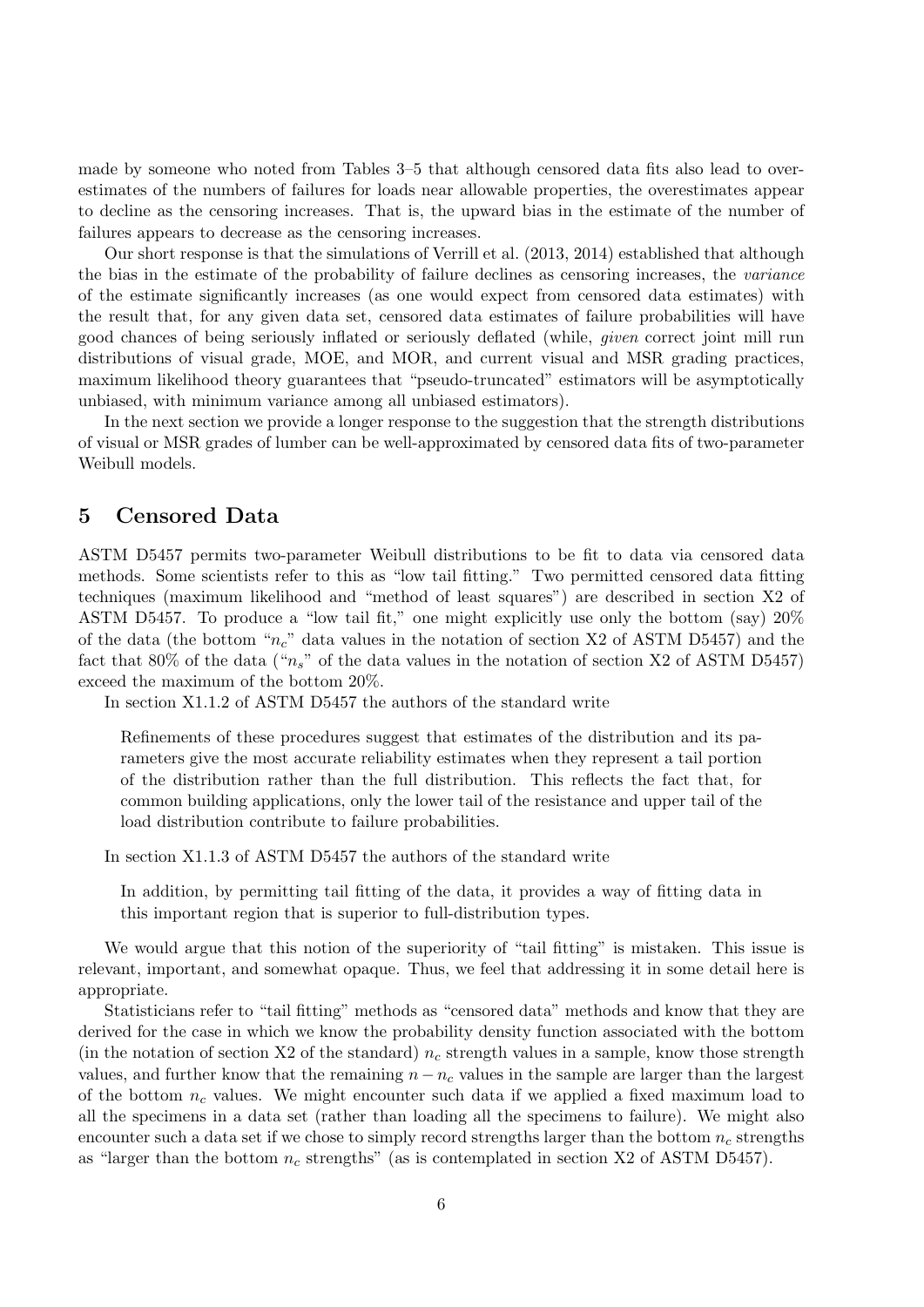Among statisticians, it is a well-accepted "fact" that *if our probability models are correct*, we obtain better (lower mean squared error) parameter estimates and thus, in reliability situations, better estimates of the probability of failure (anywhere, including the left tail) by performing full data fits rather than censored data fits. (Of course, this will not be possible if we do not load all the pieces to failure, or do not record failure loads above a certain level.)

That is, if we have, for example, 400 random draws from a distribution, we obtain better estimates of the parameters of this distribution (and thus estimates of the percentiles of this distribution) by using explicit knowledge of all 400 data values than by using just the explicit bottom 80 values and knowledge that the remaining 320 values exceed the maximum of the 80 values (the censored data approach covered in section X2 of D5457).

We performed 500 simulation trials of full, censored 20, and censored 10 fits to samples of size 400 that confirmed that when the full underlying distribution is a two-parameter Weibull, we do better with full data analyses than with censored data analyses. Results from these simulations are reported in Table 6. A listing of the Fortran computer program that was used to perform the simulations can be found at http://www1.fpl.fs.fed.us/weib2.prog.html.

Thus, there is no theoretical justification for performing a censored data fit if we believe that our model (e.g., a two-parameter Weibull) holds for the *whole* population. So, we must assume that an advocate of censored data fits believes that a two-parameter Weibull does not fit the whole population. What do they believe? We assume that they are thinking one of three things:

- 1. The population is a mixture for *example*, 45% of MOR values are drawn from one normal (or Weibull or lognormal or  $\dots$ ) population and 55% of the MOR values are drawn from a different normal (or Weibull or lognormal or . . . ) population. (We considered a pseudotruncated version of such a model in Verrill et al. (2018).)
- 2. The population is a "chimera" for *example*, for data below  $x_c$ , the population's probability density function at *x* is the two-parameter Weibull density  $\gamma^{\beta} \beta x^{\beta-1} \exp(-(\gamma x)^{\beta})$ , and for  $x > x_c$ , it is something else. Such a model might arise, for example, if we have competing failure modes that are associated with different portions of a strength distribution.
- 3. They have no proposed theoretical model for the distribution of the MOR population. They simply believe that, for practical purposes, they can perform a censored data two-parameter Weibull fit on some portion of the left-tail of the data and get fairly decent predictions of, say, the bottom 10 to 20 percent of the data.

The censored data methods described in section X2 of ASTM D5457 are not designed to handle case 1. In the notation of section X2 of ASTM D5457, the censored data techniques make use of the lowest  $n_c$  values in the data set, and the number  $n$  in the full random draw from the population. In the mixture case, we don't know the *n* associated with the "leftmost" sub-population. We know *N*, the total number of observations drawn from the various populations in the mixture. If we do a mixture analysis, we can *estimate n* as  $\hat{p} \times N$  where  $\hat{p}$  is our estimate of the proportion of the leftmost subpopulation in the mixture (even then, we would have to assume that the bottom  $n_c$  observations come solely from this leftmost population in the mixture). (Of course if we do a complete pseudo-truncated mixed analysis as we did in Verrill et al. (2018), we could calculate the complete resulting probability density function and predict probabilities of failure at various loads.)

In the chimera case, if we knew that the underlying probability density function were a twoparameter Weibull for  $x$  less than some  $x_c$ , then we could indeed, perform a censored data fit based on the  $x_i$ 's that lie below  $x_c$  and the total number of observations in the sample. However, we have not yet seen a mechanistic model that would predict the cut-offs between various modes of failure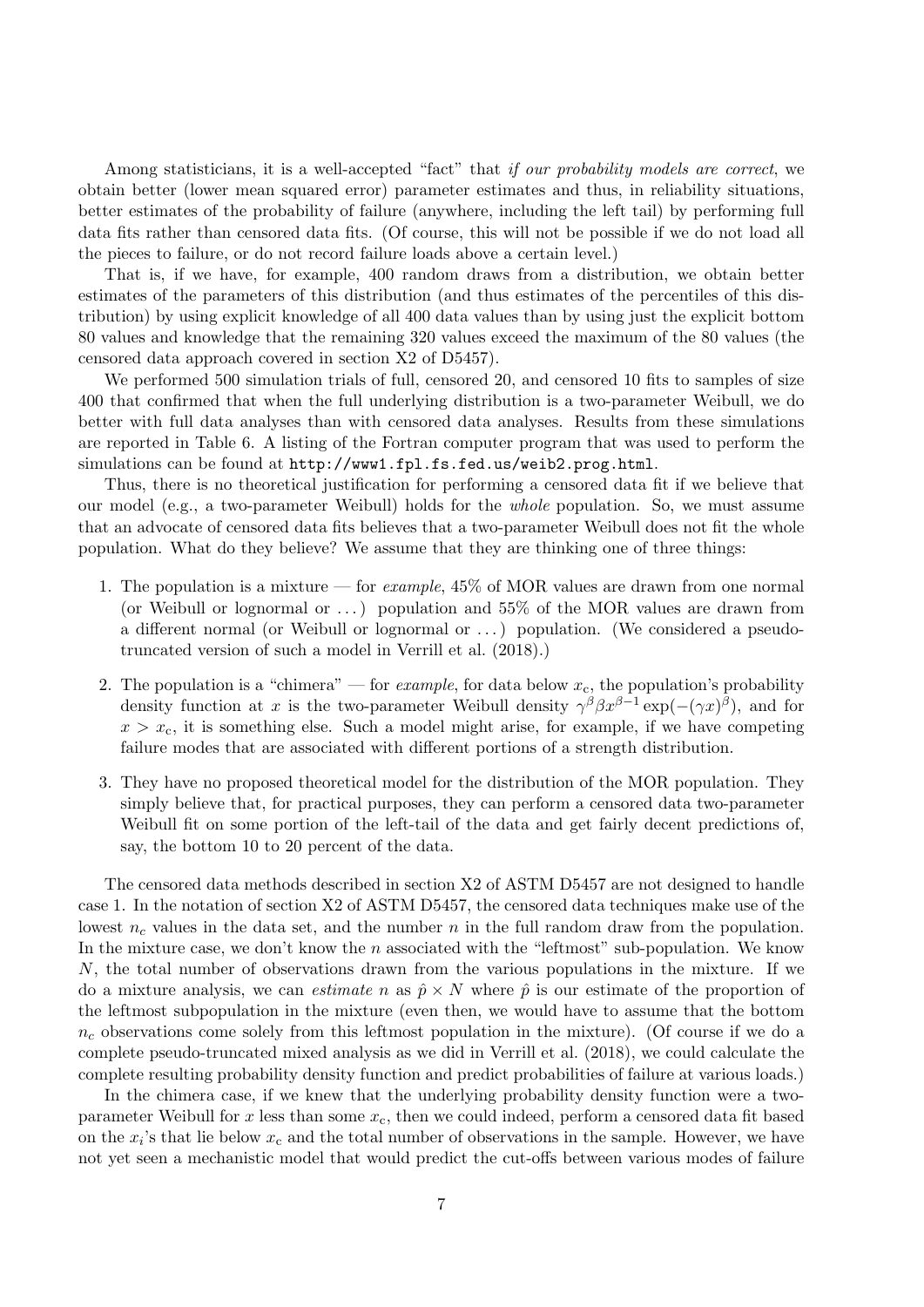or the forms of the associated local strength distributions. We have certainly not seen anything that would link such differing models with the left tails of visual or MSR grades of lumber, and thus we do not believe that they motivate arguments for censored data fits.

Instead, we assume that proponents of modeling MOR distributions with censored data estimates of two-parameter Weibulls know that poor fits and probability plots are obtained when non-censored two-parameter Weibull fits are made to visual or MSR grade strength data, and they see that censored data fits yield left tail probability plots in which observed and predicted order statistics more closely align. They then argue that for reliability purposes, we are concerned about the "left tail" (leaving this loosely defined), not the whole distribution, so we need only get a "good fit" in some portion of the left tail. That is, they hope to use a censored data two-parameter Weibull fit as a good *interpolator* for some portion (bottom 10%?, bottom 20%?) of the left tail data.

The problem with this approach is that if we do not have a good mechanistic model for the generation of the data (for example, pseudo-truncation of a bivariate mill run distribution if we focus on MOE–MOR data or visual grade–MOR data, or pseudo-truncation of a tri-variate mill run distribution if we focus on visual grade–MOE–MOR data), but instead simply fit an interpolator to the left tail of a visual grade data set, we run into the weakness associated with all empirical models — *they tend to perform poorly when we attempt to apply them beyond the data used to fit them.* Thus, if we are interested in estimates of probabilities of failure on the order of 0.001 or even 0.0001, we might not do well if we base our predictions on interpolative fits to the bottom 10 or 20 percent of a sample of size 400, *even if* the bottom 10 or 20 percent of the observed and predicted data "align well" along the  $y = x$  line in a probability plot. (Of course, we also will not do well if the load can fall above the 5 or 10 or 20 percent of the data fully included in the MOR censored-data fit, and the form of the appropriate probability density function in this area differs significantly from the two-parameter Weibull estimated from the censored-data fit.)

In support of this claim, we first note that, as stated in Section 4, Verrill et al. (2013, 2014) performed simulations that established that using censored data two-parameter Weibull methods on pseudo-truncated Weibull data can often lead to probability of failure estimates that are either well above or well below true values, and that this problem is much reduced when estimates are based on the correct pseudo-truncated model. A censored data two-parameter Weibull approach might yield probability plots that look better than those produced from a full data two-parameter Weibull approach, but *the censored data two-parameter Weibull approach still performs much more poorly than a correct pseudo-truncated Weibull approach*. Censored data two-parameter Weibull fits to pseudo-truncated Weibull data appear to lead to decreases in the biases of probability of failure estimates (compared to non-censored data two-parameter Weibull fits) but to *increases* in their variances. In short, increases in censoring lead to interpolation overfitting caused not by an increase in the number of parameters in the model, but by decreases in the range and effective number of data points. Again, for simulation details, see section 5.4 of Verrill et al. (2013).

Second, we note that if there really were an unvarying two-parameter Weibull that fit "low-tail data," then (depending upon where the "low-tail" is supposed to begin) censored-data maximum likelihood techniques would obtain similar (because maximum likelihood methods are asymptotically unbiased regardless of the degree of censoring) estimates whether we fit the bottom 20, 10, or 5 percent of the data (unless, of course, the "low-tail" doesn't begin until we are at or below some or all of these percentiles). However, as displayed in columns 4 and 5 of Table 2, for 12 of the 14 No. 2 "In-Grade type" data sets (and 4 of the 12 SS data sets), as censoring goes from none, to 20th percentile, to 10th percentile, to 5th percentile, the shape parameter obtained from a two-parameter Weibull censored data fit monotonically increases and the scale parameter monotonically decreases. (A listing of the Fortran program that produced the fits can be obtained at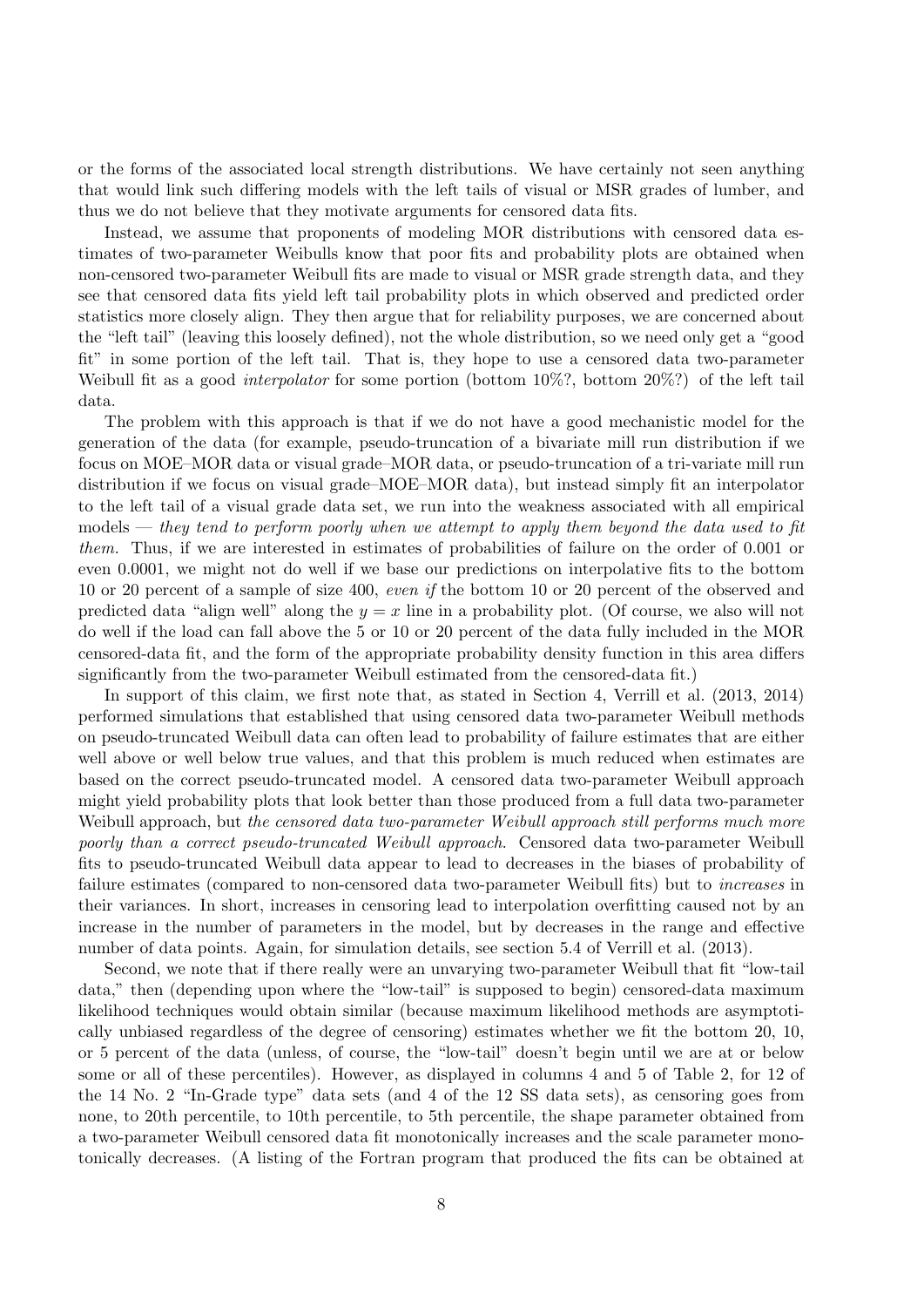http://www1.fpl.fs.fed.us/weib2.prog.html.) This is *not* what should occur theoretically or what does occur empirically when we use censored data two-parameter Weibull methods to fit *generated* two-parameter Weibulls — see columns 8 and 9 of Table 2 and see the discussion of table 3 in section 5.2 of Verrill et al. (2013). However, it *is* what we expect when we incorrectly use censored data two-parameter Weibull methods to fit *pseudo-truncated* Weibull data. See the discussion of table 5 in section 5.3 of Verrill et al. (2013). All of this suggests that "low-tail" In-Grade-type strength data are not well-modeled by the left tail of a two-parameter Weibull, despite, for example, two-parameter Weibull probability plots that might appear more nearly "linear" when they are based on censored data fits and only include low-tail data.

The Fortran program that produced Table 2 also produced plots that make our point visually. The full set of plots is available at http://www1.fpl.fs.fed.us/weib2.156plots.pdf. We display six of these plots as Figures 5 to 10.

In Figure 5 we plot a histogram of the 413 southern pine, 2x6, No. 2 In-Grade MOR values. We overlay this histogram with the estimated probability density function from a two-parameter Weibull maximum likelihood uncensored fit to the In-Grade MOR values, and with the estimated probability density functions from censored 20, censored 10, and censored 5 maximum likelihood fits to the In-Grade MOR values. This plot makes clear the systematic change in the fits as the censoring increases. *In contrast*, in Figure 6 we plot a histogram of 413 two-parameter Weibull values generated from the full data two-parameter Weibull fit of the 413 southern pine, 2x6, No. 2 In-Grade MOR values. We overlay this histogram with the estimated probability density function from a two-parameter Weibull maximum likelihood uncensored fit to the generated data, and with the estimated probability density functions from censored 20, censored 10, and censored 5 maximum likelihood fits to the generated data. These fits (to generated data that we *know* to be two-parameter Weibull) do not display the systematic changes with increased censoring displayed by the corresponding fits to In-Grade MOR values.

The dependency of left-tail predictions on the degree of censoring in our fitting procedures is further illustrated by Figures 7 to 10. In these figures we plot ordered data versus predicted ordered data. That is, these figures display two-parameter Weibull probability plots. They correspond, respectively, to full, censored 20, censored 10, and censored 5 two-parameter Weibull fits of the southern pine, 2x6, No. 2 In-Grade data. The horizontal lines in these plots mark the 20th, 10th, and 5th percentiles of the ordered data. In Figures 8–10 (corresponding to censored 20, censored 10, and censored 5 fits), the fits sharply deviate from the  $y = x$  lines at or shortly above the data that is explicitly used in the fit. That is, 5% fits don't do a good job of predicting 10% data, and 10% fits don't do a good job of predicting 20% data. Locally good "interpolants" don't continue to perform well beyond the data used to produce the interpolants.

We admit that we are presenting plots from a case that does an especially good job of making our point visually. However, the plots in the 25 other cases make similar points. (All 156 plots can be viewed at http://www1.fpl.fs.fed.us/weib2.156plots.pdf.) In fact, for 7 of the 14 No. 2 censored 5 probability plots and 4 of the 12 SS censored 5 probability plots, there is a sharp bend at the 5th percentile of the data. For an additional 4 of the No. 2 censored 5 probability plots and an additional 4 of the SS censored 5 probability plots, this sharp bend is slightly higher (between the 5th and 10th percentiles of the data).

Given the observed poor predictions above the interpolated data, we see no reason to trust predictions for the important region below the interpolated data. As stated above, this empirical result is strongly bolstered by the simulation results reported in section 5.4 of Verrill et al. (2013), which establish the superiority of theoretically correct pseudo-truncated fits over theoretically incorrect censored data two-parameter Weibull fits. (Of course, if we do fits to sufficiently large data sets, relevant percentiles will lie within the interpolation region, and this will improve the performance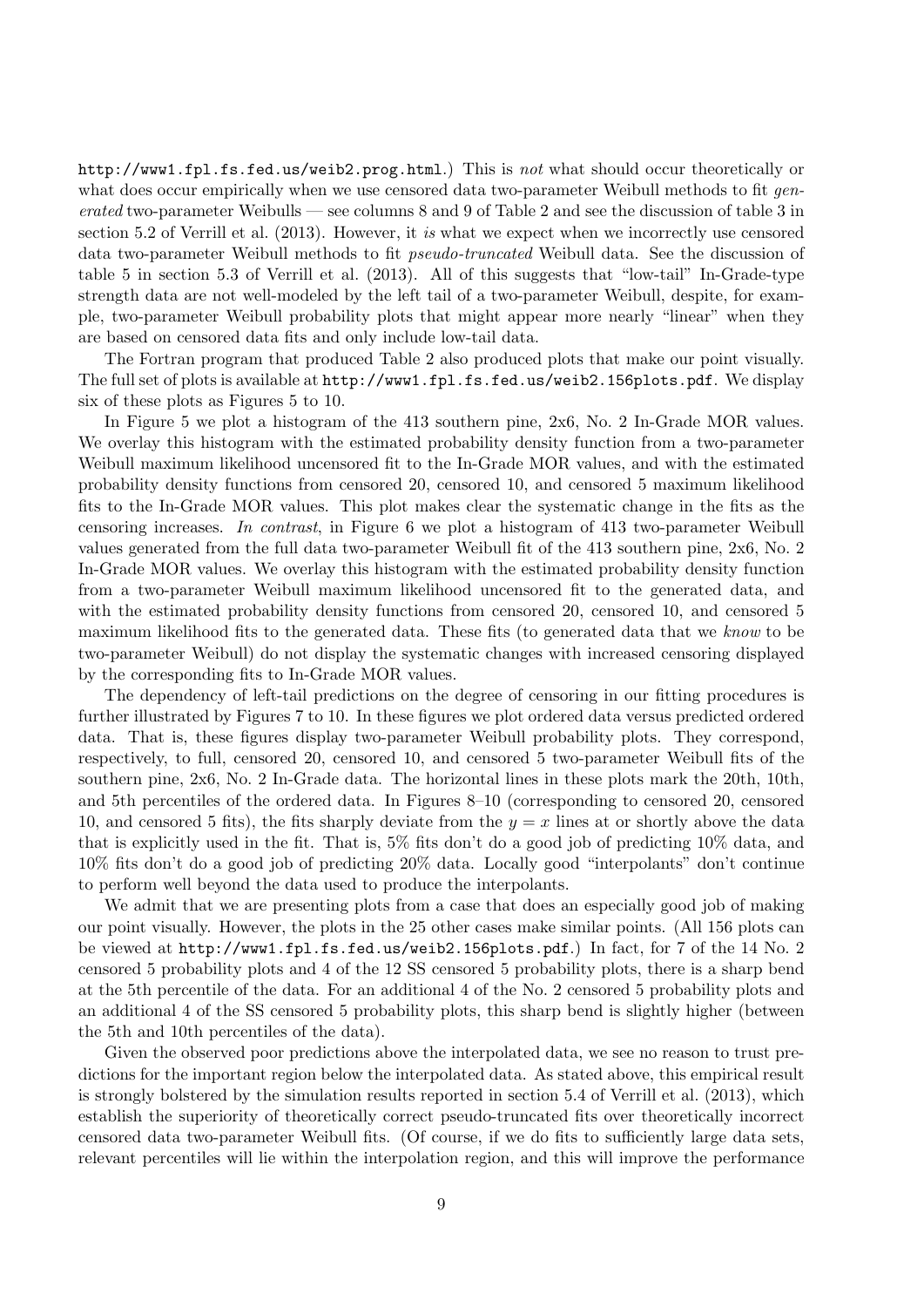of interpolator-based percentile predictions.)

## **6 Load Distributions Rather than Fixed Loads**

In Section 4 we evaluated estimated and empirical probabilities of failure at fixed loads (at approximate allowable properties). In this section we consider variable loads. We discuss calculations in which peak load distributions are modeled as lognormals. Such a model was suggested to us by a reviewer of Verrill et al. (2013). The reviewer of the 2013 paper suggested that we model the load distribution as a lognormal with coefficient of variation 0.3 that exceeds the allowable property with probability 0.02.

In our calculations the load was modeled as a lognormal with coefficient of variation 0.3, and we considered the cases in which the load exceeded the approximate allowable property (nonparametric estimate of the 5th percentile divided by 2.1) with probabilities 0.01, 0.02, 0.05, 0.10, and 0.2. The mathematical details of the calculations are provided in Appendix A. The results appear in Table 7. (A listing of the program that was used to produce Table 7 can be found at http://www1.fpl.fs.fed.us/weib2.prog.html.)

The results presented in Table 7 suggest that two-parameter Weibull fits to strength distributions can also yield inadequate estimates of failure probabilities when we incorporate load distributions into our calculations. For example, for load exceedance probabilities of 0.01 (the probability that the lognormal load exceeds the [approximate] allowable property is 0.01), and censored 20, censored 10, and censored 5 fits, the ratios of two-parameter Weibull-based estimates of the number of expected failures to data-based estimates of the number of expected failures are, respectively, 4*.*1*/*0*.*54 = 7*.*6, 1*.*7*/*0*.*54 = 3*.*1, and 1*.*2*/*0*.*54 = 2*.*2. (Admittedly, these values do decline as the exceedance probability goes up. For example, for an exceedance probability of 0.02 rather than 0.01, the corresponding values are 5.8, 2.6, and 1.9.)

We note that the results suggest that failure rate biases decline as censoring increases, but we continue to emphasize that this is an improvement in interpolation rather than modeling and that simulations (again see section 5.4 of Verrill et al. (2013)) suggest that the apparent *reduction in the bias* of the estimate of failure rates given censored data fits is accompanied by an *increase in the variance* of the estimate of failure rates, and thus an *increased* chance of serious underestimates of failure rates.

## **7 Simulation of a Simple Lumber Assembly**

In the course of studying repetitive member allowable property adjustments, Verrill and Kretschmann (2008) simulated simple seven-member load sharing assemblies. In their simulations, the seven members were connected to a "stiff diaphragm" and it was assumed that all seven assembly members were subjected to the same deflection. Given this simple model, the load on member *i* is given by

$$
L_{\rm tot} \times \text{MOE}_i/(\text{MOE}_1 + \ldots + \text{MOE}_7)
$$

where  $L_{\text{tot}}$  denotes the total load on the assembly.

For the current paper, we used this simple *simulation* model to perform an initial investigation into the effect of using incorrect MOE and MOR models for visual grade data. In our simulations, the generating model for the mill run trivariate implicit visual grade/MOE/MOR data was a trivariate standard normal/general normal/two-parameter Weibull distribution. (For details on the manner in which we generated the trivariate distribution, see Appendix B.) In our simulation, visual grades were based on an implicit  $N(0,1)$  distribution. In particular, "No. 2" pieces of lumber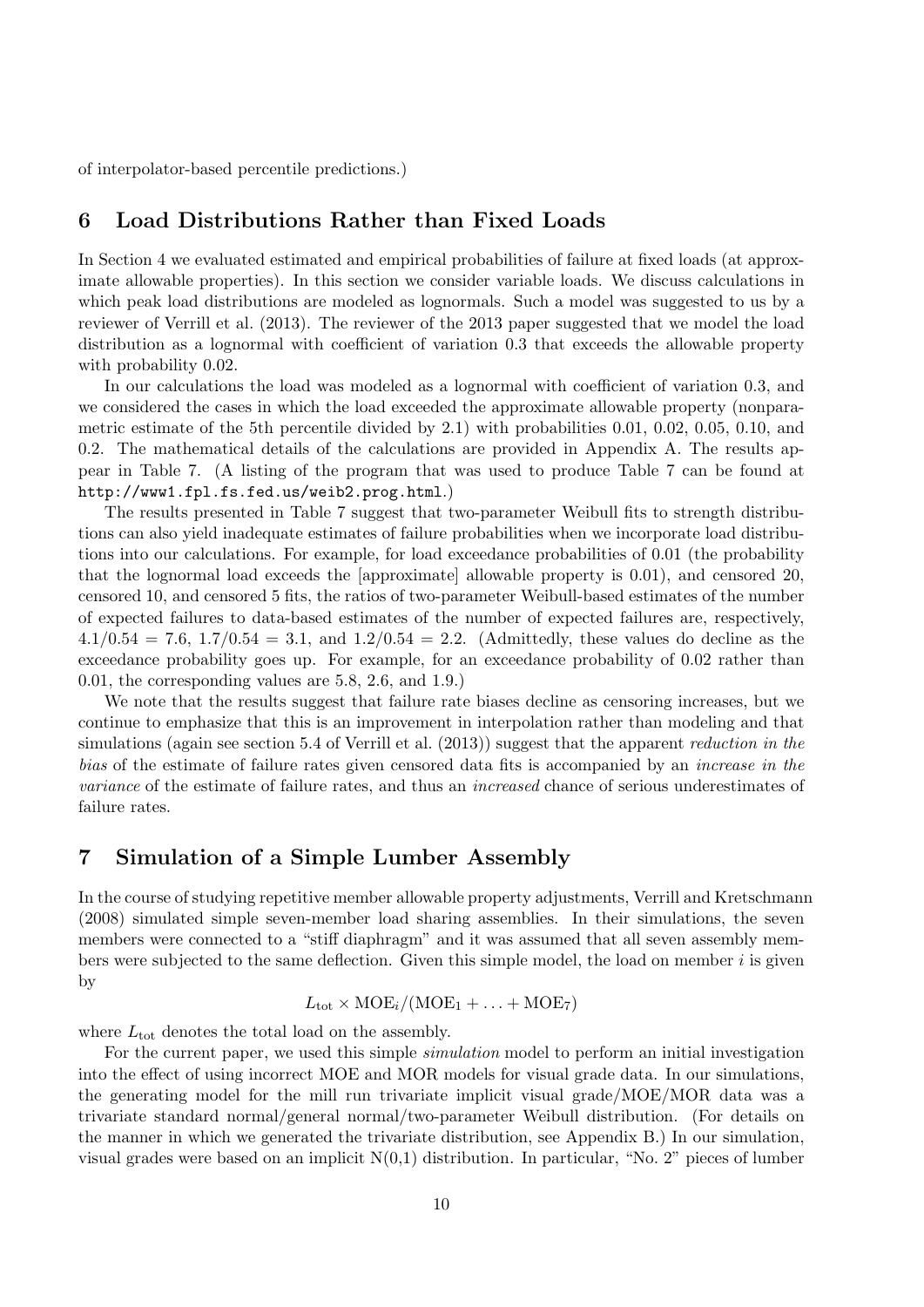corresponded to pieces whose implicit visual grade values lay between the 40th and 80th percentiles of the  $N(0,1)$  distribution.

We also assumed that the (mill run) correlations between the implicit visual grade variable, the MOE, and the MOR were all 0.6, or all 0.7, or all 0.8; the (mill run) coefficients of variation of MOE were 0.25 or 0.30; and the (mill run) coefficients of variation of MOR were 0.30, 0.35, or 0.40.

We understand that the simulation model and the associated specific assumptions represent (at best) a very rough approximation to reality. We do note, however, that recent mill run MOE– MOR data (Verrill et al. 2017; Owens et al. 2018, 2019ab) suggest that the assumed correlations and coefficients of variation are within realistic ranges. (See Tables 8 and 9 for the observed sample correlations and coefficients of variation.)

In the simulations we compared the performances of correct and incorrect models for the simulated data.

#### **Correct approach**

We performed 100 trials in which we estimated the probabilities of failure of seven-member assemblies under the correct probability distribution. For our simplified model and No. 2 visual grade data, this is a trivariate truncated  $N(0,1)/p$ seudo-truncated  $N(\mu, \sigma^2)/p$ seudo-truncated twoparameter Weibull distribution. (Choosing only No. 2 visual grade pieces amounts to truncating on the implicit visual grade variable, which leads to pseudo-truncated distributions for the correlated MOE and MOR variables.)

We used the methods described in section 5 of Verrill et al. (2012) to calculate the 5th percentile of the pseudo-truncated Weibull. (For simulation details, see Appendix B of the current paper and the FORTRAN program trisim.f available at http://www1.fpl.fs.fed.us/weib2.prog.html.) The "allowable property" was taken to be the 5th percentile of the pseudo-truncated Weibull divided by 2.1.

In each of the 100 trials, we generated 10,000 subtrials in which we drew triples from the trivariate  $N(0,1)/N(\mu,\sigma^2)/$ two-parameter Weibull distribution (implicit visual grade variable/MOE/MOR) until we had seven pieces of lumber that had implicit visual grade values that lay between the 40th and 80th percentiles of a  $N(0,1)$  distribution. Thus the corresponding MOE, MOR pairs had a bivariate pseudo-truncated Gaussian, pseudo-truncated Weibull distribution (the tails of the resulting MOE and MOR distributions were not truncated, but they were "thinned" due to the truncation of the correlated implicit visual grade variable).

We counted the number of times (out of 10,000) that a seven-member assembly failed at the allowable property, that is the number of times that

 $MOR_i < 7 \times (allowable property) \times MOE_i/(MOE_1 + ... + MOE_7)$ 

for at least one of the seven *i*'s.

We report the mean of the resulting 100 failure rate estimates together with its standard error in the section of Table 10 that is headed by "Correct."

#### **Incorrect approach**

We also performed 100 trials under an incorrect model. The incorrect model is one that is probably still widely accepted. It assumes that the MOE values for a visual grade are normally distributed (not pseudo-truncated) and the MOR values are distributed as a two-parameter Weibull (not pseudo-truncated).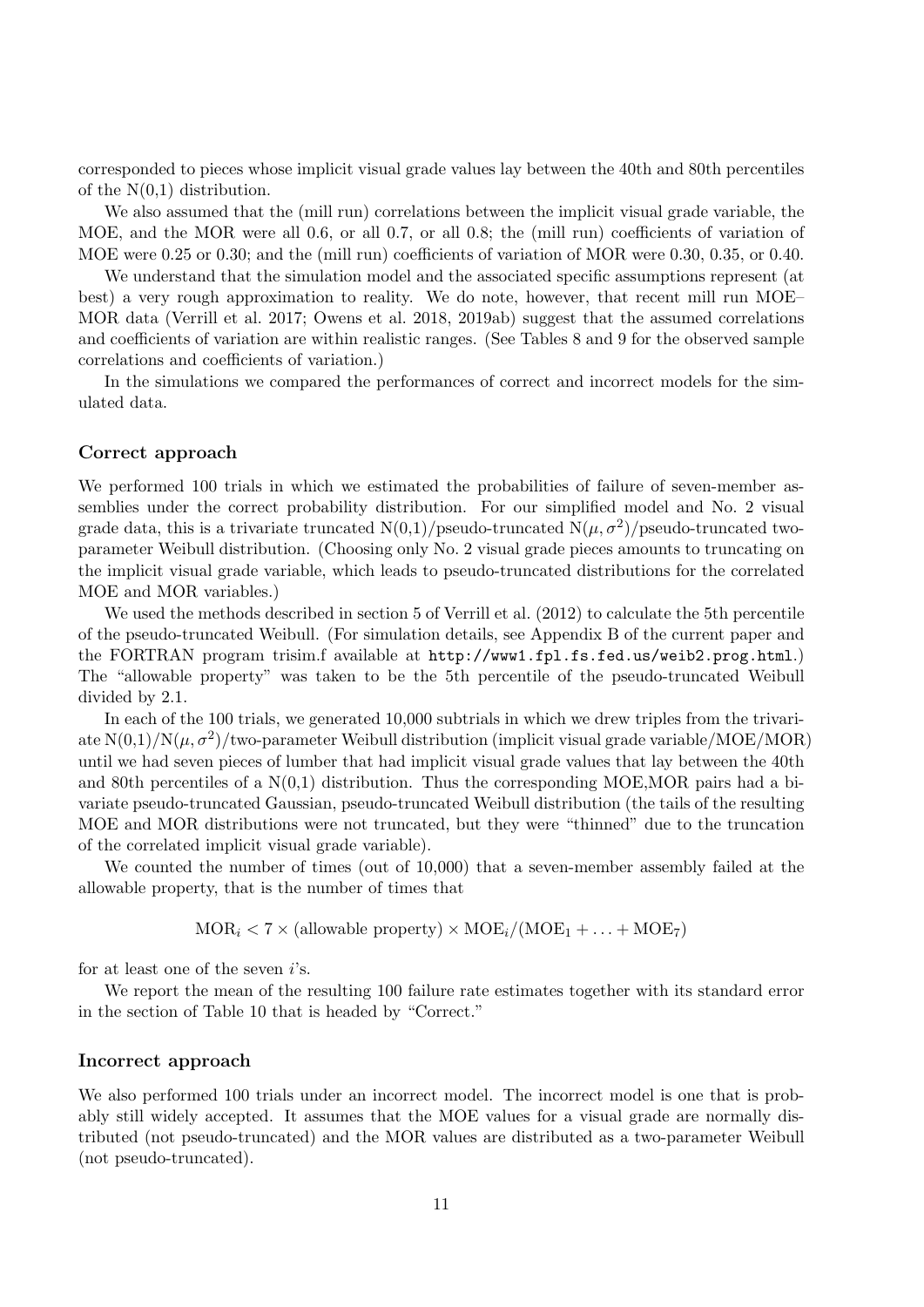In each of the 100 trials, a sample of 400 pseudo-truncated MOE, pseudo-truncated MOR pairs was drawn. The pairs were generated as in the correct approach — implicit visual grade/MOE/MOR triples were drawn from a trivariate  $N(0,1)/N(\mu,\sigma^2)/$ two-parameter Weibull distribution and a triple's MOE,MOR pair was kept if the implicit visual grade value lay between the 40th and 80th percentiles of a  $N(0,1)$  distribution. Triples were drawn until 400 MOE, MOR pairs were accepted. The resultant 400 pairs were then treated, incorrectly, as samples from a non-pseudo-truncated Gaussian distribution and a correlated non-pseudo-truncated two-parameter Weibull distribution. For each of the 400-pair data sets, standard methods were used to calculate parameter estimates  $\hat{\mu}, \hat{\sigma}, \hat{\rho}, \hat{\gamma}, \hat{\beta}$  (mean, standard deviation, correlation, inverse scale, and shape parameters) under the incorrect assumption that the pairs were drawn from correlated (and non-pseudo-truncated) Gaussian and two-parameter Weibull distributions. Then 10,000 seven-member assemblies were generated from this incorrect bivariate Gaussian–Weibull fit to "No. 2 data," and counts of the number of failures (determined as in the subsection above) were obtained. We report the mean of the resulting 100 failure rate estimates together with its standard error in the section of Table 10 that is headed by "Incorrect."

From Table 10 we can see that the incorrect approach that ignores the pseudo-truncated nature of the MOE and MOR distributions when we truncate based on an implicit underlying visual grade variable yields inflated estimates of assembly failure rates. The inflation increases as MOR mill run coefficients of variation decrease and as mill run MOE/MOR correlations increase. Again, as in the case of single-member "In-Grade type" data sets discussed in Sections 2–4, incorrect models that ignore pseudo-truncation can lead to 10-fold overestimates of failure rates. In this case, the overestimates are overestimates of the failure rates of assemblies rather than of individual members.

## **8 Summary**

Past theoretical work (Verrill et al. 2012, 2015) established that if a mill run implicit visual grade– MOR population or an MOE–MOR population has a bivariate normal–Weibull distribution, then the MOR distributions of visual grade or MSR sub-populations will be pseudo-truncated Weibulls (with thinned tails). Past empirical work (Verrill et al. 2013, 2014) and work reported in Section 3 confirm that MOR distributions of visual grades of lumber are not two-parameter Weibulls and do have thinned tails. Past simulation work (Verrill et al. 2013, 2014) suggested that two-parameter Weibull fits to pseudo-truncated Weibull data lead to inflated estimates of failure when loads are near allowable properties. Empirical work reported in Section 4 suggests that modeling visual grade MOR distributions with two-parameter Weibulls can lead to estimates of failure probabilities when loads are near allowable properties that are inflated by a factor of 9 (at least for No. 2 lumber and uncensored fits).

Past simulation work (Verrill et al. 2013, 2014) and work reported in Sections 5 and 6 suggest that, as one would expect, censored data two-parameter Weibull fits can also perform poorly when applied to data from pseudo-truncated distributions. In particular, they can lead to highly variable estimates of probabilities of failure and thus (for different data sets) to both serious overestimates and serious underestimates of probabilities of failure.

The preliminary work discussed in Section 7 suggests that the failure rate overestimates that occur for individual pieces of lumber when we ignore the pseudo-truncated nature of strength distributions also occur when we are working with simple assemblies of members.

Given these theoretical, empirical, and simulation results, we believe that additional full mill run data sets (see, for example, Verrill et al. (2017) and Owens et al. (2018, 2019ab)) need to be obtained, and additional pseudo-truncated distributions (see, for example, Verrill et al. (2018))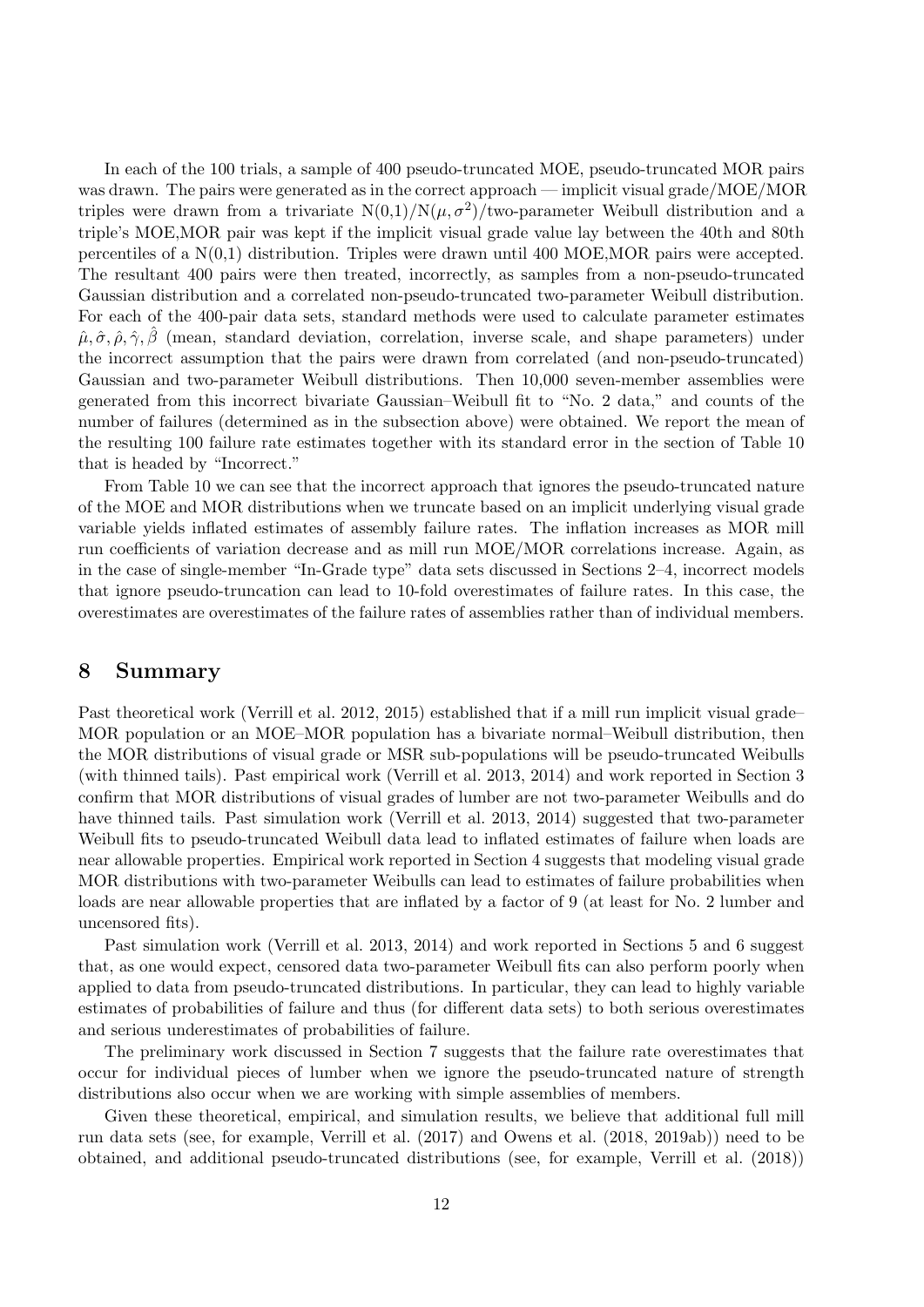need to be developed in an attempt to identify alternatives to the two-parameter Weibull as a model for visual and MSR grade lumber strength distributions. We are engaged in such work.

However, given the fact that actual distributions may be complicated mixtures of base distributions that vary from mill to mill, region to region, time to time, size to size, and species to species, it may be that no satisfactory theoretical form(s) can be identified to form the basis of sophisticated reliability models that could yield improved design values.

We suspect that ultimately, if reliability engineers want to obtain fully accurate reliability estimates, they will need to develop detailed computer models that yield real-time, in-line estimates of lumber strength based on measurements of stiffness, specific gravity, knot size and location, slope of grain, and other strength predictors.

#### **9 References**

- ASCE (1988). Load and Resistance Factor Design for Engineered Wood Construction: A Pre-Standard Report, prepared by the Task Committee on Load and Resistance Factor Design for Engineered Wood Construction, American Society of Civil Engineers, New York, NY, 177 pages.
- ASTM (2013). Standard test methods for mechanical properties of lumber and wood-base structural material, D4761-13, *Annual Book of ASTM Standards*, ASTM International, West Conshohocken, PA.
- ASTM (2016). Standard practice for establishing allowable properties for visually-graded dimension lumber from In-Grade tests of full-size specimens, D1990-16, *Annual Book of ASTM Standards*, ASTM International, West Conshohocken, PA.
- ASTM (2019). Standard specification for computing reference resistence of wood-based materials and structural connections for load and resistance factor design, D5457-19b, *Annual Book of ASTM Standards*, ASTM International, West Conshohocken, PA.
- Evans, J.W. and Green, D.W. (1988). Mechanical Properties of Visually Graded Dimension Lumber: Vol. 2. Douglas Fir-Larch. Publication PB-88-159-397, National Technical Information Service, Springfield, VA. p. 476.
- Genz, A. and Bretz, F. (2009). *Computation of Multivariate Normal and t probabilities.* Lecture Notes in Statistics, Vol. 195, Springer-Verlag, Heidelberg.
- Genz, A., Bretz, F., Miwa, T., Mi, X., Leisch, F., Scheipl, F., and Hothorn, T. (2019). "mvtnorm: Multivariate Normal and t Distributions." R package version 1.0-11. URL http://CRAN.R-project.org/package=mvtnorm
- Green, D.W. and Evans, J.W. (1988). Mechanical Properties of Visually Graded Dimension Lumber: Vol. 4. Southern Pine. Publication PB-88-159-413, National Technical Information Service, Springfield, VA. p. 412.
- Green, D.W., Shelley, B.E., and Vokey, H.P., eds. (1989). In-Grade Testing of Structural Lumber. Conference proceedings 47363. Forest Products Research Society, Madison, WI.
- Kretschmann, D.E., Evans, J.W., and Brown, L. (1999). "Monitoring of Visually Graded Structural Lumber." Research Paper FPL-RP-576. Madison, WI: U.S. Department of Agriculture, Forest Service, Forest Products Laboratory. 18 pages.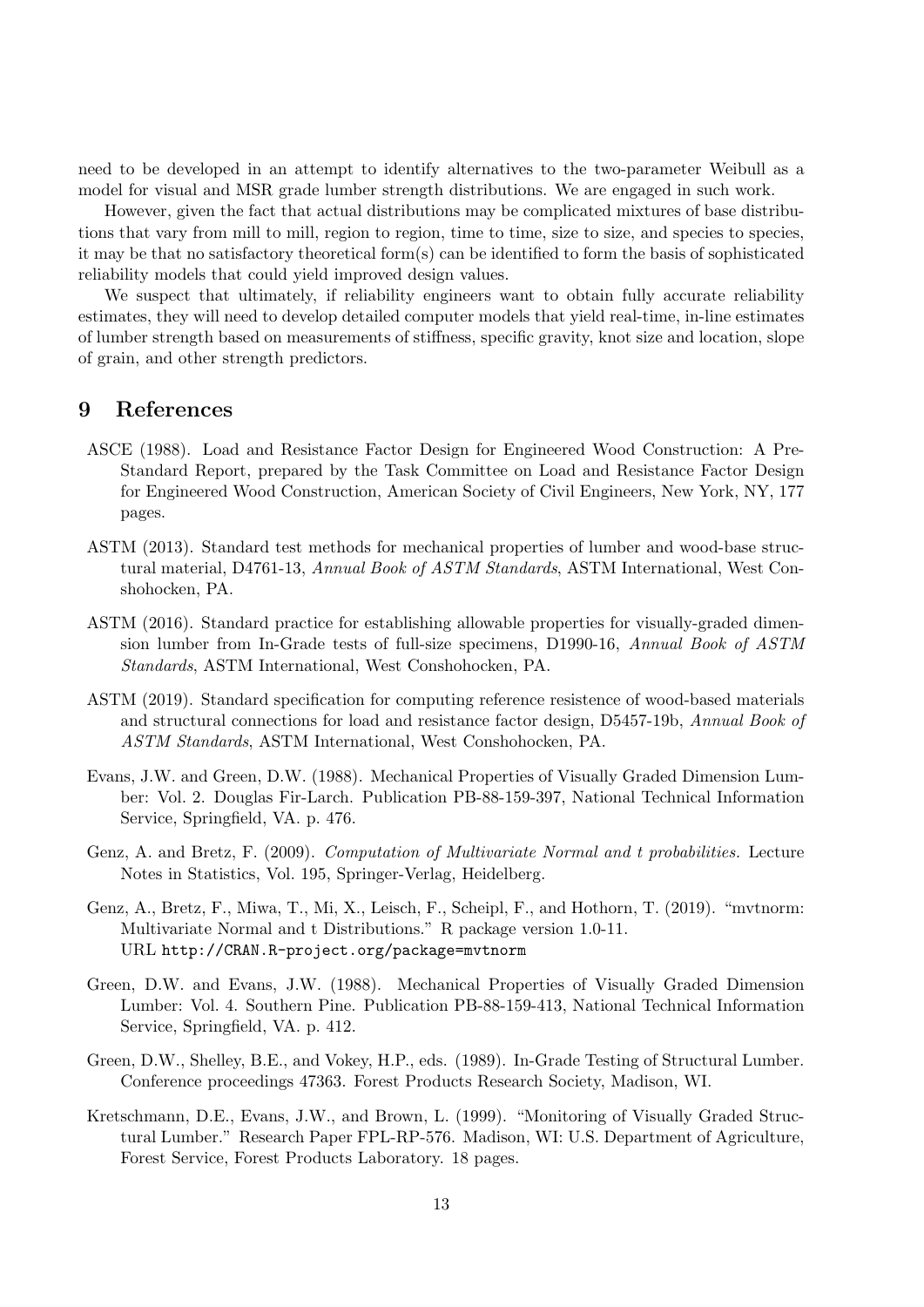- Krit, M. (2014). EWGoF: Goodness-of-fit tests for the Exponential and two-parameter Weibull distributions. R package version 2.0. URL http://CRAN.R-project.org/package=EWGoF
- Lawless, J.F. (2003). Statistical Models and Methods for Lifetime Data. John Wiley and Sons, Hoboken, New Jersey.
- Owens, F.C, Verrill, S.P., Shmulsky, R., and Kretschmann, D.E. (2018), "Distributions of MOE and MOR in a Full Lumber Population," *Wood and Fiber Science*, **50**(3), pp. 265–279.
- Owens, F.C, Verrill, S.P., Shmulsky, R., and Ross, R.J. (2019a), "Distributions of Modulus of Elasticity and Modulus of Rupture in Four Mill-Run Lumber Populations," *Wood and Fiber Science*, **51**(2), pp. 183–192.
- Owens, F.C, Verrill, S.P., Shmulsky, R., and Ross, R.J. (2019b), "Distributions of Moduli of Elasticity and Rupture in Eight Mill-Run Lumber Populations (Four Mills at Two Times), under review
- R Core Team (2013). R: A language and environment for statistical computing. R Foundation for Statistical Computing, Vienna, Austria. URL http://www.R-project.org/.
- Verrill, S.P. and Kretschmann, D.E. (2008), "Material Variability and Repetitive Member Allowable Property Adjustments in Forest Products Engineering." Research Paper FPL-RP-649. Madison, WI: U.S. Department of Agriculture, Forest Service, Forest Products Laboratory. 36 pages.
- Verrill, S.P. and Kretschmann, D.E. (2010), "Repetitive Member Factors for the Allowable Properties of Wood Products." Research Paper FPL-RP-657. Madison, WI: U.S. Department of Agriculture, Forest Service, Forest Products Laboratory. 38 pages.
- Verrill, S.P., Evans, J.W., Kretschmann, D.E., and Hatfield, C.A. (2012). "Asymptotically Efficient Estimation of a Bivariate Gaussian–Weibull Distribution and an Introduction to the Pseudo-truncated Weibull." Research Paper FPL-RP-666. Madison, WI: U.S. Department of Agriculture, Forest Service, Forest Products Laboratory. 76 pages.
- Verrill, S.P., Evans, J.W., Kretschmann, D.E., and Hatfield, C.A. (2013). "An Evaluation of a Proposed Revision of the ASTM D 1990 Grouping Procedure." Research Paper FPL-RP-671. Madison, WI: U.S. Department of Agriculture, Forest Service, Forest Products Laboratory. 34 pages.
- Verrill, S.P., Evans, J.W., Kretschmann, D.E., and Hatfield, C.A. (2014), "Reliability Implications in Wood Systems of a Bivariate Gaussian–Weibull Distribution and the Associated Univariate Pseudo-truncated Weibull," *ASTM Journal of Testing and Evaluation*, **42**, Number 2, pages 412–419.
- Verrill, S.P., Evans, J.W., Kretschmann, D.E., and Hatfield, C.A. (2015), "Asymptotically Efficient Estimation of a Bivariate Gaussian–Weibull Distribution and an Introduction to the Pseudo-truncated Weibull," *Communications in Statistics – Theory and Methods*, **44**, pages 2957–2975.
- Verrill, S.P., Owens, F.C., Kretschmann, D.E., and Shmulsky, R. (2017). "Statistical Models for the Distribution of Modulus of Elasticity and Modulus of Rupture in Lumber with Implications for Reliability Calculations." Research Paper FPL-RP-692. Madison, WI: U.S. Department of Agriculture, Forest Service, Forest Products Laboratory. 51 pages.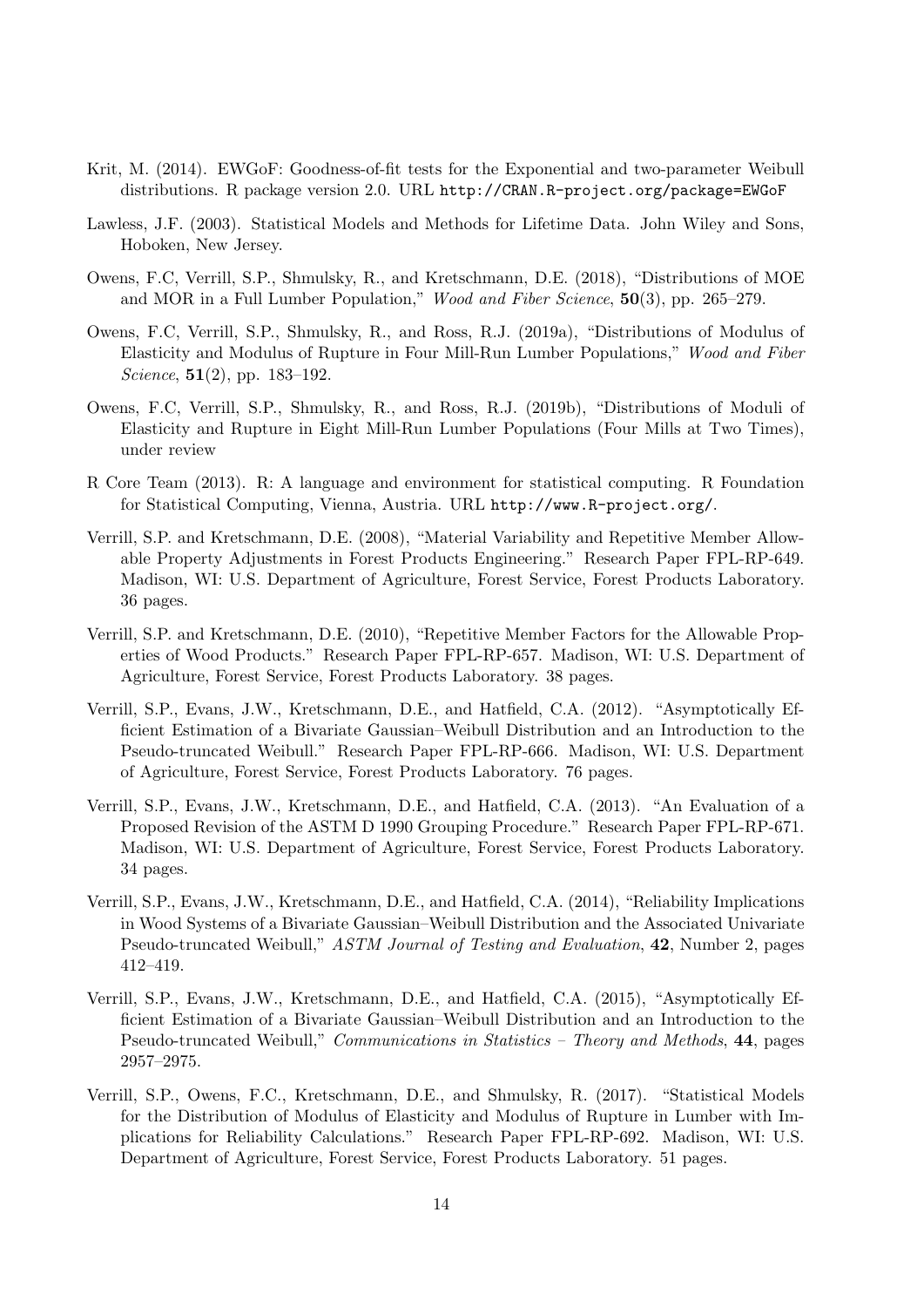Verrill, S.P., Owens, F.C., Kretschmann, D.E., and Shmulsky, R. (2018). "A Fit of a Mixture of Bivariate Normals to Lumber Stiffness–Strength Data." Research Paper FPL-RP-696. Madison, WI: U.S. Department of Agriculture, Forest Service, Forest Products Laboratory. 44 pages.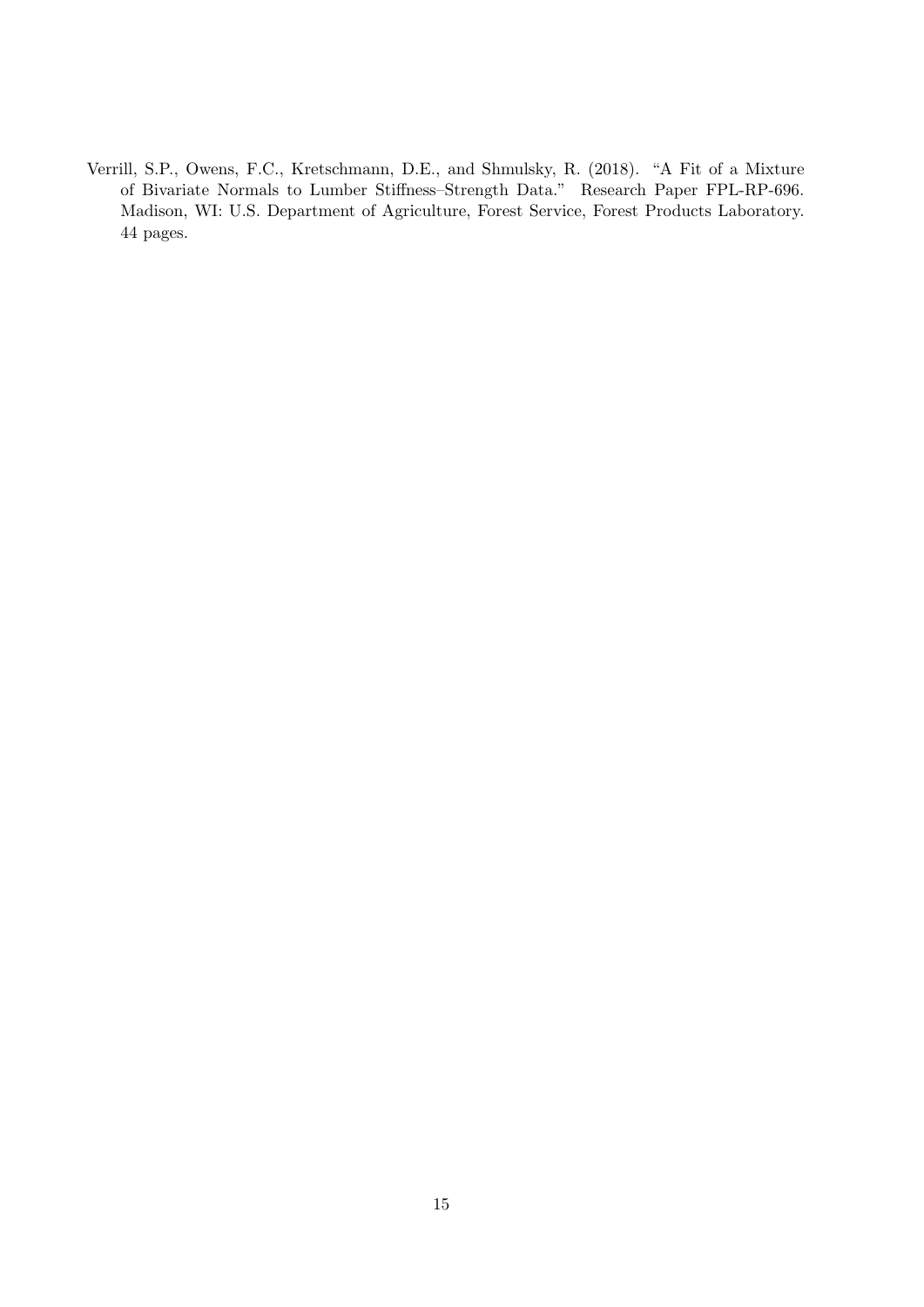## **10 Appendix A — Calculations for Table 7**

The calculations that yielded Table 7 were performed via a Fortran program that can be found at http://www1.fpl.fs.fed.us/weib2.prog.html. In this appendix we describe these calculations. None of the mathematics is novel. We describe it in some detail simply because this permits easy checking of our work. Some of the description replicates material found in the appendix to Verrill et al. (2013).

#### **10.1 Obtaining the parameters of the lognormal load distribution**

By definition, a random variable X is distributed as a lognormal $(\mu, \sigma^2)$  if  $\ln(X)$  is distributed as a normal $(\mu, \sigma^2)$ . Thus, characterizing the lognormal is equivalent to determining the two parameters  $\mu$  and  $\sigma$ . For a lognormal distribution, it can be shown that the coefficient of variation, CV, is given by

$$
CV = \sqrt{\exp(\sigma^2) - 1}
$$
  

$$
\ln(1 + CV^2) = \sigma^2
$$
 (1)

or

Thus, for lognormals, the parameter  $\sigma$  can be determined from a knowledge of the (alternative) parameter CV. In the calculations that produced Table 7,  $CV = 0.3$  so

$$
\sigma^2 = \ln(1.09) \approx 0.0862 \tag{2}
$$

Next, we show that we can obtain  $\mu_i$  for the *i*th of the 26 In-Grade type data sets from  $\sigma$ and the probability,  $q$ , that the lognormal lies above the approximate allowable property,  $a_i$  (the nonparametric estimate of the 5th percentile divided by 2.1 of the *i*th In-Grade type data set). In Table 7, the *q* values appear in column 2.

We have

$$
\text{Prob}\left(\text{LN}(\mu_i, \sigma^2) \le a_i\right) = 1 - q
$$

or

$$
Prob (N(\mu_i, \sigma^2) \leq ln(a_i)) = 1 - q
$$

or

$$
\operatorname{Prob}\left(\mathrm{N}(0,1)\leq \frac{\ln(a_i)-\mu_i}{\sigma}\right)=1-q
$$

or

$$
\frac{\operatorname{m}(u_i) - \mu_i}{\sigma} = \Phi^{-1}(1 - q)
$$

where  $\Phi$  denotes the N(0,1) cumulative distribution function. Thus,

ln(*ai*) *− µ<sup>i</sup>*

$$
\mu_i = \ln(a_i) - \sigma \times \Phi^{-1}(1 - q) \tag{3}
$$

So, given the coefficient of variation of the lognormal load distribution (we assume it to be 0.3) and the probability,  $q$  (0.01, 0.02, 0.05, 0.1, or 0.2 in our calculations), that the lognormal load distribution exceeds the approximate allowable property,  $a_i$ , we can use (1) and (3) to calculate the mean and variance,  $\mu_i$  and  $\sigma^2$ , needed to characterize the lognormal load distribution appropriate for data set *i*, and exceedance probability *q*.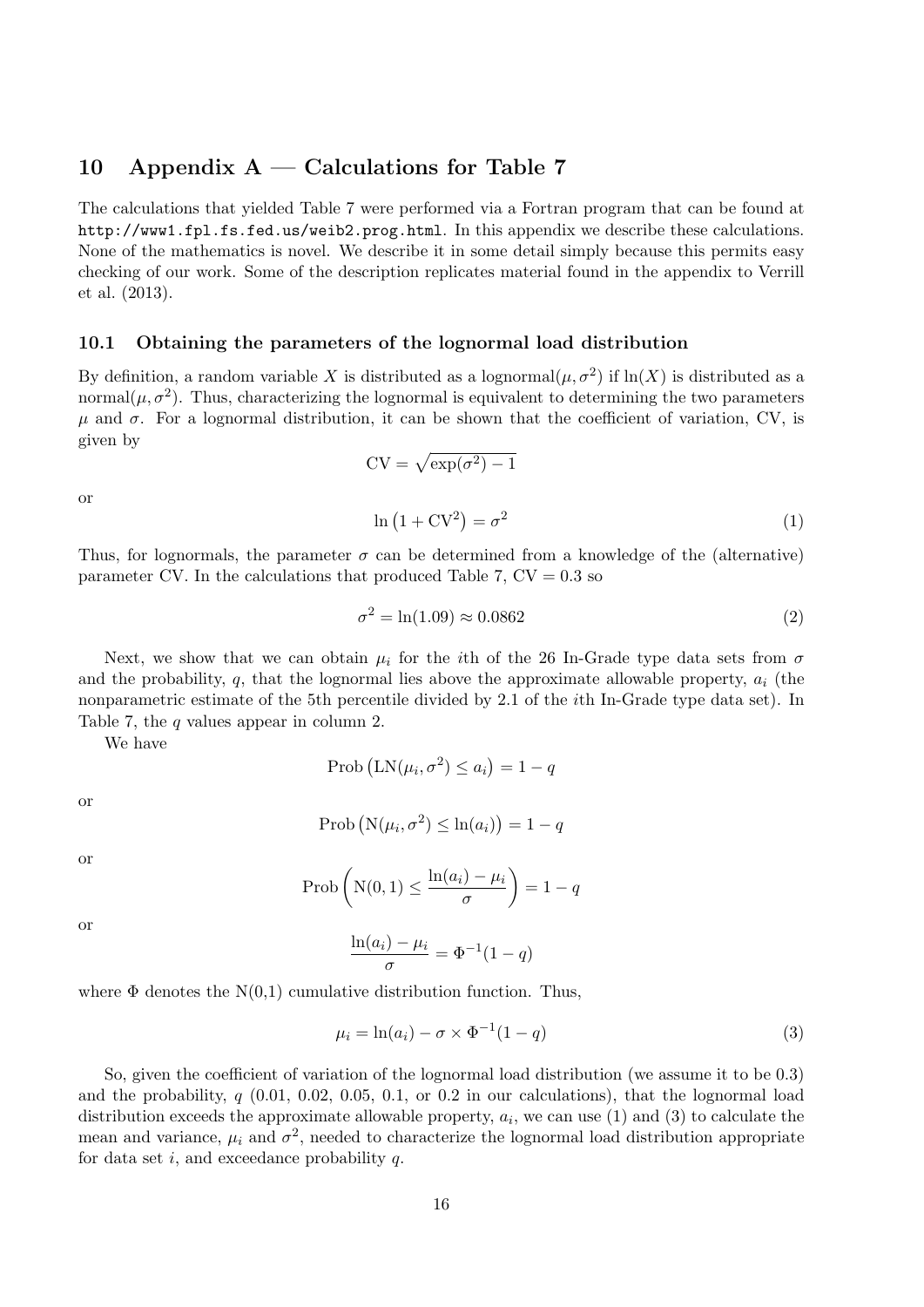#### **10.2 Obtaining columns three and four of Table 7**

Let

$$
f_{\text{LN},i}(y) = \frac{1}{\sqrt{2\pi}} \times \exp(-((\ln(y) - \mu_i)/\sigma)^2/2) \times \frac{1}{\sigma} \times \frac{1}{y}
$$
(4)

denote the lognormal probability density function appropriate for data set *i*, a CV equal to 0.3, and exceedance probability  $q \ (q \in \{0.01, 0.02, 0.05, 0.10, 0.20\})$ . Then column 3 in Table 7 contains values of the form

$$
\sum_{i=1}^{26} N_i \times \text{Prob}(\text{Load}_i > \text{Strength}_i) \approx \sum_{i=1}^{26} N_i \times \left( \sum_{j=1}^{N_i} \int_{w_{ij}}^{\infty} f_{\text{LN},i}(y) dy \right) / N_i \tag{5}
$$
\n
$$
= \sum_{i=1}^{26} \sum_{j=1}^{N_i} \left( 1 - \Phi\left( (\log(w_{ij}) - \mu_i)/\sigma \right) \right)
$$

where  $\Phi$  denotes the N(0,1) cumulative distribution function,  $w_{ij}$  is the *j*th observed strength value for In-Grade type data set  $i$  ( $i \in \{1, \ldots, 26\}$ ), and  $N_i$  is the number of lumber specimens in data set *i*.

Here

$$
\left(\sum_{j=1}^{N_i}\int_{w_{ij}}^{\infty}f_{\text{LN},i}(y)dy\right)/N_i
$$

is a data-based estimate of the probability that the lognormal load would be greater than the strength in the *i*th of the 26 cases.

Column 4 in Table 7 contains

$$
\sum_{i=1}^{26} N_i \int_0^\infty f_{\text{LN},i}(x) \int_0^x \hat{\gamma}_i^{\hat{\beta}_i} \hat{\beta}_i w^{\hat{\beta}_i-1} \exp\left(-(\hat{\gamma}_i w)^{\hat{\beta}_i}\right) dw dx
$$
\n
$$
= \sum_{i=1}^{26} N_i \int_0^\infty f_{\text{LN},i}(x) \times \left(1 - \exp\left(-(\hat{\gamma}_i x)^{\hat{\beta}_i}\right)\right) dx
$$
\n(6)

where  $\hat{\beta}_i$  and  $\hat{\gamma}_i$  are the maximum likelihood estimates of the shape parameter and the inverse of the scale parameter for the *i*th of the 26 In-Grade type data sets and the corresponding censoring level. (The censoring level is indicated in column 1 of the table).

Here

$$
\int_0^\infty f_{\text{LN},i}(x) \int_0^x \hat{\gamma}_i^{\hat{\beta}_i} \hat{\beta}_i w^{\hat{\beta}_i-1} \exp\left(-(\hat{\gamma}_i w)^{\hat{\beta}_i}\right) dw dx
$$

is a theoretical estimate of the probability that the lognormal load would be greater than the strength in the *i*th of the 26 cases under the assumption (essentially) of a two-parameter Weibull left tail of the strength distribution (or at least of a two-parameter Weibull strength distribution in the region of practical overlap of the load and strength distributions).

## **11 Appendix B — Generating correlated triples of a N(0,1), a**  $\mathbf{N}(\mu, \sigma^2),$  and a  $\mathbf{Weibull}(\gamma, \beta)$  for the simulation of the strength **properties of seven-member assemblies discussed in Section 7**

The mathematical details described in this appendix might be of interest to only a few wood scientists. We provide it primarily for those interested in replicating or extending our simulations.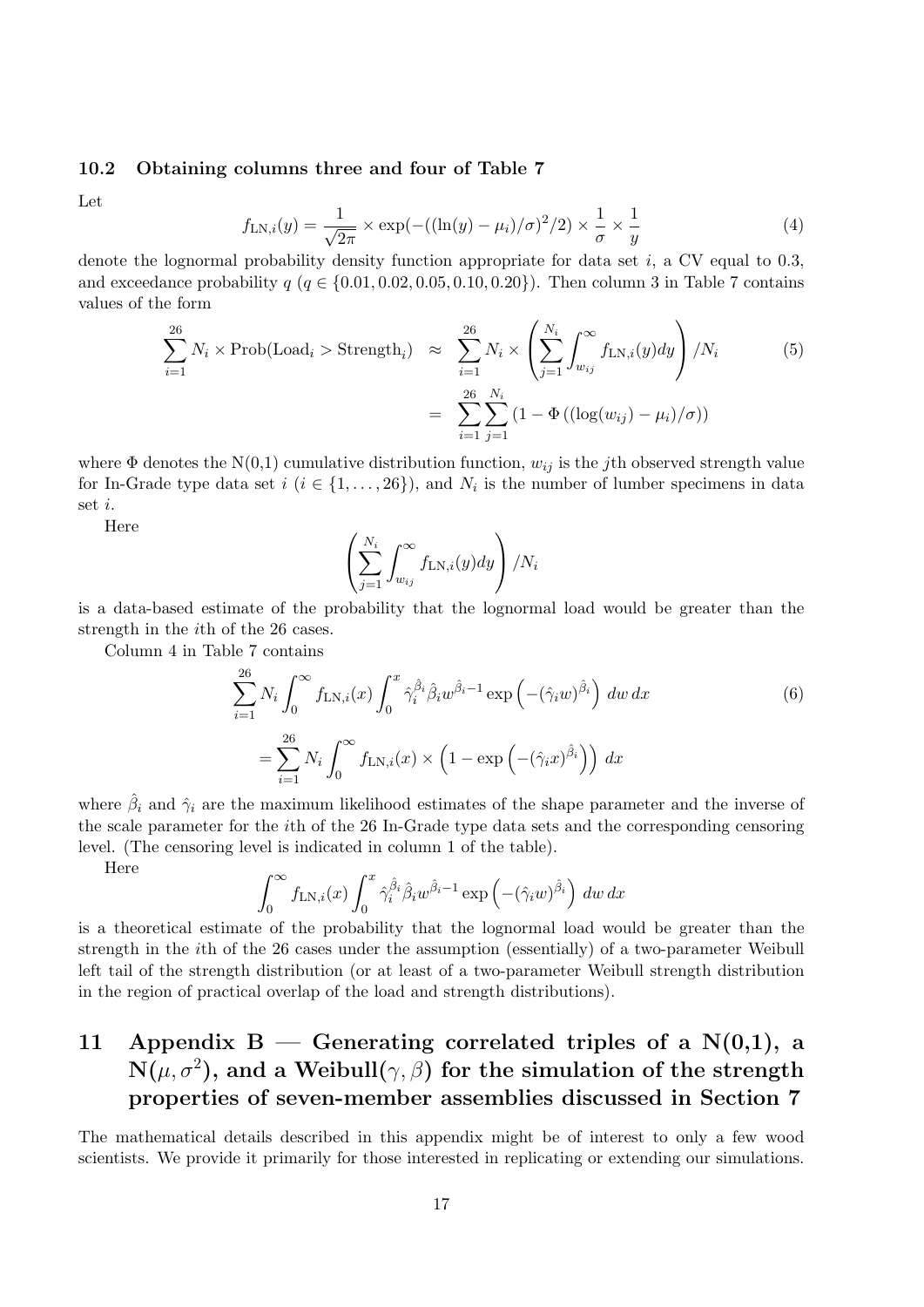We use "Gaussian copula" methods to generate the correlated triples. We begin with a trivariate normal distribution that has covariance matrix

$$
\Sigma = \left(\begin{array}{ccc} 1 & \rho & \rho \\ \rho & 1 & \rho \\ \rho & \rho & 1 \end{array}\right)
$$

where, in our simulations, the correlation  $\rho$  is 0.6, 0.7, or 0.8. (An obvious extension is one in which the three correlations corresponding to the three possible pairs of variables are permitted to differ.)

Statisticians know that if

$$
\begin{pmatrix}\nX \\
Y \\
Z\n\end{pmatrix} \sim N\left(\begin{pmatrix}\n0 \\
0 \\
0\n\end{pmatrix}, \Sigma\right)
$$
\n(7)

then

- 1.  $\Phi(X)$ ,  $\Phi(Y)$ , and  $\Phi(Z)$  (where  $\Phi$  is the N(0,1) cumulative distribution function) are uniformly distributed, and
- 2. if  $V_1 = F_1^{-1}(\Phi(X))$ ,  $V_2 = F_2^{-1}(\Phi(Y))$ ,  $V_3 = F_3^{-1}(\Phi(Z))$ , where  $F_1, F_2, F_3$  are three cumulative distribution functions, then, for  $i = 1, 2, 3, V_i$  has cumulative distribution function  $F_i$  and the correlations among  $V_1, V_2$ , and  $V_3$  are approximately  $\rho$ . (The correlation result is an empirical one, not a theoretical one, and is only approximately true. See, for example, appendix B of Verrill and Kretschmann (2010) and the associated table 10.)

Thus, in our simulation  $F_1$  is a  $N(0,1)$  cumulative distribution function,  $F_2$  is a  $N(\mu, \sigma^2)$  cumulative distribution function, and  $F_3$  is a Weibull( $\gamma$ ,  $\beta$ ) cumulative distribution function.

To generate the original  $X, Y, Z$ , we begin by using a  $N(0,1)$  random number generator to generate three independent  $N(0,1)$ 's,  $T_1, T_2, T_3$ . Thus,

$$
\begin{pmatrix} T_1 \\ T_2 \\ T_3 \end{pmatrix} \sim N \left( \begin{pmatrix} 0 \\ 0 \\ 0 \end{pmatrix}, \begin{pmatrix} 1 & 0 & 0 \\ 0 & 1 & 0 \\ 0 & 0 & 1 \end{pmatrix} \right)
$$
 (8)

Statisticians know that if result (8) holds then

$$
\mathbf{C} \begin{pmatrix} T_1 \\ T_2 \\ T_3 \end{pmatrix} \sim \mathbf{N} \left( \begin{pmatrix} 0 \\ 0 \\ 0 \end{pmatrix}, \mathbf{C} \mathbf{C}^T \right)
$$
(9)

Thus to generate *X, Y, Z* we need a *C* that satisfies

$$
\mathbf{CC}^T = \mathbf{\Sigma} \tag{10}
$$

Such a **C** can be calculated as the product of the eigenvector matrix for **Σ** multiplied by the diagonal matrix whose diagonal elements are the square roots of the eigenvalues that correspond to the columns of the eigenvector matrix. Alternatively, one could obtain the Cholesky decomposition of **Σ**, which would yield the necessary **C** directly. The R (R Core Team 2013) function eigen can be used to obtain the eigenvectors and corresponding eigenvalues of a matrix. The R (R Core Team 2013) function chol can be used to obtain a Cholesky decomposition of a symmetric matrix.

Our simulations were performed in a Fortran environment. If a scientist were willing to perform their simulations within the R (R Core Team 2013) environment, they could generate their multivariate normals via the mvtnorm package (Genz and Bretz 2009, Genz et al. 2019).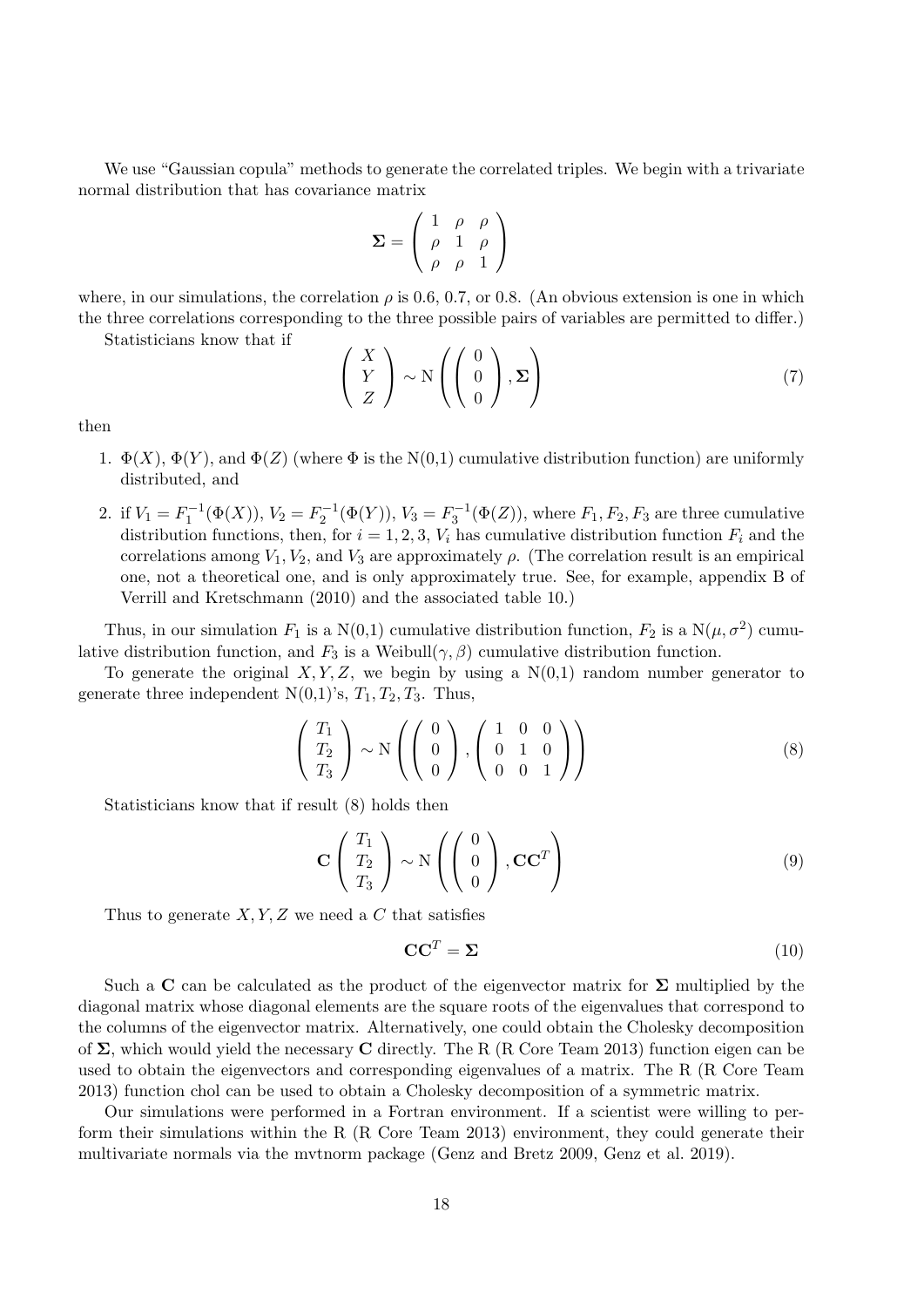| Data     |                        | Lumber                 |                        | Sample |            | Goodness-of-fit p-value |
|----------|------------------------|------------------------|------------------------|--------|------------|-------------------------|
| Set      | <b>Species</b>         | size                   | Grade                  | size   | <b>CVM</b> | AD                      |
|          | $\overline{\rm DF}$    | $2\times 4$            | $\rm SS$               | 414    | .086       | .033                    |
|          | DF                     | $2\times8$             | $\overline{\text{SS}}$ | 493    | .472       | .418                    |
|          | DF                     | $2\times10$            | $\overline{\text{SS}}$ | 414    | .955       | .771                    |
|          | DF                     | $2\times 4$            | $\overline{2}$         | 386    | .116       | .066                    |
|          | $\rm DF$               | $2\times 8$            | $\overline{2}$         | 1964   | $.001\,$   | .001                    |
|          | DF                     | $2\times10$            | $\overline{2}$         | 388    | .001       | .001                    |
|          | $\overline{\text{HF}}$ | $2\times 4$            | $\overline{\text{SS}}$ | 428    | .026       | .002                    |
|          | $\rm HF$               | $2\times 8$            | $\overline{\text{SS}}$ | 375    | .034       | .033                    |
| In-Grade | <b>HF</b>              | $2\times10$            | $\overline{\text{SS}}$ | 368    | .062       | .049                    |
|          | $\rm HF$               | $2\times 4$            | $\overline{2}$         | 406    | .004       | .002                    |
|          | HF                     | $2\times 8$            | $\overline{2}$         | 372    | $.009$     | .004                    |
|          | HF                     | $2\times10$            | $\overline{2}$         | 361    | .010       | .002                    |
|          | $\overline{\text{SP}}$ | $2\times 4$            | $\overline{\text{SS}}$ | 413    | .029       | .010                    |
|          | SP                     | $2\times 8$            | $\overline{\text{SS}}$ | 626    | .028       | .023                    |
|          | ${\rm SP}$             | $\overline{2\times10}$ | $\overline{\text{SS}}$ | 413    | .002       | .001                    |
|          | SP                     | $2\times 4$            | $\overline{2}$         | 413    | .001       | .001                    |
|          | SP                     | $2\times6$             | $\overline{2}$         | 413    | .001       | .001                    |
|          | ${\rm SP}$             | $2\times 8$            | $\overline{2}$         | 1367   | $.001\,$   | .001                    |
|          | SP                     | $2\times10$            | $\overline{2}$         | 412    | .086       | .113                    |
|          | SP                     | $2\times 4$            | $\overline{\text{SS}}$ | 420    | .254       | .158                    |
|          | SP                     | $2 \times 8$           | SS                     | 409    | .316       | .226                    |
| 2011     | ${\rm SP}$             | $2\times10$            | $\overline{\text{SS}}$ | 410    | .043       | .023                    |
|          | ${\rm SP}$             | $2\times 4$            | $\overline{2}$         | 408    | .001       | .001                    |
|          | SP                     | $2 \times 8$           | $\overline{2}$         | 420    | .196       | .146                    |
|          | ${\rm SP}$             | $2\times10$            | $\overline{2}$         | 420    | .091       | .060                    |
| 2014     | SP                     | $2\times 4$            | $\overline{2}$         | 362    | .807       | .590                    |

Table 1: p-values for Cramér–Von Mises and Anderson–Darling goodness-of-fit tests of two-parameter Weibull fits to In-Grade, 2011 SPIB "In-Grade", and 2014 SPIB resource monitoring program data. p-values listed as .001 might actually be lower.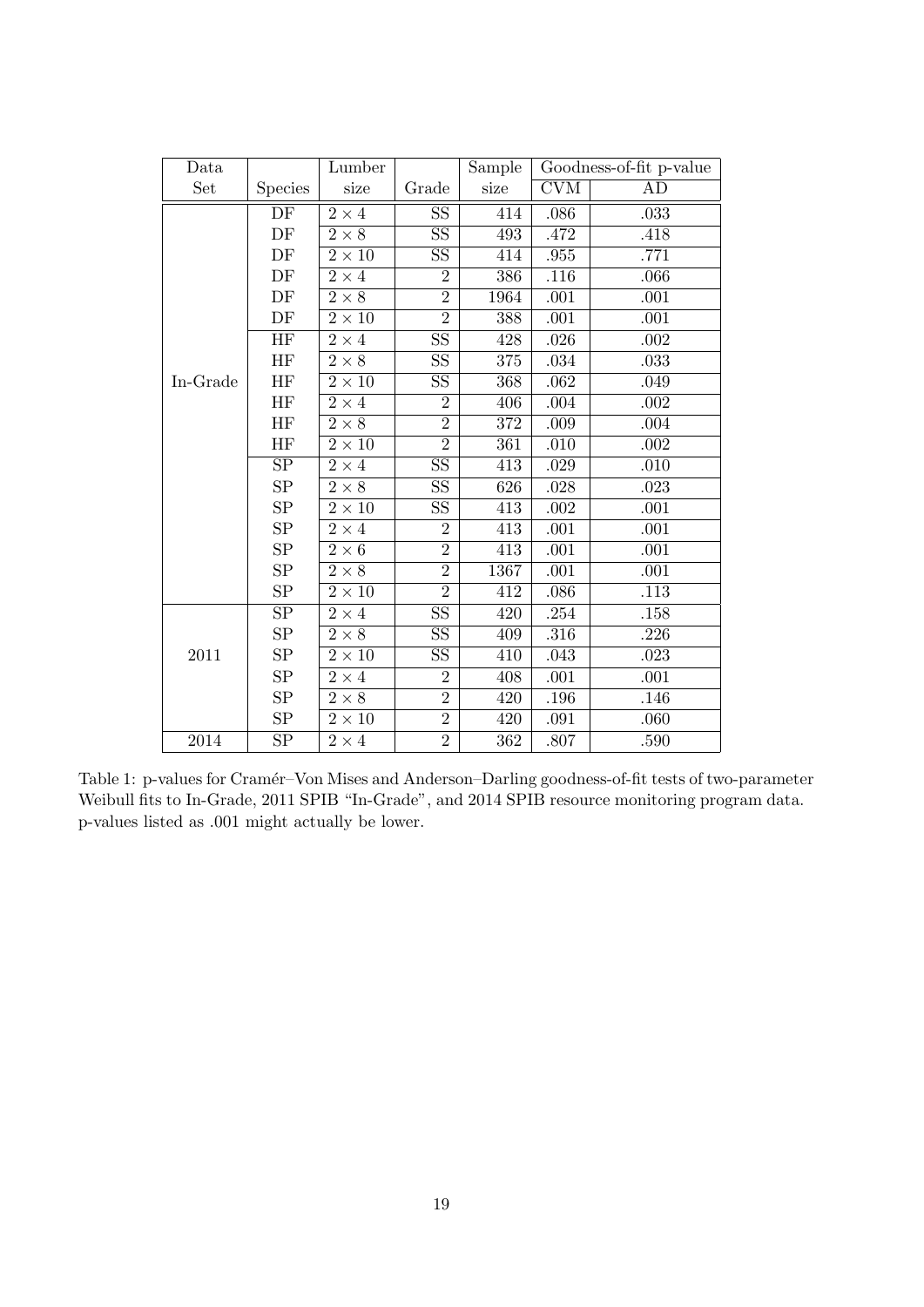| Data     | Data      | Fraction of       |                   |           | Actual data |           |                   |           | Generated data |           |
|----------|-----------|-------------------|-------------------|-----------|-------------|-----------|-------------------|-----------|----------------|-----------|
| Set      | Cell      | data              | shape             | scale     | skew        | exc. kurt | shape             | scale     | skew           | exc. kurt |
|          | DF2x4SS   | full              | 4.62              | $11.07\,$ | $-0.197$    | $-0.176$  | $4.65\,$          | $11.15\,$ | $-0.202$       | $-0.172$  |
|          |           | 20\%              | 5.56              | 10.56     | $-0.326$    | $-0.033$  | 4.96              | 10.74     | $-0.248$       | $-0.126$  |
|          |           | $10\%$            | 6.07              | 10.10     | $-0.380$    | 0.046     | 6.08              | 9.64      | $-0.382$       | 0.048     |
|          |           | $5\%$             | 8.58              | 8.46      | $-0.568$    | 0.403     | 6.33              | 9.42      | $-0.406$       | 0.087     |
|          | DF2x8SS   | full              | 3.75              | 8.45      | $-0.034$    | $-0.274$  | 3.88              | 8.53      | $-0.062$       | $-0.264$  |
|          |           | $\overline{20\%}$ | 3.71              | 8.57      | $-0.024$    | $-0.277$  | 3.46              | 9.03      | 0.034          | $-0.288$  |
|          |           | $10\%$            | 4.24              | 7.81      | $-0.133$    | $-0.226$  | $\overline{3.62}$ | 8.65      | $-0.003$       | $-0.282$  |
|          |           | $5\%$             | 4.41              | 7.50      | $-0.164$    | $-0.204$  | $3.98\,$          | 7.83      | $-0.083$       | $-0.254$  |
|          | DF2x10SS  | full              | 3.99              | 7.87      | $-0.084$    | $-0.254$  | 4.00              | 7.87      | $-0.088$       | $-0.252$  |
|          |           | $20\%$            | 4.76              | 7.28      | $-0.220$    | $-0.155$  | 4.22              | 7.64      | $-0.129$       | $-0.228$  |
| In-Grade |           | 10%               | 5.72              | 6.52      | $-0.343$    | $-0.009$  | 4.03              | 7.90      | $-0.094$       | $-0.249$  |
|          |           | $5\%$             | 8.01              | 5.48      | $-0.534$    | 0.328     | 5.40              | 6.27      | $-0.306$       | $-0.058$  |
|          | DF2x4.2   | full              | $\overline{3.02}$ | 8.73      | 0.163       | $-0.272$  | $\overline{3.21}$ | 8.84      | 0.104          | $-0.287$  |
|          |           | $20\%$            | 4.18              | 7.47      | $-0.121$    | $-0.233$  | 2.94              | 9.46      | 0.188          | $-0.263$  |
|          |           | $10\%$            | 4.50              | 7.16      | $-0.178$    | $-0.192$  | 3.35              | 8.37      | 0.065          | $-0.289$  |
|          |           | $5\%$             | 5.46              | 6.21      | $-0.314$    | $-0.048$  | 2.87              | 10.10     | 0.212          | $-0.252$  |
|          | $DF2x8-2$ | full              | 2.60              | 6.38      | 0.317       | $-0.181$  | 2.62              | 6.28      | 0.309          | $-0.188$  |
|          |           | $\overline{20\%}$ | $\overline{3.52}$ | 5.44      | 0.021       | $-0.287$  | 2.78              | 6.01      | 0.245          | $-0.233$  |
|          |           | $10\%$            | 4.46              | 4.53      | $-0.172$    | $-0.197$  | 2.84              | 5.92      | 0.224          | $-0.245$  |
|          |           | $5\%$             | 4.67              | 4.40      | $-0.205$    | $-0.169$  | $3.02\,$          | 5.44      | 0.162          | $-0.273$  |
|          | DF2x10.2  | full              | 2.44              | 5.68      | 0.388       | $-0.113$  | 2.37              | 5.57      | 0.421          | $-0.076$  |
|          |           | $20\%$            | 4.96              | 3.80      | $-0.248$    | $-0.126$  | 2.07              | 6.06      | 0.583          | 0.160     |
|          |           | $10\%$            | 5.59              | 3.56      | $-0.329$    | $-0.028$  | 2.10              | 5.92      | 0.566          | 0.129     |
|          |           | $5\%$             | 5.68              | $3.50\,$  | $-0.338$    | $-0.015$  | 2.24              | 5.34      | 0.489          | 0.012     |

Table 2a: In-Grade Douglas Fir data. 1.) Estimated shape and scale and corresponding skewness and excess kurtosis values for two-parameter Weibull fits (full, censored 20, censored 10, and censored 5) to six In-Grade Douglas Fir data sets, and 2.) Corresponding estimates for six data sets *generated* from the full sample two-parameter Weibull fits to the six In-Grade Douglas Fir data sets.

Additional details: Consider the In-Grade, DF2x4SS data cell. As noted in Table 1, there were 414 observations in this data cell. A full (uncensored) two-parameter Weibull fit to the 414 MOR values yields a shape estimate of 4.62 and a scale estimate of 11.07. A two-parameter Weibull with these shape and scale parameters has skewness -0.197 and excess kurtosis -0.176. The corresponding Generated data values were obtained by generating 414 observations from a two-parameter Weibull with shape 4.62 and scale 11.07. Fitting a two-parameter Weibull to these 414 *generated* MOR values yielded a shape estimate of 4.65 and a scale estimate of 11.15. A two-parameter Weibull with these shape and scale parameters has skewness -0.202 and excess kurtosis -0.172.

The 20% line in the DF2x4SS section was obtained by performing censored data two-parameter Weibull fits to the bottom 20% of the 414 DF2x4SS observations and to the bottom 20% of the 414 generated DF2x4SS values. And so on.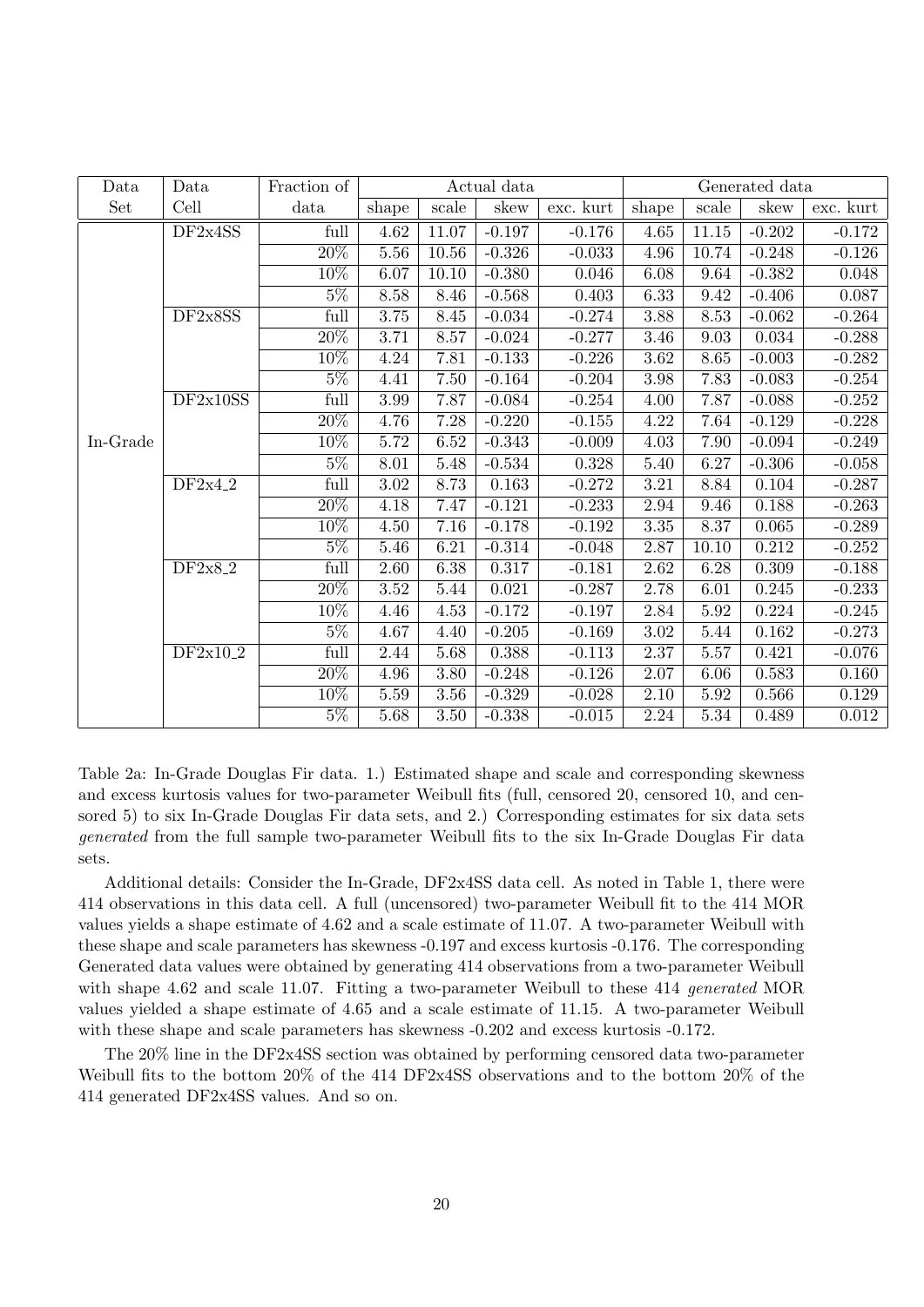| Data     | Data       | Fraction of       |          |          | Actual data |           |          |          | Generated data |           |
|----------|------------|-------------------|----------|----------|-------------|-----------|----------|----------|----------------|-----------|
| Set      | Cell       | data              | shape    | scale    | skew        | exc. kurt | shape    | scale    | skew           | exc. kurt |
|          | HF2x4SS    | full              | 4.57     | 9.42     | $-0.190$    | $-0.182$  | 4.72     | 9.61     | $-0.213$       | $-0.161$  |
|          |            | $\overline{20\%}$ | 5.95     | 8.87     | $-0.368$    | 0.027     | 4.66     | 9.45     | $-0.204$       | $-0.170$  |
|          |            | $10\%$            | $5.53\,$ | 9.24     | $-0.322$    | $-0.038$  | 4.56     | 9.56     | $-0.188$       | $-0.184$  |
|          |            | $5\%$             | 5.71     | 8.95     | $-0.342$    | $-0.010$  | 3.50     | 12.18    | 0.026          | $-0.287$  |
|          | HF2x8SS    | full              | 4.24     | 7.51     | $-0.134$    | $-0.225$  | 4.38     | 7.55     | $-0.159$       | $-0.207$  |
|          |            | $\overline{20\%}$ | 4.78     | 7.24     | $-0.223$    | $-0.152$  | 4.24     | 7.66     | $-0.134$       | $-0.225$  |
|          |            | 10%               | 5.80     | 6.49     | $-0.352$    | 0.004     | 4.47     | 7.43     | $-0.174$       | $-0.196$  |
|          |            | $5\%$             | 7.85     | 5.42     | $-0.524$    | 0.308     | 8.03     | $5.15\,$ | $-0.535$       | 0.331     |
|          | HF2x10SS   | full              | 4.25     | 6.42     | $-0.135$    | $-0.224$  | 4.31     | 6.48     | $-0.146$       | $-0.217$  |
|          |            | 20%               | 4.73     | 6.39     | $-0.215$    | $-0.160$  | 3.44     | 7.19     | 0.041          | $-0.289$  |
| In-Grade |            | $10\%$            | 6.79     | $5.24\,$ | $-0.446$    | 0.156     | $3.17\,$ | 7.71     | 0.114          | $-0.285$  |
|          |            | $\overline{5\%}$  | 9.17     | $4.52\,$ | $-0.599$    | 0.475     | 8.46     | 3.61     | $-0.562$       | 0.389     |
|          | $HF2x4_2$  | full              | 2.90     | 7.34     | 0.203       | $-0.256$  | 2.76     | 7.47     | 0.251          | $-0.230$  |
|          |            | $20\%$            | 4.36     | 6.09     | $-0.155$    | $-0.210$  | 2.44     | 7.86     | 0.384          | $-0.117$  |
|          |            | $10\%$            | 6.49     | 4.88     | $-0.420$    | 0.111     | 2.03     | 10.11    | 0.613          | 0.212     |
|          |            | $5\%$             | 5.48     | 5.48     | $-0.316$    | $-0.046$  | 2.30     | 8.14     | 0.453          | $-0.037$  |
|          | $HF2x8-2$  | full              | 2.72     | 5.86     | 0.268       | $-0.218$  | 2.63     | 5.75     | 0.301          | $-0.194$  |
|          |            | $\overline{20\%}$ | 3.70     | $5.07\,$ | $-0.024$    | $-0.277$  | 2.44     | 5.94     | 0.386          | $-0.116$  |
|          |            | 10%               | 5.31     | 4.00     | $-0.296$    | $-0.071$  | 2.61     | 5.42     | 0.310          | $-0.187$  |
|          |            | $5\%$             | 6.18     | 3.60     | $-0.391$    | 0.063     | $2.27\,$ | 6.71     | 0.471          | $-0.013$  |
|          | $HF2x10_2$ | full              | 2.80     | 4.91     | 0.239       | $-0.237$  | 2.90     | 4.98     | 0.203          | $-0.256$  |
|          |            | $20\%$            | 5.09     | 3.66     | $-0.267$    | $-0.105$  | 2.31     | 5.90     | 0.450          | $-0.039$  |
|          |            | $10\%$            | 5.76     | 3.40     | $-0.348$    | $-0.002$  | 2.62     | 5.02     | 0.308          | $-0.188$  |
|          |            | $5\%$             | 5.99     | 3.33     | $-0.372$    | 0.034     | 2.83     | 4.44     | 0.227          | $-0.244$  |

Table 2b: In-Grade HemFir data. 1.) Estimated shape and scale and corresponding skewness and excess kurtosis values for two-parameter Weibull fits (full, censored 20, censored 10, and censored 5) to six In-Grade HemFir datasets, and 2.) Corresponding estimates for six data sets *generated* from the full sample two-parameter Weibull fits to the six In-Grade HemFir data sets.

Additional details: Consider the In-Grade, HF2x4SS data cell. As noted in Table 1, there were 428 observations in this data cell. A full (uncensored) two-parameter Weibull fit to the 428 MOR values yields a shape estimate of 4.57 and a scale estimate of 9.42. A two-parameter Weibull with these shape and scale parameters has skewness -0.190 and excess kurtosis -0.182. The corresponding Generated data values were obtained by generating 428 observations from a two-parameter Weibull with shape 4.57 and scale 9.42. Fitting a two-parameter Weibull to these 428 *generated* MOR values yielded a shape estimate of 4.72 and a scale estimate of 9.61. A two-parameter Weibull with these shape and scale parameters has skewness -0.213 and excess kurtosis -0.161.

The 20% line in the HF2x4SS section was obtained by performing censored data two-parameter Weibull fits to the bottom 20% of the 428 HF2x4SS observations and to the bottom 20% of the 428 generated HF2x4SS values. And so on.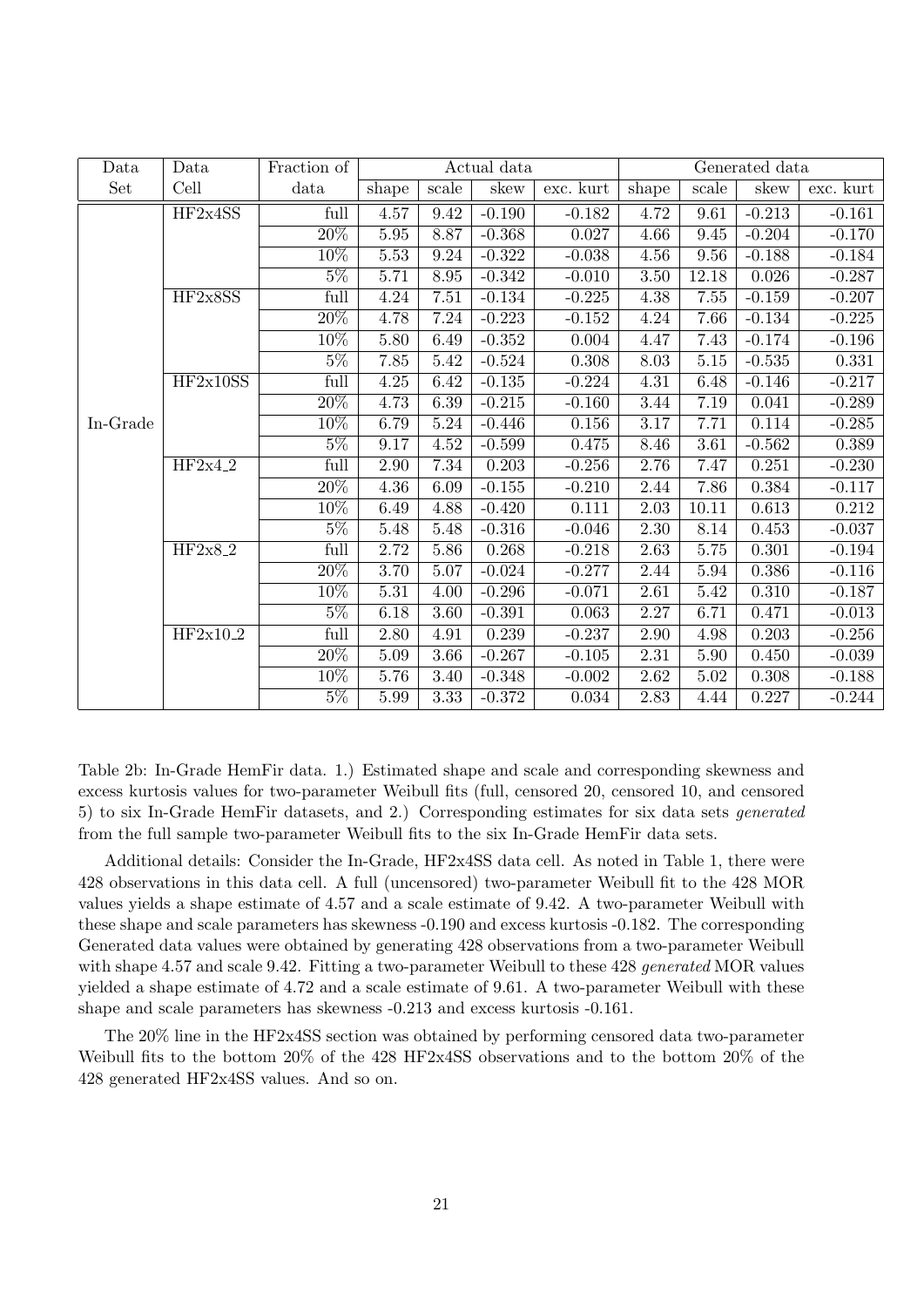| Data     | Data     | Fraction of       |                   |                   | Actual data |           |       |       | Generated data |           |
|----------|----------|-------------------|-------------------|-------------------|-------------|-----------|-------|-------|----------------|-----------|
| Set      | Cell     | data              | shape             | scale             | skew        | exc. kurt | shape | scale | skew           | exc. kurt |
|          | SP2x4SS  | full              | 4.61              | 11.99             | $-0.196$    | $-0.177$  | 4.64  | 11.89 | $-0.201$       | $-0.172$  |
|          |          | 20%               | 6.38              | 10.85             | $-0.410$    | 0.094     | 5.12  | 11.50 | $-0.270$       | $-0.102$  |
|          |          | 10%               | 5.65              | 11.56             | $-0.336$    | $-0.019$  | 6.17  | 10.46 | $-0.390$       | 0.062     |
|          |          | $5\%$             | 5.88              | 11.28             | $-0.361$    | 0.017     | 6.86  | 9.87  | $-0.452$       | 0.167     |
|          | SP2x8SS  | full              | $\overline{4.63}$ | 9.26              | $-0.199$    | $-0.175$  | 4.51  | 9.23  | $-0.181$       | $-0.190$  |
|          |          | $\overline{20\%}$ | $4.95\,$          | 9.06              | $-0.247$    | $-0.127$  | 4.49  | 9.13  | $-0.176$       | $-0.193$  |
|          |          | 10%               | 4.34              | 9.87              | $-0.151$    | $-0.213$  | 4.57  | 9.05  | $-0.189$       | $-0.183$  |
|          |          | $5\%$             | 4.50              | 9.59              | $-0.178$    | $-0.192$  | 4.01  | 10.07 | $-0.090$       | $-0.251$  |
|          | SP2x10SS | full              | 6.32              | 7.86              | $-0.405$    | 0.085     | 6.13  | 7.88  | $-0.387$       | 0.056     |
|          |          | $\overline{20\%}$ | 6.95              | 7.88              | $-0.459$    | 0.180     | 6.82  | 7.73  | $-0.449$       | 0.161     |
|          |          | 10%               | 6.23              | $8.25\,$          | $-0.396$    | 0.071     | 5.64  | 8.47  | $-0.335$       | $-0.020$  |
|          |          | $5\%$             | 8.02              | 7.20              | $-0.535$    | 0.331     | 7.20  | 7.39  | $-0.479$       | 0.217     |
| In-Grade | SP2x4.2  | full              | 2.78              | 8.89              | 0.244       | $-0.234$  | 2.96  | 8.71  | 0.182          | $-0.265$  |
|          |          | $20\%$            | 4.56              | 7.28              | $-0.188$    | $-0.184$  | 3.36  | 8.01  | 0.062          | $-0.289$  |
|          |          | 10%               | 5.69              | 6.42              | $-0.340$    | $-0.013$  | 3.24  | 8.30  | 0.095          | $-0.288$  |
|          |          | $5\%$             | 8.07              | 5.30              | $-0.538$    | 0.338     | 4.15  | 6.40  | $-0.117$       | $-0.236$  |
|          | SP2x6.2  | full              | 2.65              | 7.87              | 0.296       | $-0.198$  | 2.56  | 7.72  | 0.334          | $-0.167$  |
|          |          | $\overline{20\%}$ | 4.34              | 5.82              | $-0.152$    | $-0.213$  | 2.62  | 7.47  | 0.307          | $-0.190$  |
|          |          | $10\%$            | 6.27              | 4.68              | $-0.400$    | 0.078     | 2.55  | 7.73  | 0.338          | $-0.163$  |
|          |          | $5\%$             | 9.51              | 3.84              | $-0.616$    | 0.516     | 2.51  | 7.93  | 0.354          | $-0.148$  |
|          | SP2x8.2  | full              | 2.76              | 6.97              | 0.251       | $-0.230$  | 2.72  | 6.85  | 0.268          | $-0.218$  |
|          |          | 20%               | 3.58              | 5.86              | 0.004       | $-0.284$  | 3.01  | 6.44  | 0.164          | $-0.272$  |
|          |          | 10%               | 4.55              | 4.96              | $-0.187$    | $-0.185$  | 2.93  | 6.63  | 0.191          | $-0.261$  |
|          |          | $5\%$             | 4.96              | 4.66              | $-0.249$    | $-0.126$  | 3.46  | 5.50  | 0.034          | $-0.288$  |
|          | SP2x10.2 | full              | 3.47              | 6.44              | 0.033       | $-0.288$  | 3.30  | 6.46  | 0.078          | $-0.289$  |
|          |          | 20%               | 4.24              | $\overline{5.65}$ | $-0.133$    | $-0.225$  | 3.77  | 5.92  | $-0.040$       | $-0.272$  |
|          |          | $10\%$            | $\overline{5.17}$ | 4.93              | $-0.277$    | $-0.093$  | 3.34  | 6.62  | 0.066          | $-0.289$  |
|          |          | $5\%$             | 7.01              | 4.04              | $-0.464$    | 0.189     | 3.49  | 6.36  | 0.028          | $-0.288$  |

Table 2c: In-Grade Southern Pine data. 1.) Estimated shape and scale and corresponding skewness and excess kurtosis values for two-parameter Weibull fits (full, censored 20, censored 10, and censored 5) to seven In-Grade Southern Pine data sets, and 2.) Corresponding estimates for seven data sets *generated* from the full sample two-parameter Weibull fits to the seven In-Grade Southern Pine data sets.

Additional details: Consider the In-Grade, SP2x4SS data cell. As noted in Table 1, there were 413 observations in this data cell. A full (uncensored) two-parameter Weibull fit to the 413 MOR values yields a shape estimate of 4.61 and a scale estimate of 11.99. A two-parameter Weibull with these shape and scale parameters has skewness -0.196 and excess kurtosis -0.177. The corresponding Generated data values were obtained by generating 413 observations from a two-parameter Weibull with shape 4.61 and scale 11.99. Fitting a two-parameter Weibull to these 413 *generated* MOR values yielded a shape estimate of 4.64 and a scale estimate of 11.89. A two-parameter Weibull with these shape and scale parameters has skewness -0.201 and excess kurtosis -0.172.

The 20% line in the SP2x4SS section was obtained by performing censored data two-parameter Weibull fits to the bottom 20% of the 413 SP2x4SS observations and to the bottom 20% of the 413 generated SP2x4SS values. And so on.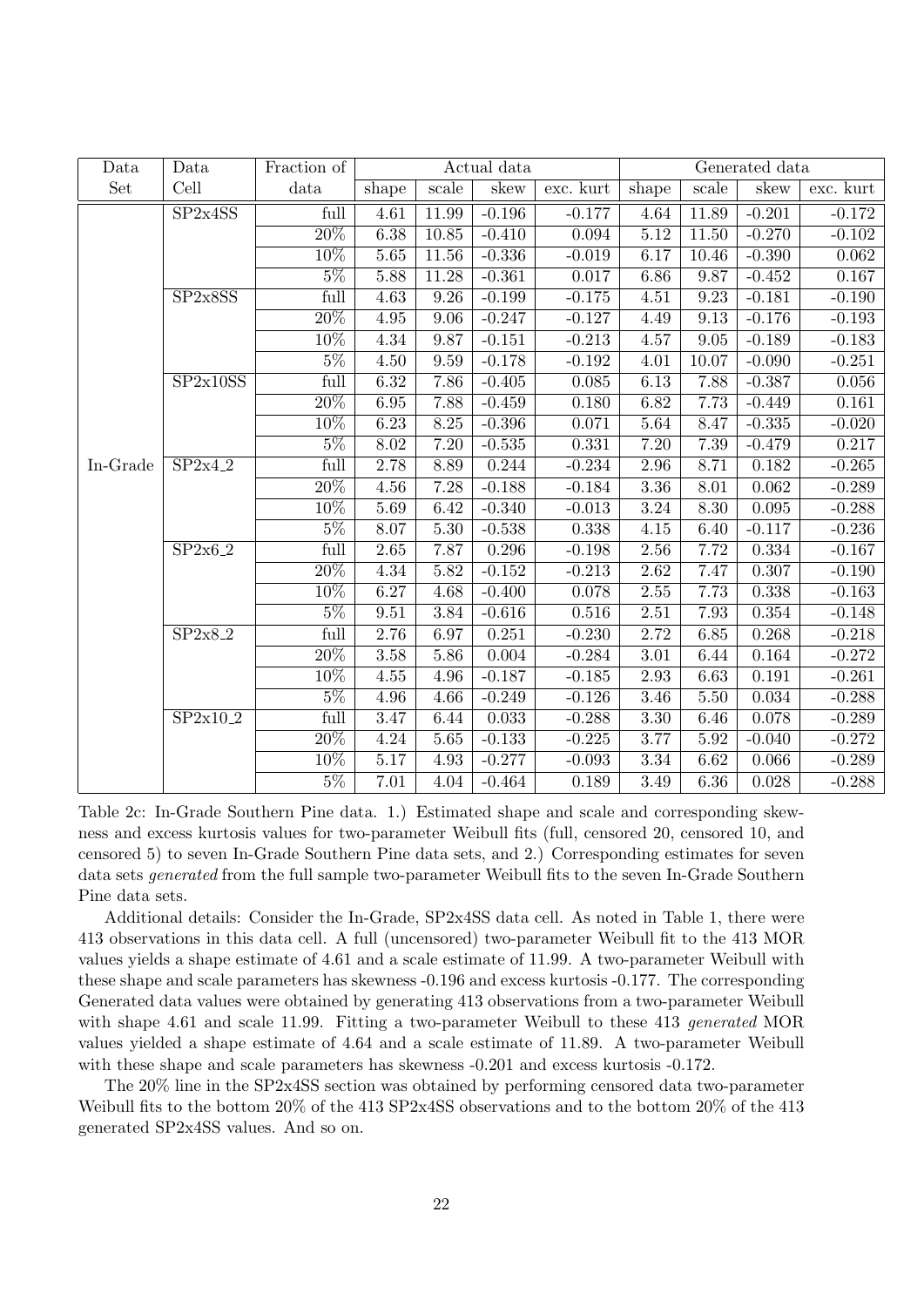| Data | Data     | Fraction of                |                   |                   | Actual data |           |                   |          | Generated data |           |
|------|----------|----------------------------|-------------------|-------------------|-------------|-----------|-------------------|----------|----------------|-----------|
| Set  | Cell     | data                       | shape             | scale             | skew        | exc. kurt | shape             | scale    | skew           | exc. kurt |
|      | SP2x4SS  | full                       | 4.20              | 7.43              | $-0.126$    | $-0.230$  | 4.22              | 7.44     | $-0.130$       | $-0.227$  |
|      |          | $\sqrt{20\%}$              | 5.16              | 6.93              | $-0.276$    | $-0.095$  | 5.09              | 6.89     | $-0.267$       | $-0.106$  |
|      |          | 10%                        | 6.09              | 6.28              | $-0.382$    | 0.049     | 5.17              | 6.82     | $-0.278$       | $-0.093$  |
|      |          | $5\%$                      | 5.16              | 6.99              | $-0.275$    | $-0.096$  | 5.14              | 6.82     | $-0.273$       | $-0.099$  |
|      | SP2x8SS  | full                       | 5.10              | 7.96              | $-0.268$    | $-0.104$  | 4.99              | 7.95     | $-0.253$       | $-0.121$  |
|      |          | $\overline{20\%}$          | 4.31              | 8.43              | $-0.145$    | $-0.217$  | 4.93              | 7.87     | $-0.244$       | $-0.131$  |
|      |          | $10\%$                     | 5.22              | 7.49              | $-0.283$    | $-0.087$  | $4.54\,$          | 8.32     | $-0.185$       | $-0.186$  |
|      |          | $5\%$                      | 5.26              | 7.39              | $-0.289$    | $-0.079$  | 5.06              | 7.61     | $-0.262$       | $-0.111$  |
|      | SP2x10SS | full                       | 5.93              | 7.34              | $-0.366$    | 0.025     | 5.71              | 7.34     | $-0.343$       | $-0.009$  |
|      |          | 20%                        | 7.06              | 7.10              | $-0.468$    | 0.196     | 7.44              | 6.84     | $-0.496$       | 0.250     |
| 2011 |          | 10%                        | 6.48              | 7.38              | $-0.420$    | 0.110     | 6.95              | 6.98     | $-0.459$       | 0.180     |
|      | SP2x4.2  | $5\%$                      | $\overline{5.35}$ | 8.29              | $-0.300$    | $-0.066$  | 7.87              | 6.51     | $-0.525$       | 0.310     |
|      |          | full                       | $\overline{2.51}$ | 4.78              | 0.356       | $-0.146$  | $2.68\,$          | 4.94     | 0.285          | $-0.207$  |
|      |          | $\overline{20\%}$          | 4.19              | $\overline{3.79}$ | $-0.124$    | $-0.231$  | $\overline{3.00}$ | 4.62     | 0.169          | $-0.270$  |
|      |          | 10%                        | 6.45              | 2.98              | $-0.417$    | 0.105     | $\overline{3.60}$ | 3.94     | $-0.001$       | $-0.283$  |
|      |          | $5\%$                      | 7.20              | 2.79              | $-0.478$    | 0.216     | 2.98              | 4.91     | 0.175          | $-0.268$  |
|      | SP2x8.2  | $\overline{\mathrm{full}}$ | 2.95              | 5.88              | 0.184       | $-0.264$  | 3.02              | 6.00     | 0.162          | $-0.273$  |
|      |          | $\overline{20\%}$          | $\overline{3.52}$ | $\overline{5.31}$ | 0.021       | $-0.287$  | 2.95              | 6.08     | 0.186          | $-0.264$  |
|      |          | $10\%$                     | 4.22              | 4.62              | $-0.130$    | $-0.228$  | $2.82\,$          | 6.26     | 0.231          | $-0.241$  |
|      |          | $5\%$                      | 4.98              | 4.02              | $-0.251$    | $-0.123$  | 2.76              | 6.39     | 0.254          | $-0.228$  |
|      | SP2x10.2 | full                       | 3.35              | 5.78              | 0.065       | $-0.289$  | 3.31              | 5.82     | 0.074          | $-0.289$  |
|      |          | $20\%$                     | $\overline{3.04}$ | 5.88              | 0.156       | $-0.275$  | 3.68              | 5.56     | $-0.019$       | $-0.279$  |
|      |          | 10%                        | 3.61              | 4.99              | $-0.001$    | $-0.283$  | 3.17              | 6.33     | 0.115          | $-0.285$  |
|      |          | $5\%$                      | 4.40              | 4.12              | $-0.162$    | $-0.205$  | $3.37\,$          | $5.93\,$ | 0.060          | $-0.289$  |
|      | SP2x4.2  | $\overline{full}$          | 3.11              | 8.50              | 0.133       | $-0.281$  | 3.29              | 8.36     | 0.079          | $-0.289$  |
| 2014 |          | $\overline{20\%}$          | 3.56              | 7.89              | 0.010       | $-0.285$  | $3.80\,$          | 7.71     | $-0.044$       | $-0.271$  |
|      |          | 10%                        | 5.60              | 5.79              | $-0.330$    | $-0.027$  | 4.10              | 7.24     | $-0.107$       | $-0.241$  |
|      |          | $5\%$                      | 7.95              | 4.78              | $-0.531$    | 0.321     | 4.92              | 6.12     | $-0.243$       | $-0.132$  |

Table 2d: 2011 SPIB "In-Grade" and 2014 SPIB Southern Pine monitoring data. 1.) Estimated shape and scale and corresponding skewness and excess kurtosis values for two-parameter Weibull fits (full, censored 20, censored 10, and censored 5) to seven SPIB Southern Pine data sets, and 2.) Corresponding estimates for seven data sets *generated* from the full sample two-parameter Weibull fits to the seven SPIB Southern Pine data sets.

Additional details: Consider the 2011, SP2x4SS data cell. As noted in Table 1, there were 420 observations in this data cell. A full (uncensored) two-parameter Weibull fit to the 420 MOR values yields a shape estimate of 4.20 and a scale estimate of 7.43. A two-parameter Weibull with these shape and scale parameters has skewness -0.126 and excess kurtosis -0.230. The corresponding Generated data values were obtained by generating 420 observations from a two-parameter Weibull with shape 4.20 and scale 7.43. Fitting a two-parameter Weibull to these 420 *generated* MOR values yielded a shape estimate of 4.22 and a scale estimate of 7.44. A two-parameter Weibull with these shape and scale parameters has skewness -0.130 and excess kurtosis -0.227.

The 20% line in the SP2x4SS section was obtained by performing censored data two-parameter Weibull fits to the bottom 20% of the 420 2011, SP2x4SS observations and to the bottom 20% of the 420 generated SP2x4SS values. And so on.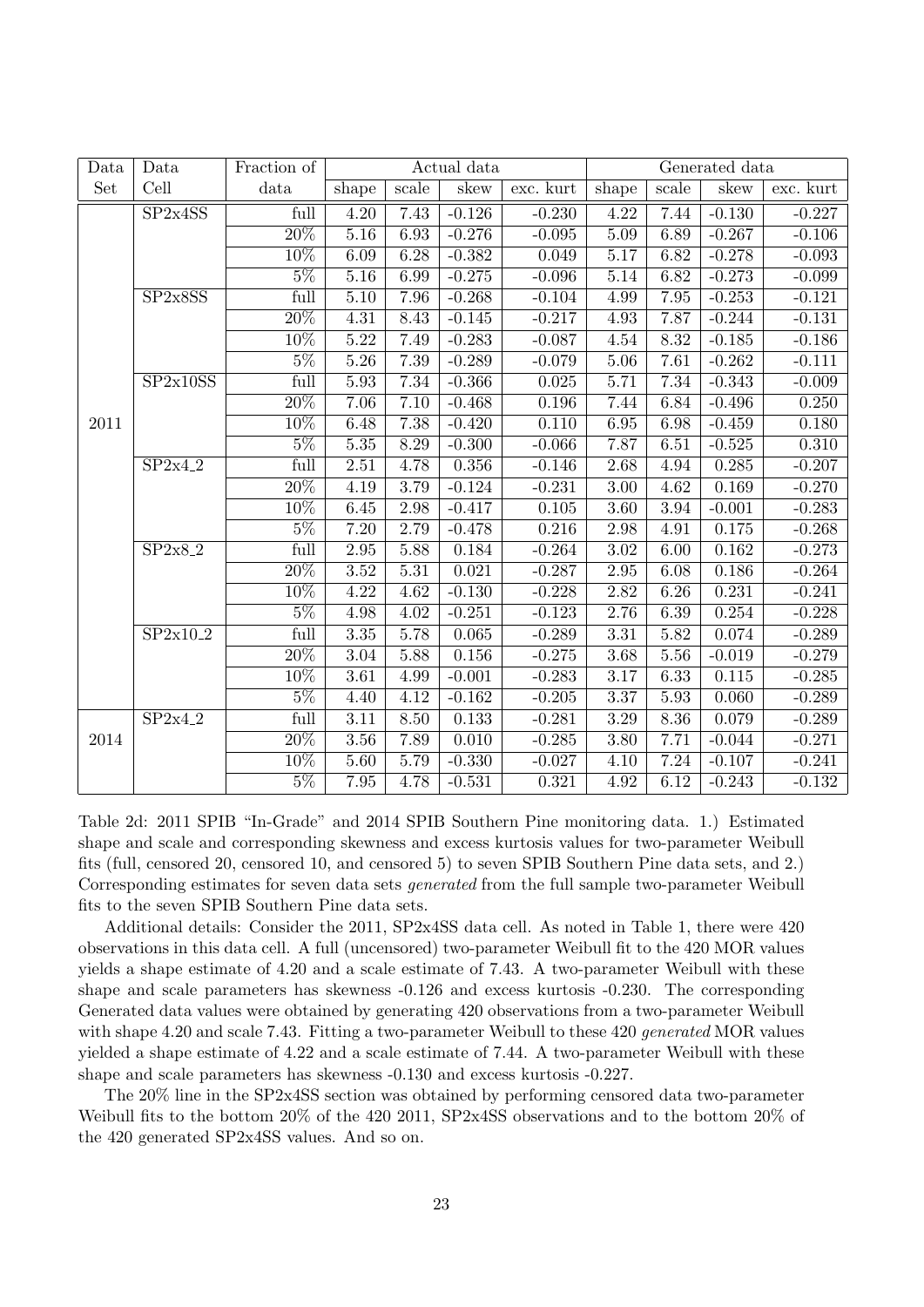|           |                        |                        |                        |                  |                        | Predicted $#$ failures |                   |                   |                  |
|-----------|------------------------|------------------------|------------------------|------------------|------------------------|------------------------|-------------------|-------------------|------------------|
| Data      |                        | Lumber                 |                        | Sample           | $\overline{\text{No}}$ | censored               | censored          | censored          | Observed         |
| Set       | <b>Species</b>         | size                   | Grade                  | size             | $cens$                 | $20\,$                 | $10\,$            | $\bf 5$           | $#$ failures     |
|           | $\rm DF$               | $2\times 4$            | $\overline{\text{SS}}$ | 414              | 1.23                   | 0.49                   | 0.34              | 0.08              | $\mathbf{1}$     |
|           | $\rm DF$               | $\overline{2\times8}$  | $\overline{\text{SS}}$ | 493              | $\overline{2.32}$      | 2.33                   | $\overline{1.60}$ | $\overline{1.52}$ | $\overline{1}$   |
|           | DF                     | $\overline{2\times10}$ | $\overline{\text{SS}}$ | 414              | 1.74                   | 0.87                   | 0.47              | 0.13              | $\overline{0}$   |
|           | DF                     | $2\times 4$            | $\overline{2}$         | 386              | $\overline{3.83}$      | $\overline{1.26}$      | 0.98              | 0.59              | $\overline{1}$   |
|           | DF                     | $\overline{2\times8}$  | $\overline{2}$         | 1964             | $\overline{26.99}$     | 10.43                  | 5.79              | $\overline{5.08}$ | $\overline{1}$   |
|           | DF                     | $2\times10$            | $\overline{2}$         | 388              | 6.88                   | 0.79                   | 0.52              | $0.52\,$          | $\boldsymbol{0}$ |
|           | HF                     | $2 \times 4$           | $\overline{\text{SS}}$ | 428              | 1.73                   | 0.47                   | 0.61              | 0.59              | $\mathbf{1}$     |
|           | HF                     | $2\times 8$            | SS                     | $\overline{375}$ | 1.26                   | 0.73                   | 0.36              | 0.13              | $\overline{0}$   |
| In-Grade  | HF                     | $2\times10$            | $\overline{\text{SS}}$ | 368              | 1.40                   | 0.76                   | 0.20              | 0.06              | $\overline{0}$   |
|           | HF                     | $2\times 4$            | $\overline{2}$         | 406              | 5.57                   | 1.44                   | 0.39              | $\overline{0.61}$ | $\boldsymbol{0}$ |
|           | HF                     | $\overline{2\times8}$  | $\overline{2}$         | $\overline{372}$ | $\overline{4.62}$      | $\overline{1.61}$      | 0.54              | 0.36              | $\overline{0}$   |
|           | HF                     | $2\times10$            | $\overline{2}$         | 361              | $5.02\,$               | 0.68                   | 0.46              | 0.40              | $\overline{0}$   |
|           | $\overline{\text{SP}}$ | $2\times 4$            | $\overline{\text{SS}}$ | $\overline{413}$ | $\overline{1.56}$      | 0.34                   | $0.54\,$          | 0.48              | $\boldsymbol{0}$ |
|           | SP                     | $2\times 8$            | SS                     | 626              | 1.76                   | $\overline{1.31}$      | 1.92              | 1.77              | $\mathbf{1}$     |
|           | ${\rm SP}$             | $2\times10$            | SS                     | $\overline{413}$ | $\overline{0.41}$      | $\overline{0.20}$      | 0.34              | $\overline{0.13}$ | $\overline{0}$   |
|           | SP                     | $2\times 4$            | $\overline{2}$         | 413              | 5.85                   | 0.97                   | 0.45              | 0.12              | $\mathbf{1}$     |
|           | SP                     | $\overline{2\times 6}$ | $\overline{2}$         | $\overline{413}$ | 5.04                   | 1.12                   | 0.32              | $\overline{0.05}$ | $\overline{0}$   |
|           | ${\rm SP}$             | $2 \times 8$           | $\overline{2}$         | 1367             | 14.49                  | 7.04                   | 3.63              | $2.90\,$          | $\overline{2}$   |
|           | SP                     | $2\times10$            | $\overline{2}$         | 412              | 2.02                   | $\overline{1.08}$      | 0.59              | 0.23              | $\overline{0}$   |
|           | $\overline{\text{SP}}$ | $2\times 4$            | $\overline{\text{SS}}$ | 420              | 1.98                   | 0.83                   | 0.49              | 0.80              | $\overline{0}$   |
|           | SP                     | $2 \times 8$           | $\overline{\text{SS}}$ | 409              | 0.64                   | 1.36                   | 0.75              | 0.76              | $\overline{0}$   |
| $2011\,$  | SP                     | $2 \times 10$          | $\overline{\text{SS}}$ | $\overline{410}$ | 0.72                   | 0.27                   | 0.39              | 0.70              | $\overline{1}$   |
|           | SP                     | $2\times 4$            | $\overline{2}$         | 408              | 7.54                   | 1.37                   | 0.30              | $\overline{0.21}$ | $\overline{0}$   |
|           | SP                     | $2\times8$             | $\overline{2}$         | $\overline{420}$ | 3.71                   | 2.15                   | 1.34              | 0.97              | $\overline{0}$   |
|           | SP                     | $2\times10$            | $\overline{2}$         | $\overline{420}$ | $\overline{1.67}$      | 2.63                   | 1.84              | 1.30              | $\overline{1}$   |
| 2014      | SP                     | $2\times 4$            | $\overline{2}$         | 362              | $2.56\,$               | 1.64                   | 0.42              | 0.11              | $\overline{0}$   |
| Total     |                        |                        |                        |                  | 112.53                 | 44.18                  | 25.59             | 20.58             | $11\,$           |
| Inflation |                        |                        |                        |                  |                        |                        |                   |                   |                  |
| factor    |                        |                        |                        |                  | $10.2\,$               | $4.0\,$                | $2.3\,$           | $1.9\,$           |                  |

Table 3: Evidence from In-Grade, 2011 SPIB "In-Grade", and 2014 SPIB resource monitoring program data that two-parameter Weibull fits (both uncensored and censored) lead, on average, to inflated estimates of failure probabilities when loads are at the nonparametric 5th/1.9.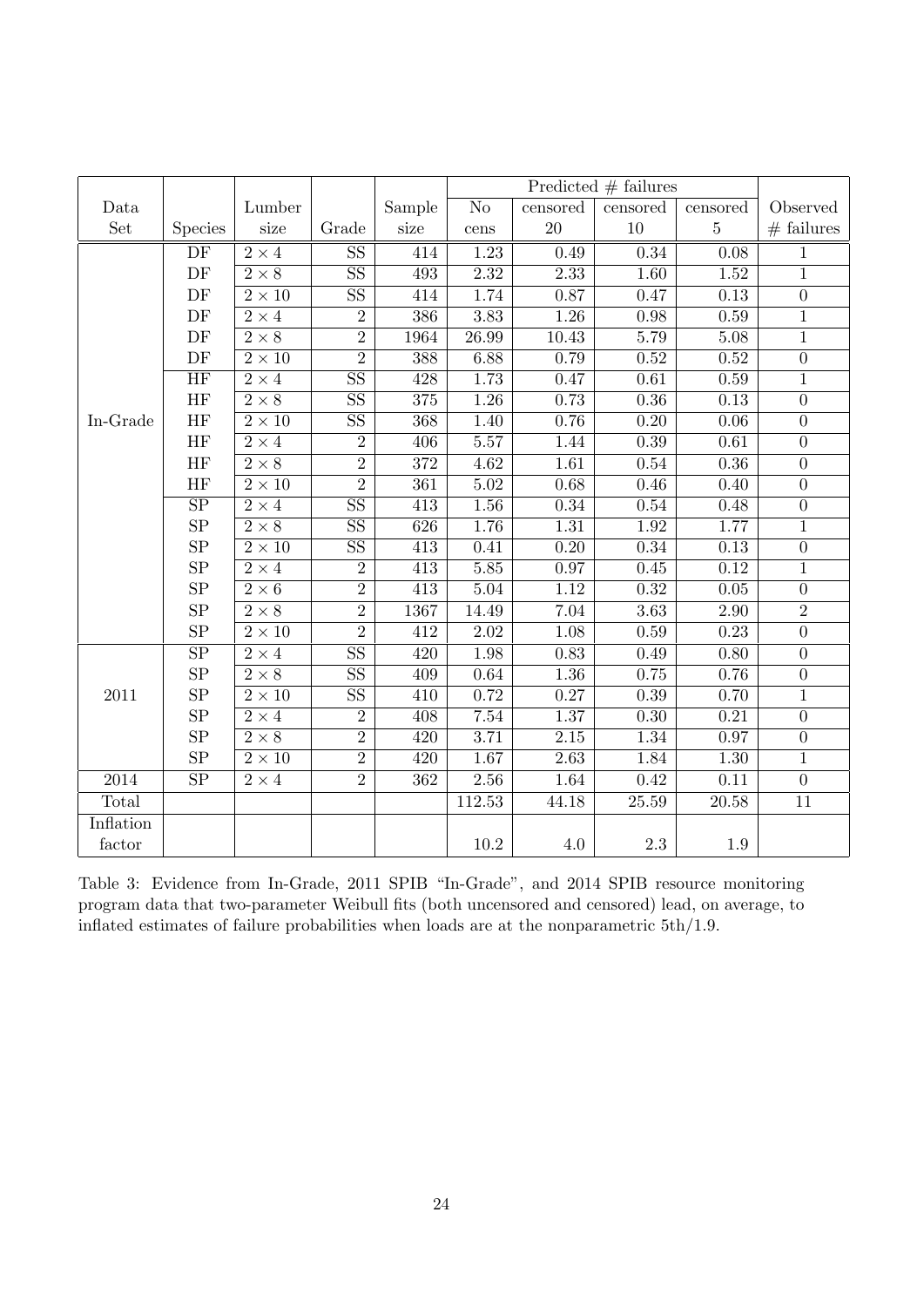|           |                        |                        |                        |                  |                    | Predicted $#$ failures |                   |                   |                  |
|-----------|------------------------|------------------------|------------------------|------------------|--------------------|------------------------|-------------------|-------------------|------------------|
| Data      |                        | Lumber                 |                        | Sample           | N <sub>o</sub>     | Censored               | Censored          | Censored          | Observed         |
| Set       | <b>Species</b>         | size                   | Grade                  | size             | cens               | $20\,$                 | 10                | $\bf 5$           | $#$ failures     |
|           | DF                     | $2\times 4$            | $\overline{\text{SS}}$ | 414              | 0.77               | 0.28                   | 0.19              | 0.04              | $\boldsymbol{0}$ |
|           | DF                     | $2 \times 8$           | $\overline{\text{SS}}$ | 493              | 1.60               | $\overline{1.61}$      | $\overline{1.05}$ | 0.98              | $\overline{1}$   |
|           | DF                     | $2\times10$            | $\overline{\text{SS}}$ | 414              | 1.17               | 0.54                   | 0.27              | 0.06              | $\overline{0}$   |
|           | DF                     | $2\times 4$            | $\overline{2}$         | 386              | 2.84               | 0.83                   | 0.63              | 0.34              | $\overline{1}$   |
|           | DF                     | $\overline{2\times8}$  | $\overline{2}$         | 1964             | $\overline{20.84}$ | 7.34                   | $\overline{3.71}$ | $\overline{3.18}$ | $\overline{0}$   |
|           | DF                     | $\overline{2\times10}$ | $\overline{2}$         | 388              | 5.41               | 0.48                   | 0.30              | 0.29              | $\overline{0}$   |
|           | <b>HF</b>              | $2\times 4$            | $\overline{\text{SS}}$ | 428              | $1.10\,$           | $\overline{0.26}$      | $\overline{0.35}$ | 0.33              | $\overline{1}$   |
|           | HF                     | $2 \times 8$           | SS                     | 375              | 0.82               | 0.45                   | $\overline{0.20}$ | $\overline{0.06}$ | $\overline{0}$   |
| In-Grade  | HF                     | $2 \times 10$          | $\overline{\text{SS}}$ | 368              | 0.91               | 0.48                   | 0.10              | 0.02              | $\overline{0}$   |
|           | HF                     | $2 \times 4$           | $\overline{2}$         | 406              | 4.17               | 0.93                   | 0.20              | 0.35              | $\boldsymbol{0}$ |
|           | <b>HF</b>              | $\overline{2\times8}$  | $\overline{2}$         | $\overline{372}$ | $\overline{3.52}$  | $\overline{1.11}$      | 0.32              | 0.19              | $\overline{0}$   |
|           | <b>HF</b>              | $\overline{2\times10}$ | $\overline{2}$         | $\overline{361}$ | $\overline{3.80}$  | 0.41                   | 0.26              | 0.22              | $\overline{0}$   |
|           | $\overline{\text{SP}}$ | $2\times 4$            | $\overline{\text{SS}}$ | $\overline{413}$ | $\rm 0.98$         | 0.18                   | 0.31              | 0.26              | $\boldsymbol{0}$ |
|           | SP                     | $2 \times 8$           | $\overline{\text{SS}}$ | 626              | 1.11               | $\overline{0.80}$      | $\overline{1.25}$ | $\overline{1.13}$ | $\overline{1}$   |
|           | SP                     | $2\times10$            | SS                     | $\overline{413}$ | 0.22               | $\overline{0.10}$      | 0.18              | $\overline{0.06}$ | $\overline{0}$   |
|           | SP                     | $2\times 4$            | $\overline{2}$         | 413              | 4.44               | 0.62                   | 0.25              | 0.05              | $\mathbf{1}$     |
|           | SP                     | $2\times 6$            | $\overline{2}$         | 413              | 3.87               | 0.72                   | 0.17              | 0.02              | $\overline{0}$   |
|           | SP                     | $\overline{2\times8}$  | $\overline{2}$         | 1367             | 11.00              | 4.92                   | $\overline{2.30}$ | 1.76              | $\overline{2}$   |
|           | SP                     | $\overline{2\times10}$ | $\overline{2}$         | $\overline{412}$ | 1.43               | 0.71                   | 0.35              | 0.12              | $\overline{0}$   |
|           | $\overline{\text{SP}}$ | $2\times 4$            | $\overline{\text{SS}}$ | 420              | $1.30\,$           | $0.50\,$               | 0.27              | 0.48              | $\boldsymbol{0}$ |
|           | SP                     | $2 \times 8$           | SS                     | 409              | 0.38               | 0.89                   | 0.45              | 0.45              | $\overline{0}$   |
| $2011\,$  | SP                     | $2 \times 10$          | $\overline{\text{SS}}$ | 410              | 0.40               | 0.13                   | 0.20              | 0.41              | $\overline{1}$   |
|           | SP                     | $2 \times 4$           | $\overline{2}$         | 408              | 5.88               | 0.90                   | 0.16              | 0.10              | $\overline{0}$   |
|           | ${\rm SP}$             | $2 \times 8$           | $\overline{2}$         | 420              | 2.76               | 1.52                   | 0.88              | 0.59              | $\overline{0}$   |
|           | SP                     | $\overline{2\times10}$ | $\overline{2}$         | $\overline{420}$ | 1.19               | 1.94                   | 1.28              | 0.83              | $\overline{1}$   |
| 2014      | SP                     | $2\times 4$            | $\overline{2}$         | 362              | 1.88               | $1.15\,$               | $0.24\,$          | $0.05\,$          | $\boldsymbol{0}$ |
| Total     |                        |                        |                        |                  | 83.80              | 29.79                  | $15.85\,$         | 12.39             | $\boldsymbol{9}$ |
| Inflation |                        |                        |                        |                  |                    |                        |                   |                   |                  |
| factor    |                        |                        |                        |                  | $\rm 9.3$          | $3.3\,$                | 1.8               | 1.4               |                  |

Table 4: Evidence from In-Grade, 2011 SPIB "In-Grade", and 2014 SPIB resource monitoring program data that two-parameter Weibull fits (both uncensored and censored) lead, on average, to inflated estimates of failure probabilities when loads are at the nonparametric 5th/2.1.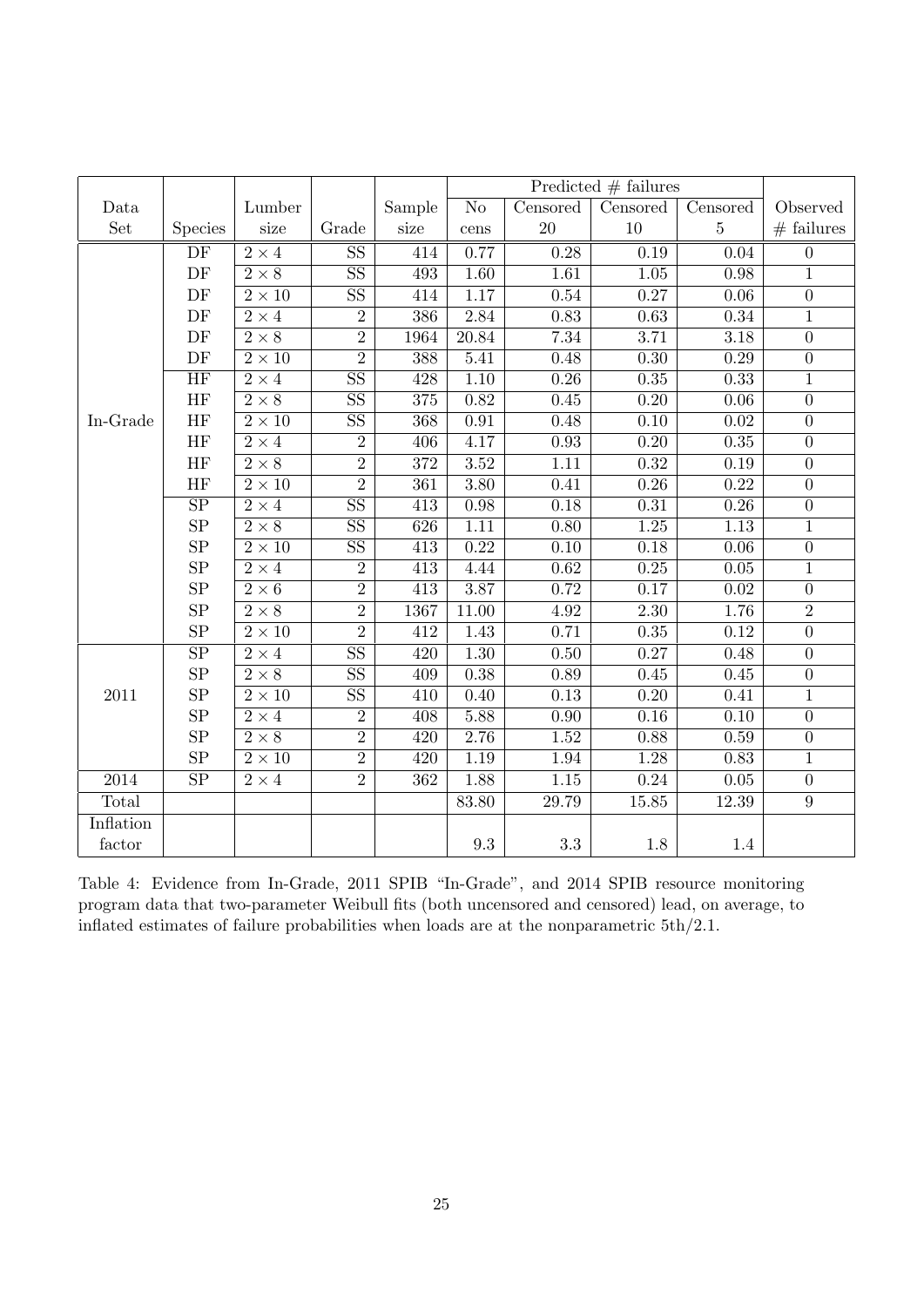|           |                        |                        |                        |                  |                   | Predicted $#$ failures |                   |                   |                  |
|-----------|------------------------|------------------------|------------------------|------------------|-------------------|------------------------|-------------------|-------------------|------------------|
| Data      |                        | Lumber                 |                        | Sample           | N <sub>o</sub>    | Censored               | Censored          | Censored          | Observed         |
| Set       | <b>Species</b>         | size                   | Grade                  | size             | cens              | $20\,$                 | $10\,$            | $\bf 5$           | $#$ failures     |
|           | DF                     | $2\times 4$            | $\overline{\text{SS}}$ | 414              | 0.51              | 0.17                   | 0.11              | 0.02              | $\overline{0}$   |
|           | $\rm DF$               | $\overline{2\times8}$  | $\overline{\text{SS}}$ | 493              | 1.14              | $\overline{1.15}$      | 0.71              | 0.66              | $\overline{0}$   |
|           | DF                     | $2 \times 10$          | $\overline{\text{SS}}$ | 414              | 0.81              | 0.35                   | 0.16              | 0.03              | $\overline{0}$   |
|           | DF                     | $2 \times 4$           | $\overline{2}$         | 386              | 2.16              | 0.57                   | 0.42              | 0.21              | $\overline{0}$   |
|           | DF                     | $2 \times 8$           | $\overline{2}$         | 1964             | 16.47             | $\overline{5.33}$      | 2.47              | $\overline{2.08}$ | $\overline{0}$   |
|           | DF                     | $2\times10$            | $\overline{2}$         | 388              | 4.34              | $\overline{0.31}$      | $\overline{0.18}$ | 0.18              | $\overline{0}$   |
|           | HF                     | $2 \times 4$           | $\overline{\text{SS}}$ | 428              | 0.73              | $\overline{0.15}$      | $\overline{0.21}$ | 0.20              | $\overline{1}$   |
|           | HF                     | $\overline{2\times8}$  | SS                     | 375              | 0.56              | 0.29                   | 0.12              | $\overline{0.03}$ | $\overline{0}$   |
| In-Grade  | HF                     | $2\times10$            | $\overline{\text{SS}}$ | 368              | 0.62              | 0.31                   | 0.05              | 0.01              | $\overline{0}$   |
|           | HF                     | $2 \times 4$           | $\overline{2}$         | 406              | $\overline{3.21}$ | 0.63                   | 0.11              | 0.21              | $\boldsymbol{0}$ |
|           | HF                     | $\overline{2\times8}$  | $\overline{2}$         | $\overline{372}$ | 2.75              | 0.79                   | 0.19              | 0.11              | $\overline{0}$   |
|           | HF                     | $\overline{2\times10}$ | $\overline{2}$         | $\overline{361}$ | $\overline{2.95}$ | 0.26                   | 0.15              | 0.13              | $\overline{0}$   |
|           | $\overline{\text{SP}}$ | $\overline{2\times 4}$ | $\overline{\text{SS}}$ | 413              | 0.65              | 0.10                   | $0.18\,$          | 0.16              | $\boldsymbol{0}$ |
|           | SP                     | $2 \times 8$           | $\overline{\text{SS}}$ | 626              | 0.73              | $\overline{0.51}$      | 0.84              | 0.75              | $\overline{1}$   |
|           | SP                     | $2\times10$            | SS                     | $\overline{413}$ | 0.12              | $\overline{0.05}$      | $\overline{0.10}$ | $\overline{0.03}$ | $\overline{0}$   |
|           | SP                     | $2\times 4$            | $\overline{2}$         | 413              | 3.45              | 0.41                   | 0.15              | 0.03              | $\overline{0}$   |
|           | SP                     | $2\times 6$            | $\overline{2}$         | 413              | $3.05\,$          | 0.49                   | $0.10\,$          | $0.01\,$          | $\boldsymbol{0}$ |
|           | SP                     | $2 \times 8$           | $\overline{2}$         | 1367             | 8.56              | 3.55                   | $\overline{1.52}$ | 1.12              | $\overline{2}$   |
|           | SP                     | $2\times10$            | $\overline{2}$         | 412              | $\overline{1.04}$ | 0.48                   | 0.22              | $\overline{0.06}$ | $\overline{0}$   |
|           | $\overline{\text{SP}}$ | $2\times 4$            | $\overline{\text{SS}}$ | 420              | 0.89              | $0.31\,$               | $0.15\,$          | 0.30              | $\boldsymbol{0}$ |
|           | ${\rm SP}$             | $2 \times 8$           | SS                     | 409              | 0.24              | $\overline{0.60}$      | $\overline{0.28}$ | 0.28              | $\overline{0}$   |
| $2011\,$  | SP                     | $2 \times 10$          | $\overline{\text{SS}}$ | 410              | 0.23              | 0.07                   | 0.11              | 0.25              | $\overline{1}$   |
|           | SP                     | $2 \times 4$           | $\overline{2}$         | 408              | 4.69              | 0.62                   | 0.09              | $0.05\,$          | $\boldsymbol{0}$ |
|           | ${\rm SP}$             | $\overline{2\times8}$  | $\overline{2}$         | 420              | $\overline{2.11}$ | $\overline{1.10}$      | 0.60              | 0.38              | $\overline{0}$   |
|           | SP                     | $2\times10$            | $\overline{2}$         | $\overline{420}$ | 0.88              | 1.48                   | 0.92              | 0.56              | $\overline{1}$   |
| 2014      | $\overline{\text{SP}}$ | $2\times 4$            | $\overline{2}$         | 362              | 1.42              | 0.83                   | 0.14              | 0.03              | $\boldsymbol{0}$ |
| Total     |                        |                        |                        |                  | 64.31             | 20.90                  | 10.31             | 7.85              | $\overline{6}$   |
| Inflation |                        |                        |                        |                  |                   |                        |                   |                   |                  |
| factor    |                        |                        |                        |                  | $10.7\,$          | $3.5\,$                | $1.7\,$           | $1.3\,$           |                  |

Table 5: Evidence from In-Grade, 2011 SPIB "In-Grade", and 2014 SPIB resource monitoring program data that two-parameter Weibull fits (both uncensored and censored) lead, on average, to inflated estimates of failure probabilities when loads are at the nonparametric 5th/2.3.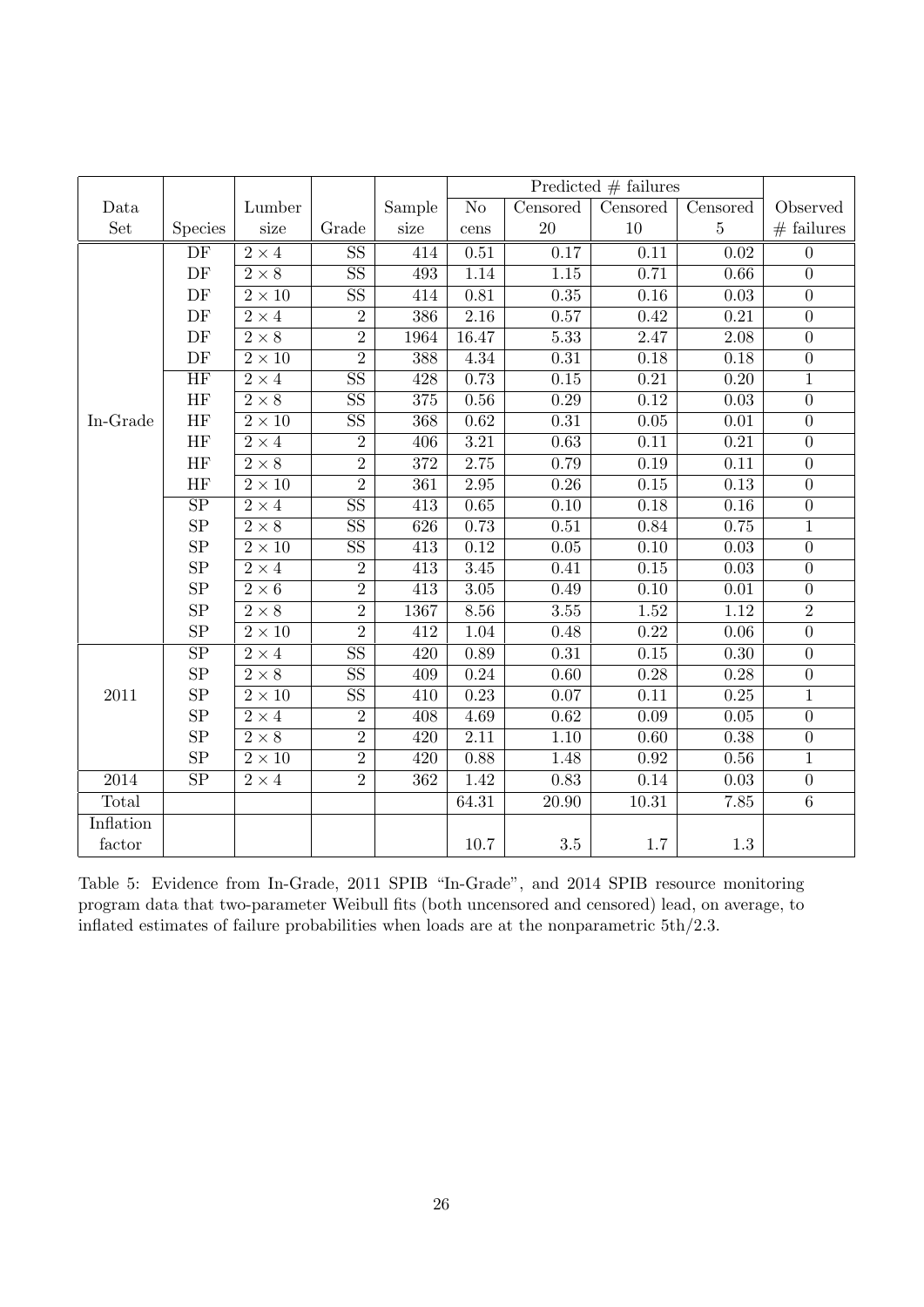| Coefficient          |            |                  |                        |                         |               |
|----------------------|------------|------------------|------------------------|-------------------------|---------------|
| of                   | Fitting    |                  |                        | Root mean squared error |               |
| variation            | method     | "Parameter"      | Uncensored             | Censored 20             | Censored 10   |
|                      |            | $1/\text{scale}$ | $0.438E - 03$          | $0.252E - 02$           | $0.462E - 02$ |
|                      |            | shape            | $0.636E + 00$          | $0.181E + 01$           | $0.250E + 01$ |
|                      | regression | q05              | $0.116E + 00$          | $0.137E + 00$           | $0.134E + 00$ |
|                      |            | $\overline{q01}$ | $0.151E + 00$          | $0.250E + 00$           | $0.271E + 00$ |
|                      |            | q001             | $0.183E + 00$          | $0.369E + 00$           | $0.446E + 00$ |
| $\cdot$ 1            |            | pfallow          | $0.554E - 05$          | $0.267E - 04$           | $0.536E - 04$ |
|                      |            | $1/\text{scale}$ | $0.431E - 03$          | $0.163E - 02$           | $0.301E - 02$ |
|                      |            | shape            | $0.466E + 00$          | $0.145E + 01$           | $0.215E + 01$ |
|                      | <b>MLE</b> | q05              | $0.949E - 01$          | $0.130E + 00$           | $0.131E + 00$ |
|                      |            | q <sub>01</sub>  | $0.118E + 00$          | $0.210E + 00$           | $0.237E + 00$ |
|                      |            | q001             | $0.139E + 00$          | $0.296E + 00$           | $0.366E + 00$ |
|                      |            | pfallow          | $0.336E - 05$          | $0.120E - 04$           | $0.178E - 04$ |
|                      |            | $1/\text{scale}$ | $0.180E - 02$          | $0.103E - 01$           | $0.187E - 01$ |
|                      |            | shape            | $0.306E + 00$          | $0.883E + 00$           | $0.131E + 01$ |
|                      | regression | q05              | $0.966E - 01$          | $0.112E + 00$           | $0.109E + 00$ |
|                      |            | q01              | $0.108E + 00$          | $0.173E + 00$           | $0.189E + 00$ |
|                      |            | q001             | $0.106E + 00$          | $0.208E + 00$           | $0.255E + 00$ |
| $\cdot$ <sup>2</sup> |            | pfallow          | $0.321E - 03$          | $0.723E - 03$           | $0.905E - 03$ |
|                      |            | $1/\text{scale}$ | $0.175E - 02$          | $0.666E - 02$           | $0.131E - 01$ |
|                      |            | shape            | $0.239E + 00$          | $0.669E + 00$           | $0.107E + 01$ |
|                      | <b>MLE</b> | q05              | $0.822E - 01$          | $0.107E + 00$           | $0.107E + 00$ |
|                      |            | q01              | $0.890E - 01$          | $0.148E + 00$           | $0.170E + 00$ |
|                      |            | q001             | $0.860E - 01$          | $0.169E + 00$           | $0.218E + 00$ |
|                      |            | pfallow          | $0.235E - 03$          | $0.503E - 03$           | $0.633E - 03$ |
|                      |            | $1/\text{scale}$ | $0.384E - 02$          | $0.245E - 01$           | $0.429E - 01$ |
|                      |            | shape            | $0.201E + 00$          | $0.571E + 00$           | $0.799E + 00$ |
|                      | regression | q <sub>05</sub>  | $0.780E - 01$          | $0.922E - 01$           | $0.920E - 01$ |
|                      |            | q <sub>01</sub>  | $0.747E - 01$          | $0.123E + 00$           | $0.132E + 00$ |
|                      |            | q001             | $0.588E - 01$          | $0.118E + 00$           | $0.139E + 00$ |
| 3.                   |            | pfallow          | $0.118E - 02$          | $0.233E - 02$           | $0.259E - 02$ |
|                      |            | $1/\text{scale}$ | $0.374\mathrm{E}{-02}$ | $0.166E - 01$           | $0.304E - 01$ |
|                      |            | shape            | $0.149E + 00$          | $0.467E + 00$           | $0.680E + 00$ |
|                      | <b>MLE</b> | q05              | $0.645E - 01$          | $0.891E - 01$           | $0.904E - 01$ |
|                      |            | q <sub>01</sub>  | $0.597E - 01$          | $0.109E + 00$           | $0.121E + 00$ |
|                      |            | q001             | $0.462E - 01$          | $0.101E + 00$           | $0.124E + 00$ |
|                      |            | pfallow          | $0.829E - 03$          | $0.180E - 02$           | $0.200E - 02$ |

Table 6: Root mean squared errors of estimates of quantities associated with two-parameter Weibulls. Based on samples of size 400 drawn from known two-parameter Weibulls (coefficents of variation in column 1, scales chosen so that the variances of the generating Weibulls will be 1). Estimated quantities: 1/scale — inverse of the Weibull scale parameter; shape — Weibull shape parameter;  $q05 - 0.05$  quantile of the Weibull;  $q01 - 0.01$  quantile of the Weibull;  $q001 - 0.001$ quantile of the Weibull; pfallow — probability that a draw from the Weibull lies below its 5th percentile divided by 2.1. Note that the root mean squared errors increase as censoring increases (except in some of the q05 cases). Also note that root mean squared errors for regression estimators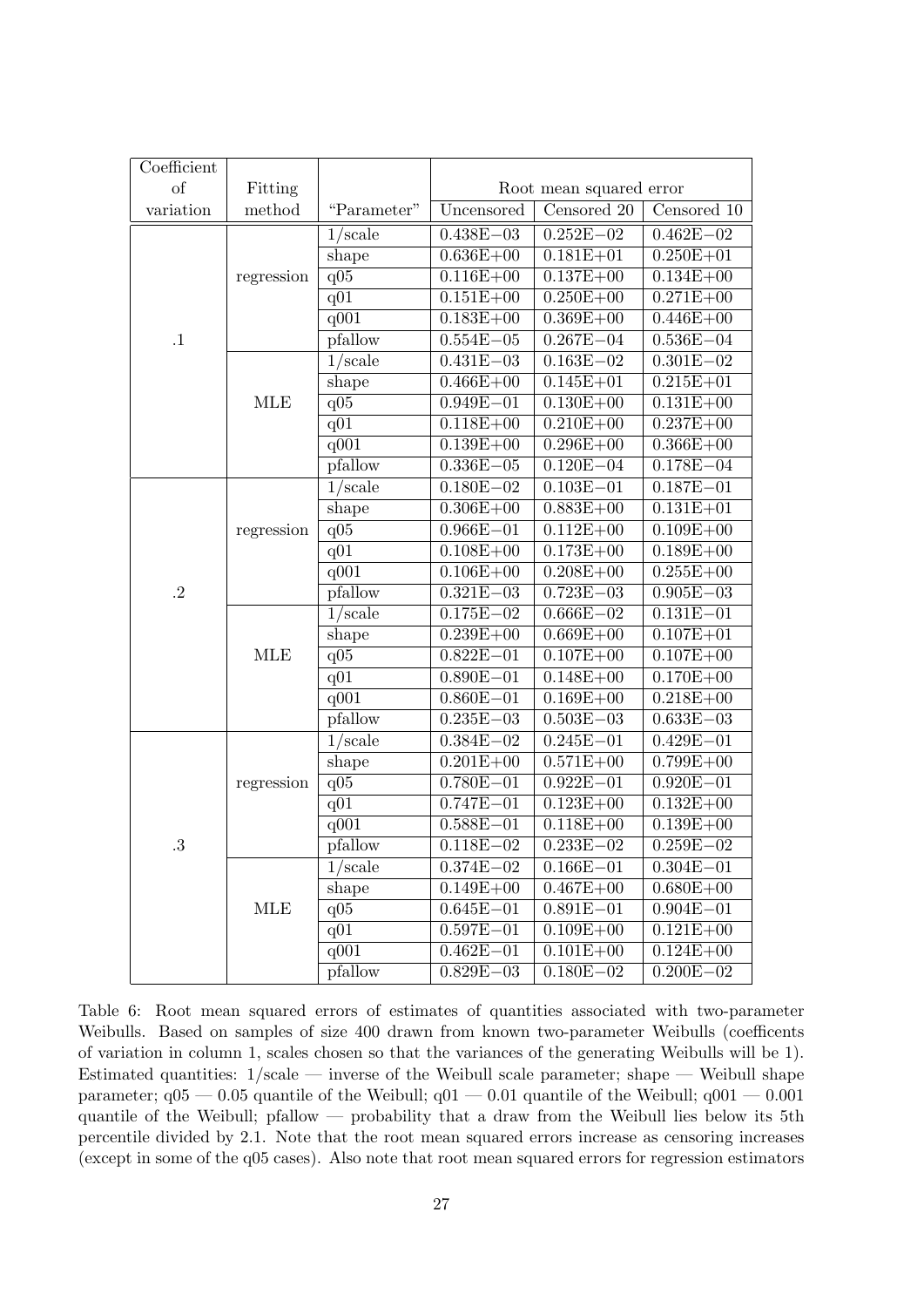are larger than the root mean squared errors for the corresponding maximum likelihood estimators.

| Coefficient |            |                  |               |                         |               |
|-------------|------------|------------------|---------------|-------------------------|---------------|
| of          | Fitting    |                  |               | Root mean squared error |               |
| variation   | method     | "Parameter"      | Uncensored    | Censored 20             | Censored 10   |
|             |            | $1/\text{scale}$ | $0.728E - 02$ | $0.394E - 01$           | $0.722E - 01$ |
|             |            | shape            | $0.134E + 00$ | $0.381E + 00$           | $0.552E + 00$ |
|             | regression | $q\overline{05}$ | $0.564E - 01$ | $0.655E - 01$           | $0.649E - 01$ |
|             |            | q <sub>01</sub>  | $0.455E - 01$ | $0.732E - 01$           | $0.793E - 01$ |
|             |            | q001             | $0.283E - 01$ | $0.560E - 01$           | $0.681E - 01$ |
| $\cdot$ 4   |            | pfallow          | $0.187E - 02$ | $0.317E - 02$           | $0.344E - 02$ |
|             |            | $1/\text{scale}$ | $0.716E - 02$ | $0.264E - 01$           | $0.489E - 01$ |
|             |            | shape            | $0.106E + 00$ | $0.304E + 00$           | $0.452E + 00$ |
|             | <b>MLE</b> | q <sub>05</sub>  | $0.492E - 01$ | $0.640E - 01$           | $0.636E - 01$ |
|             |            | q01              | $0.385E - 01$ | $0.653E - 01$           | $0.751E - 01$ |
|             |            | q001             | $0.237E - 01$ | $0.487E - 01$           | $0.622E - 01$ |
|             |            | pfallow          | $0.147E - 02$ | $0.251E - 02$           | $0.293E - 02$ |
|             |            | $1/\text{scale}$ | $0.118E - 01$ | $0.674E - 01$           | $0.121E + 00$ |
|             |            | shape            | $0.112E + 00$ | $0.313E + 00$           | $0.452E + 00$ |
|             | regression | q05              | $0.451E - 01$ | $0.526E - 01$           | $0.510E - 01$ |
|             |            | q01              | $0.308E - 01$ | $0.498E - 01$           | $0.540E - 01$ |
|             |            | q001             | $0.151E - 01$ | $0.299E - 01$           | $0.365E - 01$ |
| $.5\,$      |            | pfallow          | $0.282E - 02$ | $0.453E - 02$           | $0.472E - 02$ |
|             |            | $1/\text{scale}$ | $0.115E - 01$ | $0.445E - 01$           | $0.858E - 01$ |
|             |            | shape            | $0.845E - 01$ | $0.243E + 00$           | $0.371E + 00$ |
|             | <b>MLE</b> | q05              | $0.379E - 01$ | $0.506E - 01$           | $0.509E - 01$ |
|             |            | q01              | $0.251E - 01$ | $0.433E - 01$           | $0.500E - 01$ |
|             |            | q001             | $0.122E - 01$ | $0.256E - 01$           | $0.335E - 01$ |
|             |            | pfallow          | $0.216E - 02$ | $0.363E - 02$           | $0.407E - 02$ |

Table 6 continued: Root mean squared errors of estimates of quantities associated with twoparameter Weibulls. Based on samples of size 400 drawn from known two-parameter Weibulls (coefficents of variation in column 1, scales chosen so that the variances of the generating Weibulls will be 1). Estimated quantities:  $1/\text{scale}$  — inverse of the Weibull scale parameter; shape — Weibull shape parameter;  $q05 - 0.05$  quantile of the Weibull;  $q01 - 0.01$  quantile of the Weibull;  $q001$  $-0.001$  quantile of the Weibull; pfallow  $-$  probability that a draw from the Weibull lies below its 5th percentile divided by 2.1. Note that the root mean squared errors increase as censoring increases (except in some of the q05 cases). Also note that root mean squared errors for regression estimators are larger than the root mean squared errors for the corresponding maximum likelihood estimators.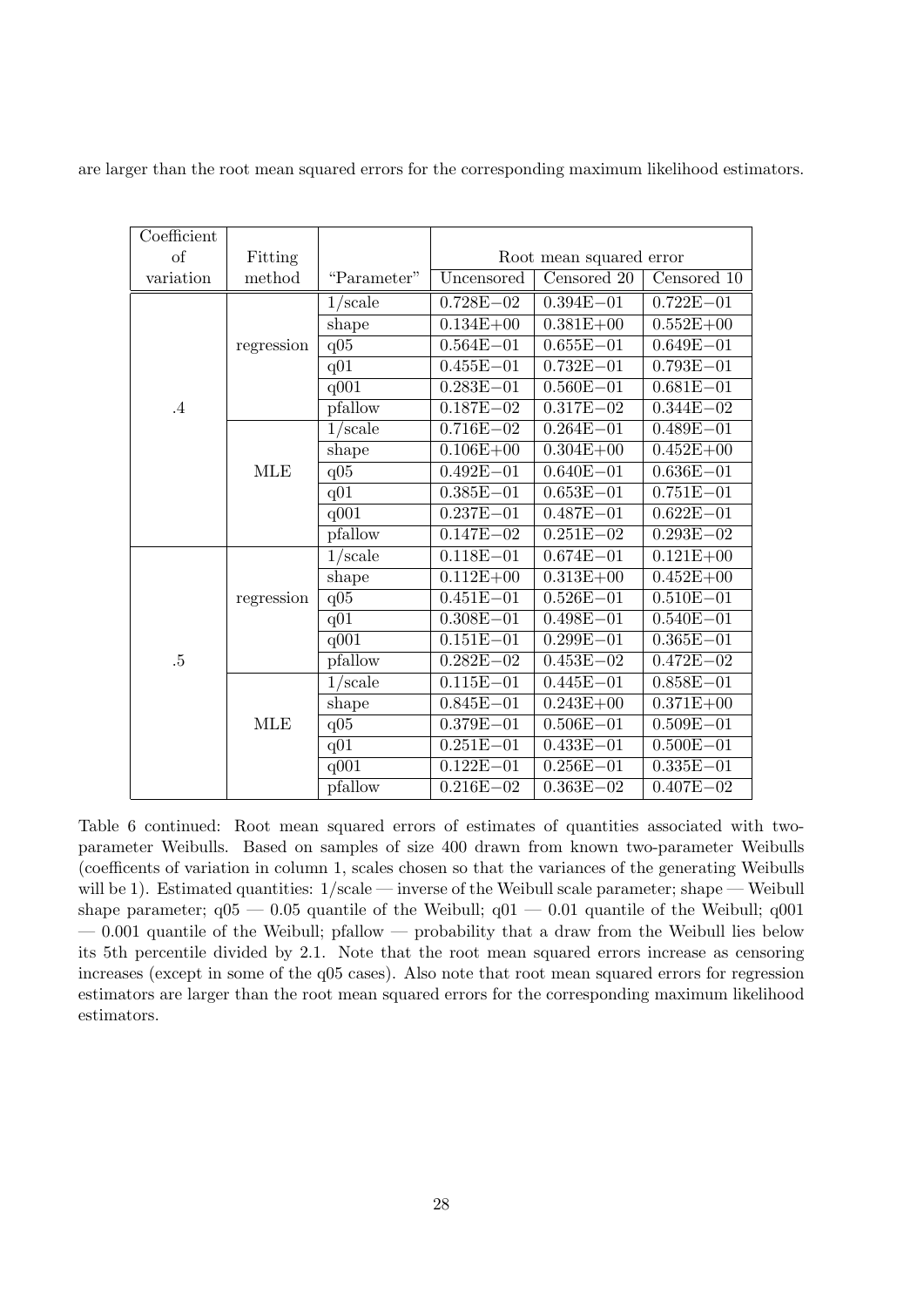| Data    | Probability that  | Data              | Weibull fit       |                  |
|---------|-------------------|-------------------|-------------------|------------------|
| used in | the load is above | based             | based             | Column $4$       |
| Weibull | the allowable     | expected          | expected          | divided by       |
| fit     | property          | failures          | failures          | column 3         |
|         | 0.01              | 0.54              | 17.1              | 31.7             |
|         | 0.02              | 0.96              | 21.4              | 22.3             |
| All     | 0.05              | 2.16              | 30.1              | 13.9             |
|         | 0.10              | 4.27              | 41.0              | 9.6              |
|         | 0.20              | 9.39              | 59.8              | 6.4              |
|         | 0.01              | 0.54              | 4.1               | 7.6              |
| bottom  | 0.02              | 0.96              | 5.6               | 5.8              |
| $20\%$  | 0.05              | $\overline{2.16}$ | 8.9               | $\overline{4.1}$ |
|         | 0.10              | 4.27              | $\overline{13.5}$ | $\overline{3.2}$ |
|         | 0.20              | 9.39              | 22.4              | 2.4              |
|         | 0.01              | 0.54              | 1.7               | 3.1              |
| bottom  | 0.02              | 0.96              | $2.5\,$           | 2.6              |
| 10%     | 0.05              | 2.16              | 4.3               | 2.0              |
|         | 0.10              | 4.27              | 7.2               | 1.7              |
|         | 0.20              | 9.39              | 13.4              | 1.4              |
|         | 0.01              | 0.54              | 1.2               | 2.2              |
| bottom  | $0.02\,$          | 0.96              | 1.8               | 1.9              |
| $5\%$   | 0.05              | 2.16              | 3.3               | $1.5\,$          |
|         | 0.10              | 4.27              | 5.7               | $\overline{1.3}$ |
|         | 0.20              | 9.39              | 11.2              | 1.2              |

Table 7: Evidence that Weibull fits yield inadequate estimates of failure probabilties *even when* we incorporate load distributions and censoring into the calculations.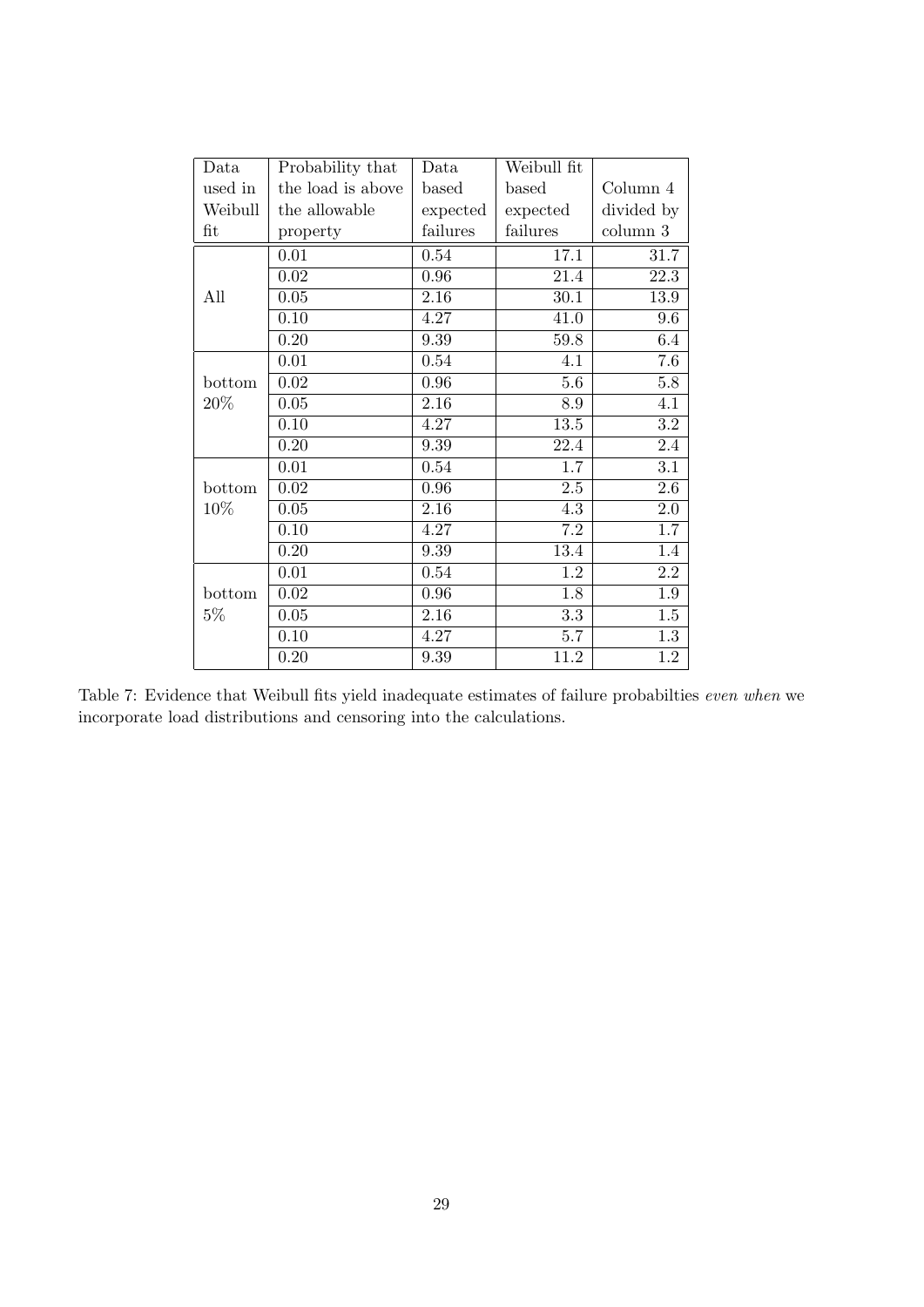|        |                | Correlations |                        |      |  |  |  |  |
|--------|----------------|--------------|------------------------|------|--|--|--|--|
| Season | Mill           | MOE/MOR      | $\rm{dire} / \rm{MOR}$ |      |  |  |  |  |
|        | 1              | 0.71         | 0.59                   | 0.61 |  |  |  |  |
| Summer | 2              | 0.78         | 0.71                   | 0.72 |  |  |  |  |
|        | 3              | 0.78         | 0.71                   | 0.72 |  |  |  |  |
|        | 4              | 0.76         | 0.65                   | 0.68 |  |  |  |  |
|        | 1              | 0.79         | 0.70                   | 0.70 |  |  |  |  |
| Winter | $\overline{2}$ | 0.78         | 0.68                   | 0.71 |  |  |  |  |
|        | 3              | 0.80         | 0.72                   | 0.74 |  |  |  |  |
|        |                | 0.76         | 0.65                   | 0.67 |  |  |  |  |

Table 8: Correlations between stiffness measures and MOR for eight mill run samples of 200 pieces of lumber. MOE, ecomp and dire are stiffness measures. For details, see Verrill et al. (2017), Owens et al. (2018, 2019 a,b).

|        |                | Coefficients of Variation |       |      |      |  |  |  |
|--------|----------------|---------------------------|-------|------|------|--|--|--|
| Season | Mill           | MOE                       | ecomp | dire | MOR. |  |  |  |
|        | 1              | 0.25                      | 0.23  | 0.23 | .31  |  |  |  |
| Summer | $\overline{2}$ | 0.30                      | 0.31  | 0.31 | .41  |  |  |  |
|        | 3              | 0.26                      | 0.25  | 0.25 | .39  |  |  |  |
|        | 4              | 0.26                      | 0.24  | 0.24 | .41  |  |  |  |
|        | 1              | 0.25                      | 0.23  | 0.23 | .38  |  |  |  |
| Winter | $\overline{2}$ | 0.26                      | 0.24  | 0.26 | .39  |  |  |  |
|        | 3              | 0.31                      | 0.31  | 0.31 | .44  |  |  |  |
|        | 4              | 0.25                      | 0.23  | 0.25 | .37  |  |  |  |

Table 9: For eight mill run samples of 200 pieces of lumber, coefficients of variation for three stiffness measures and MOR. For details, see Verrill et al. (2017), Owens et al. (2018, 2019 a,b).

|            |             | Stiffness-Strength Correlation |       |       |        |         |       |        |           |         |        |        |       |
|------------|-------------|--------------------------------|-------|-------|--------|---------|-------|--------|-----------|---------|--------|--------|-------|
|            |             | 0.6                            |       |       |        | 0.7     |       |        |           | 0.8     |        |        |       |
| <b>MOR</b> | MOE         | Correct                        |       |       | Incorr | Correct |       | Incorr |           | Correct |        | Incorr |       |
| CofV       | $\rm{CofV}$ | mean                           | sd    | mean  | sd     | mean    | sd    | mean   | sd        | mean    | sd     | mean   | sd    |
|            | 0.25        | .0024                          | .0005 | 0064  | .0019  | .0007   | .0003 | .0035  | .0011     | .00008  | .00009 | .0017  | .0009 |
| 0.30       | 0.30        | .0023                          | .0005 | .0057 | .0020  | .0007   | .0002 | .0030  | .0012     | .00006  | .00007 | .0013  | .0006 |
|            | 0.25        | .0052                          | .0007 | .0117 | .0035  | .0020   | .0004 | .0075  | .0025     | .00032  | .0002  | .0039  | .0015 |
| 0.35       | 0.30        | .0050                          | .0007 | .0107 | .0030  | .0018   | .0004 | .0072  | .0024     | .00026  | .0002  | .0037  | .0014 |
|            | 0.25        | .0094                          | .0009 | .0192 | .0049  | .0042   | .0006 | .0131  | .0037     | .0010   | .0003  | .0077  | .0020 |
| 0.40       | 0.30        | .0087                          | .0011 | .0164 | .0046  | .0038   | .0006 | .0122  | $.0035\,$ | .0008   | .0003  | .0070  | .0022 |

Table 10: Estimated assembly failure rates under correct and incorrect models. "CofV" — coefficient of variation.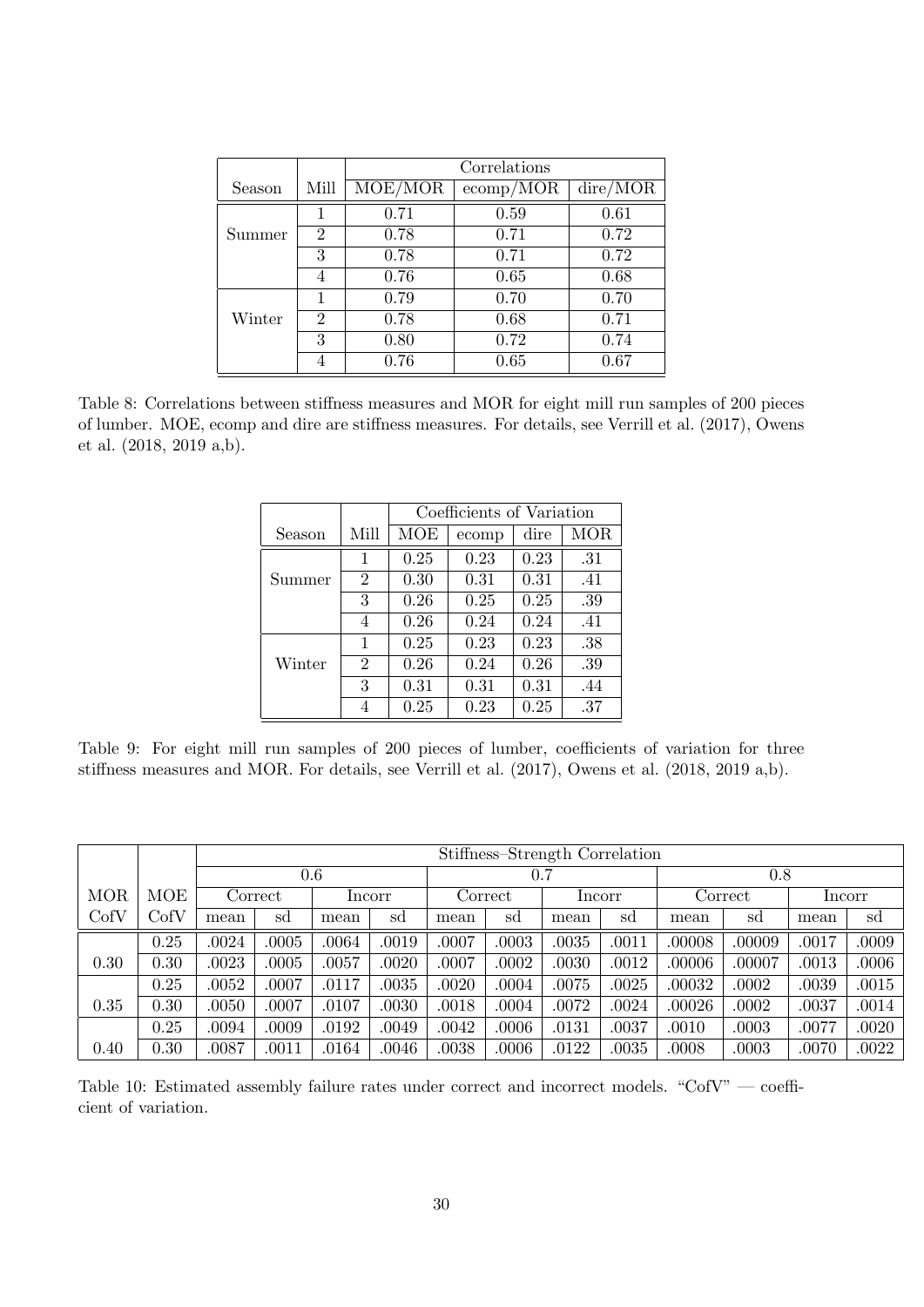

Figure 1: A plot of a N(0,1) (standard normal) probability density function (pdf) overlaid by the probability density function of a  $N(0,1)$  that has been truncated at its 40th and 80th percentiles.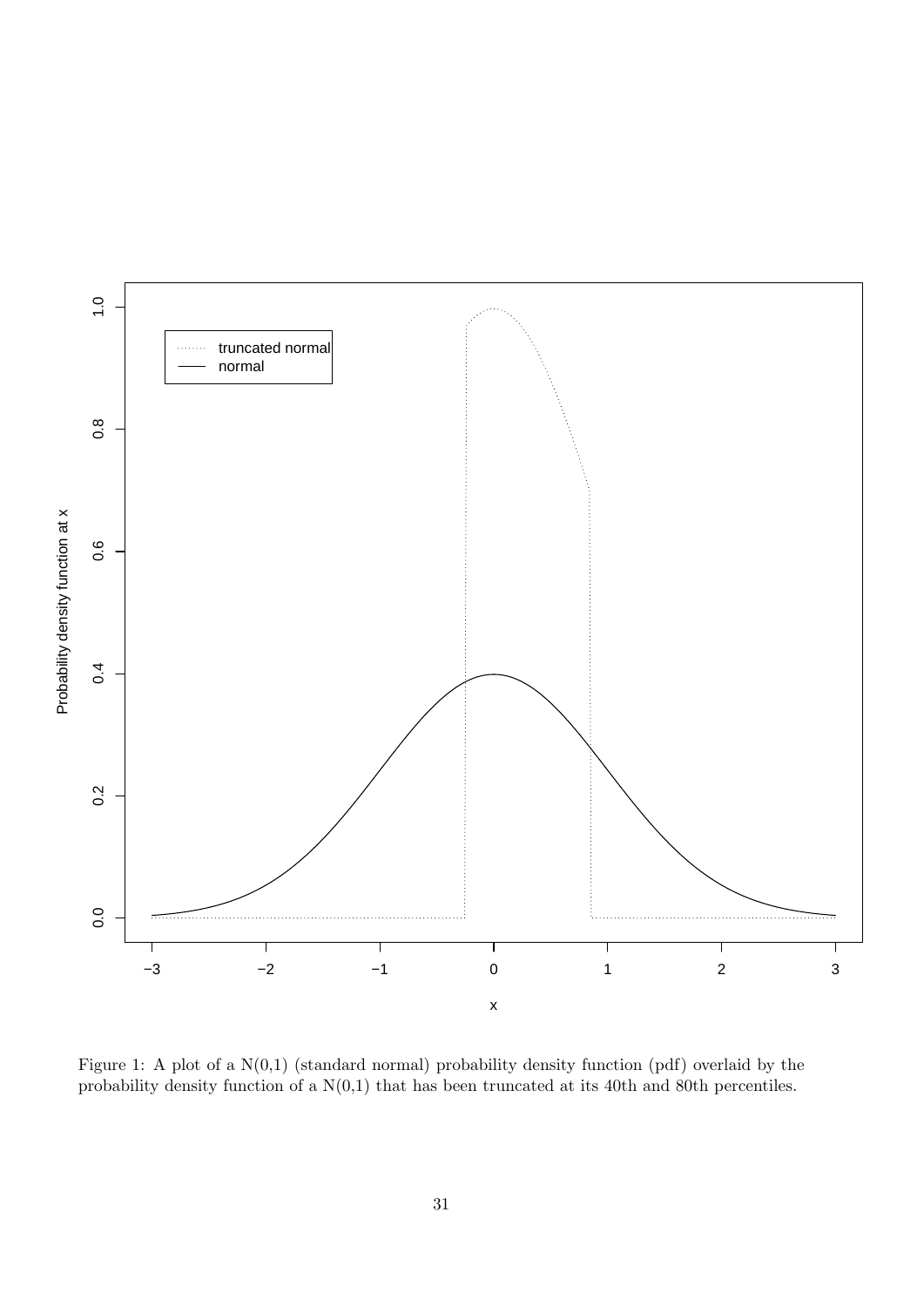

Figure 2: A plot of a two-parameter Weibull (shape = 3.1, scale = 1) pdf overlaid by the pdfs of the corresponding pseudo-truncated Weibulls for the cases in which the correlation parameters for the generating bivariate Gaussian–Weibulls are 0.7,0.9,0.99, and 0.9999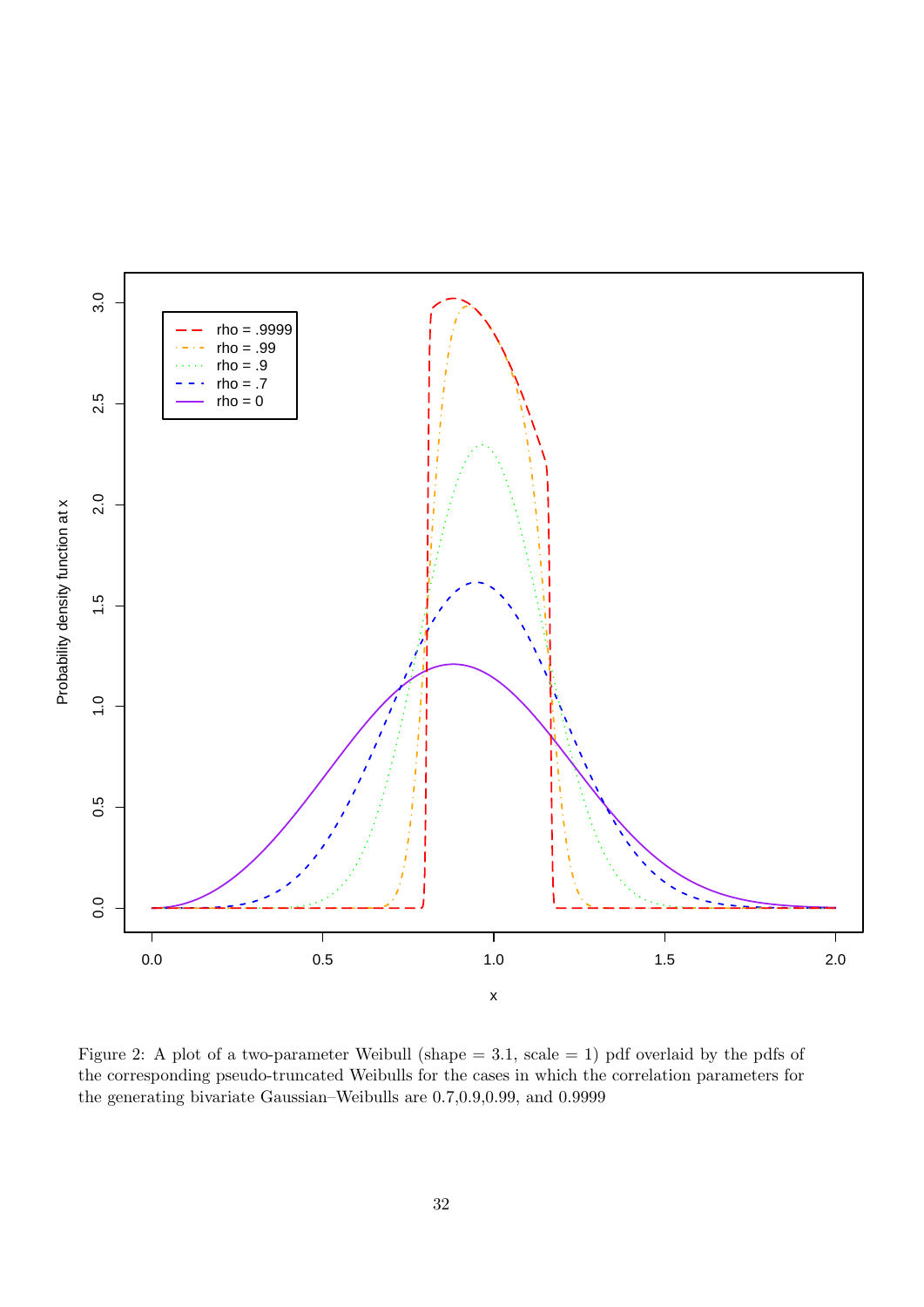

Figure 3: Weibull probability plot for the 2011 SPIB "In-Grade" Southern Pine, 2x4, No. 2 data. Ordered empirical data versus expected ordered data under a two-parameter Weibull model. The straight line is the  $y = x$  line.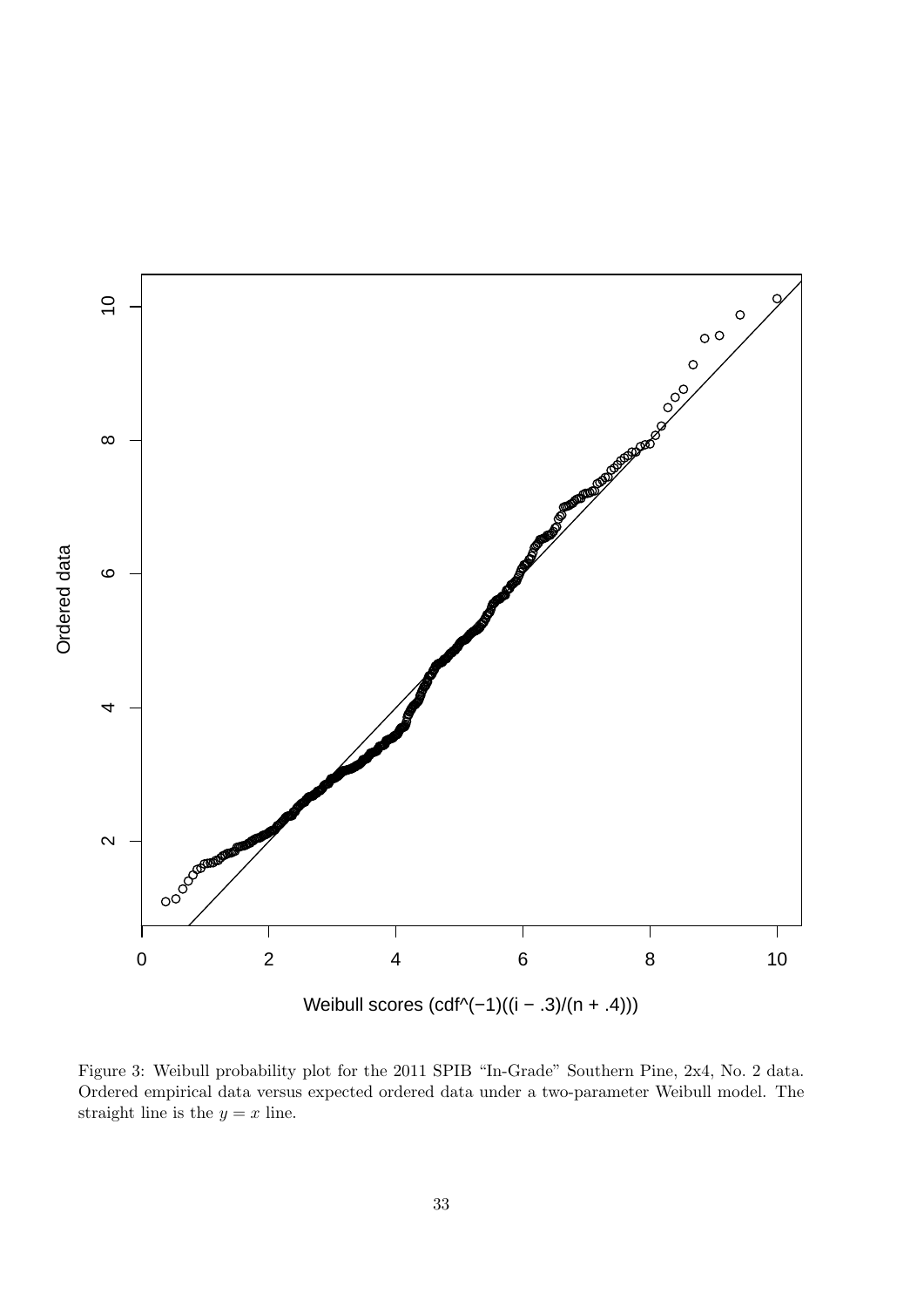

Figure 4: Weibull probability plot of generated data. Ordered generated data versus expected ordered data under a two-parameter Weibull model. The generated data was generated from a two-parameter Weibull maximum likelihood fit of the 2011 SPIB "In-Grade" Southern Pine, 2x4, No. 2 data. The straight line is the  $y = x$  line.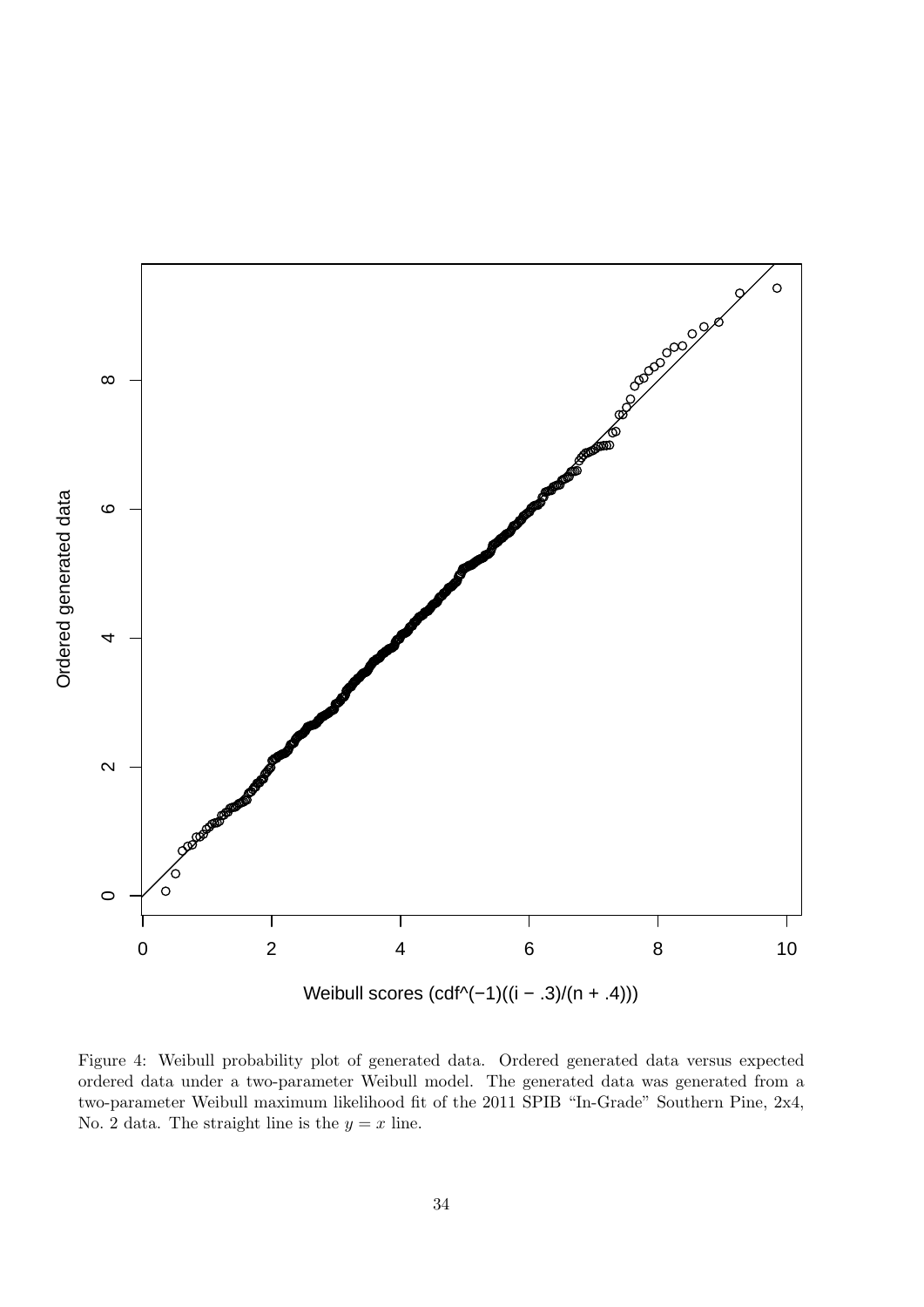

Figure 5: Histogram of In-Grade Southern Pine, 2x6, No. 2 data. It is overlaid with a twoparameter Weibull full data fit (solid line), a two-parameter Weibull censored 20 fit (dashed line), a two-parameter Weibull censored 10 fit (dot-dashed line), and a two-parameter Weibull censored 5 fit (dotted line). Solid vertical lines are plotted at the nonparametric 5th/2.1, and at the nonparametric 5th, 10th, and 20th percentiles of the data.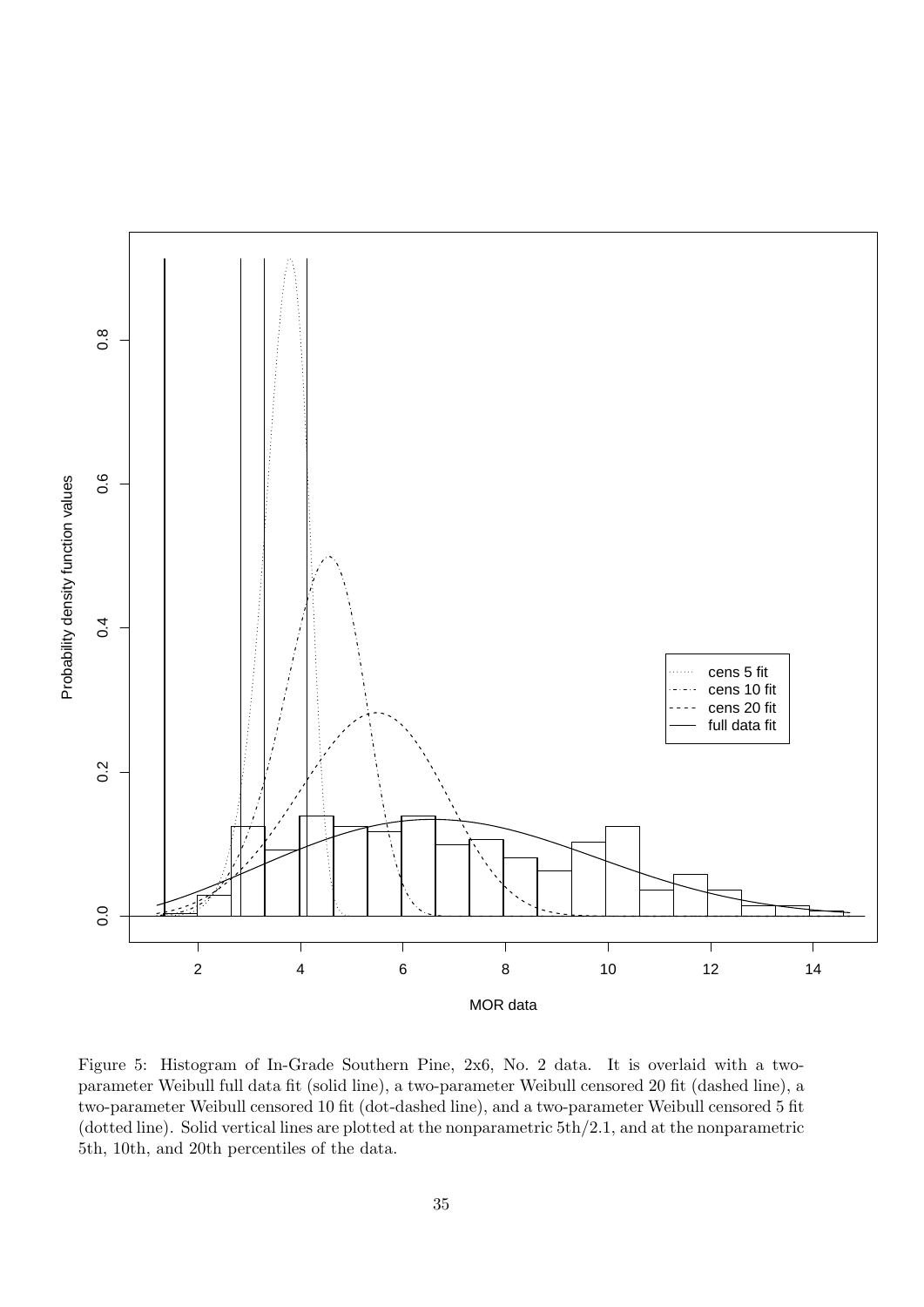

Figure 6: Histogram of generated In-Grade Southern Pine, 2x6, No. 2 data. It is overlaid with a two-parameter Weibull full data fit (solid line), a two-parameter Weibull censored 20 fit (dashed line), a two-parameter Weibull censored 10 fit (dot-dashed line), and a two-parameter Weibull censored 5 fit (dotted line). Solid vertical lines are plotted at the nonparametric 5th/2.1, and at the nonparametric 5th, 10th, and 20th percentiles of the data.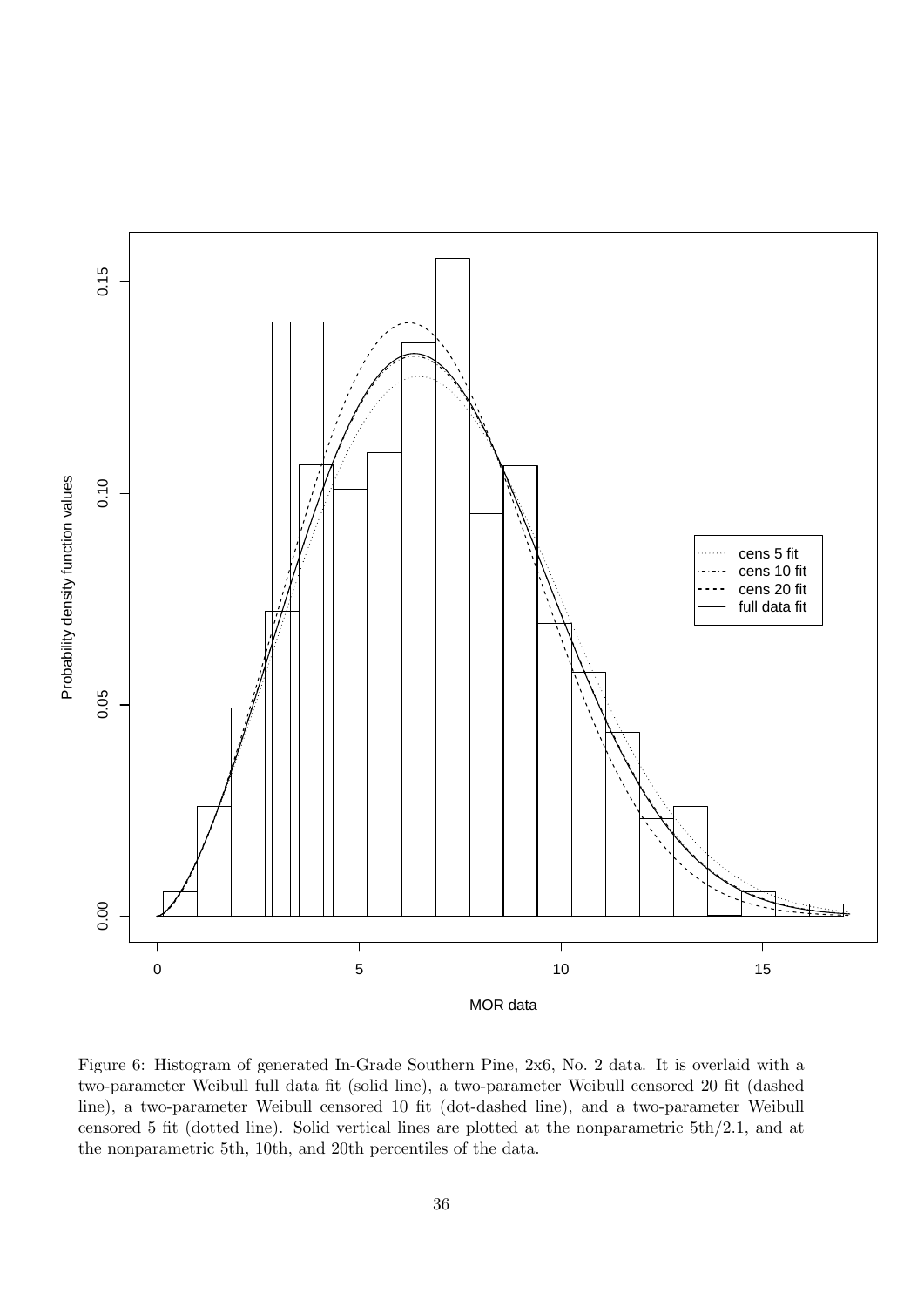

Weibull scores (cdf^(-1)((i - .3)/(n + .4)))

Figure 7: Weibull probability plot of In-Grade Southern Pine, 2x6, No. 2 data. Ordered observed data versus expected ordered data under a full-data two-parameter Weibull model fit. The straight non-horizontal line is the  $y = x$  line. The horizontal lines are at the 0.20, 0.10, and 0.05 quantiles of the data.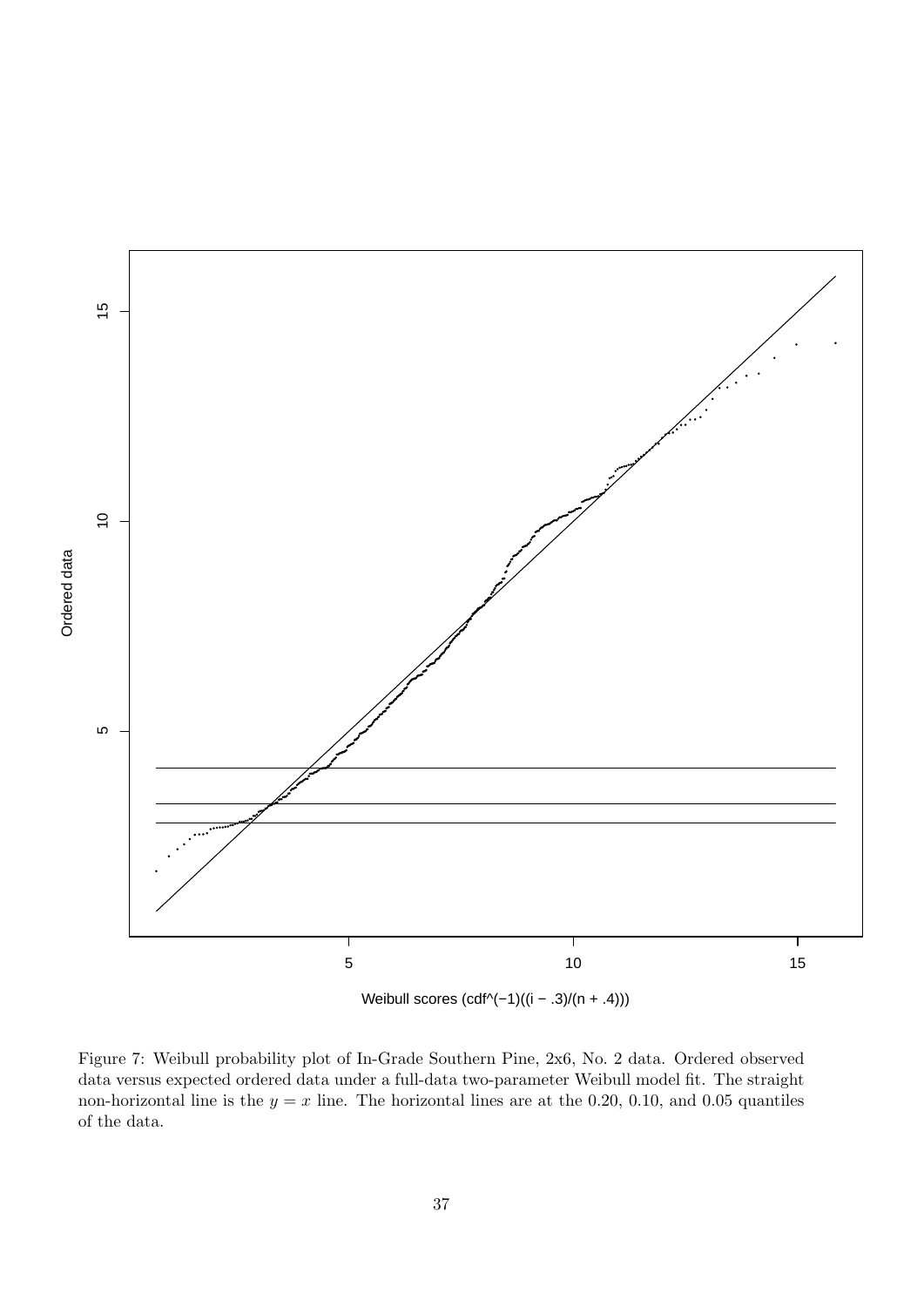

Figure 8: Weibull probability plot of In-Grade Southern Pine, 2x6, No. 2 data. Ordered observed data versus expected ordered data under a censored 20 fit. The straight non-horizontal line is the  $y = x$  line. The horizontal lines are at the 0.20, 0.10, and 0.05 quantiles of the data.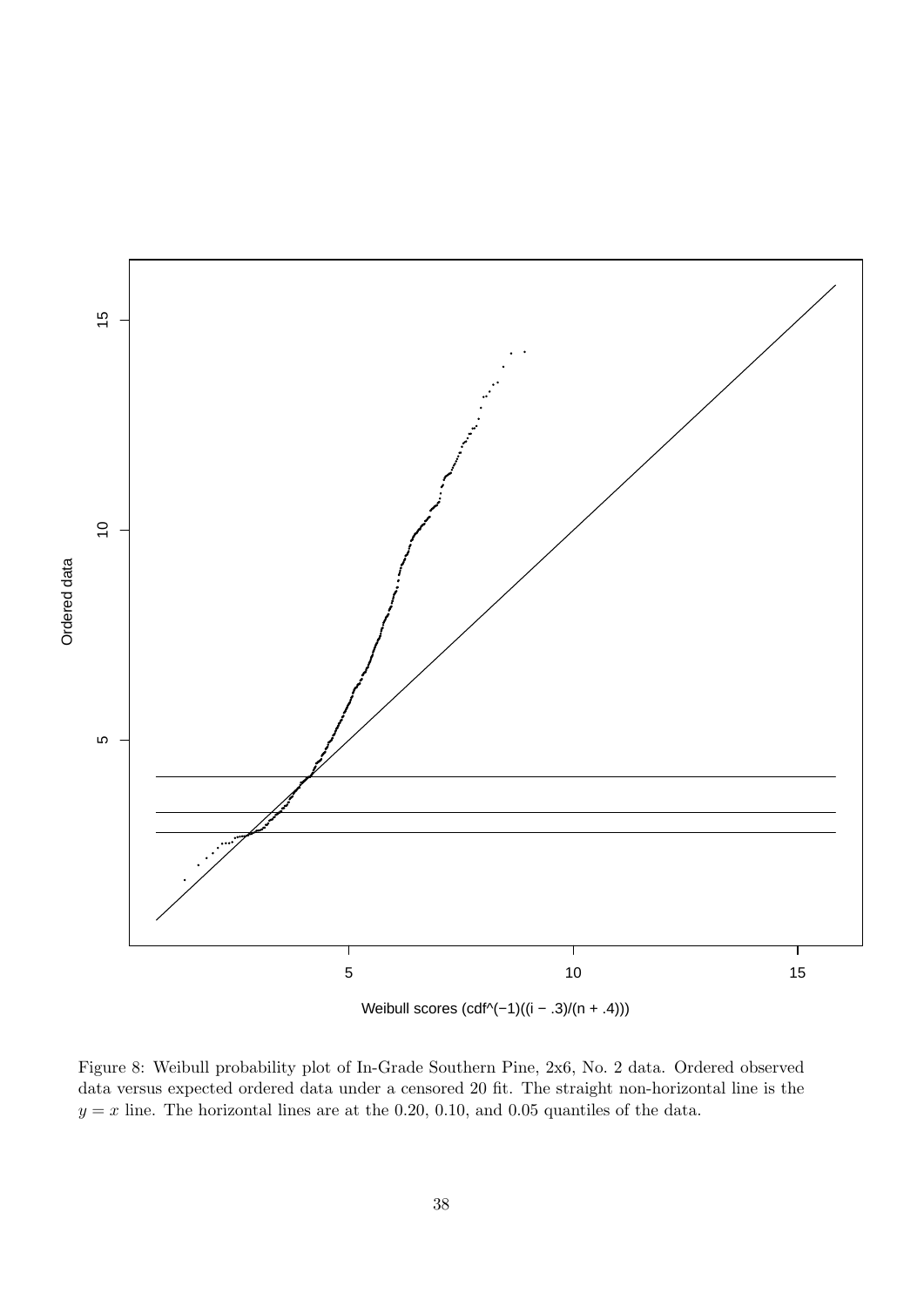

Figure 9: Weibull probability plot of In-Grade Southern Pine, 2x6, No. 2 data. Ordered observed data versus expected ordered data under a censored 10 fit. The straight non-horizontal line is the  $y = x$  line. The horizontal lines are at the 0.20, 0.10, and 0.05 quantiles of the data.